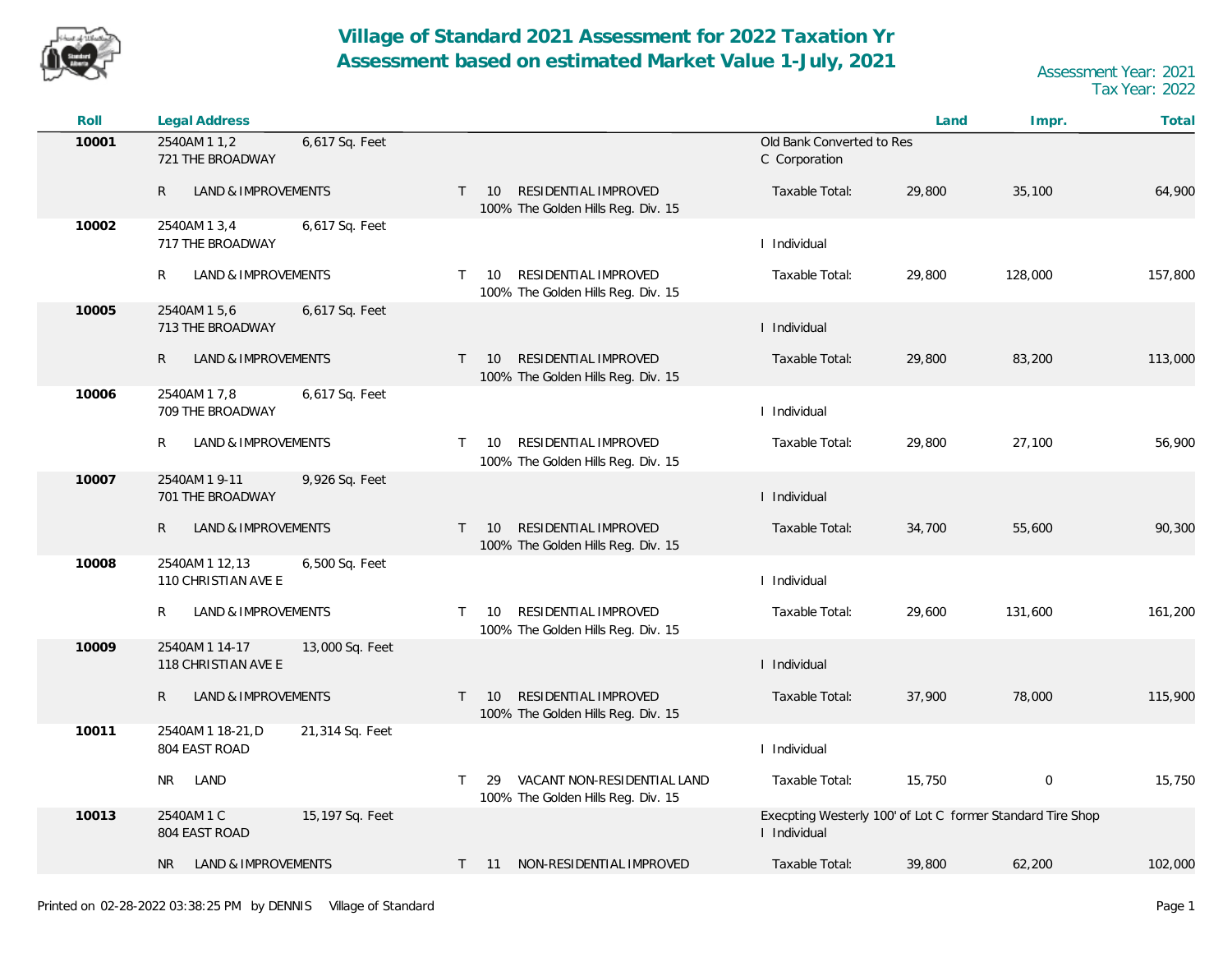

| Roll  | <b>Legal Address</b>                                    |                                                                                                                        |                                                    | Land                      | Impr.                        | Total                        |
|-------|---------------------------------------------------------|------------------------------------------------------------------------------------------------------------------------|----------------------------------------------------|---------------------------|------------------------------|------------------------------|
|       |                                                         | 100% The Golden Hills Reg. Div. 15                                                                                     |                                                    |                           |                              |                              |
| 10014 | 2540AM 1 C<br>13,000 Sq. Feet<br>113 FREDERICK AVE E    |                                                                                                                        | NW 100' OF C<br>C Corporation                      |                           |                              |                              |
|       | R<br>LAND & IMPROVEMENTS                                | RESIDENTIAL IMPROVED<br>10<br>$\top$<br>100% The Golden Hills Reg. Div. 15                                             | Taxable Total:                                     | 43,700                    | 178,300                      | 222,000                      |
| 20002 | 2540AM 2 1-6<br>19,851 Sq. Feet<br>718 THE BROADWAY     |                                                                                                                        | Standard Hotel<br>C Corporation                    |                           |                              |                              |
|       | LAND & IMPROVEMENTS<br>R<br><b>NR</b>                   | RESIDENTIAL IMPROVED<br>$\top$<br>10<br>NON-RESIDENTIAL IMPROVED<br>$\top$<br>11<br>100% The Golden Hills Reg. Div. 15 | Taxable Total:                                     | 8,760<br>35,040<br>43,800 | 38,540<br>154,160<br>192,700 | 47,300<br>189,200<br>236,500 |
| 20004 | 2540AM 2 7,8<br>6,617 Sq. Feet                          |                                                                                                                        | I Individual                                       |                           |                              |                              |
|       | LAND<br>NR.                                             | VACANT NON-RESIDENTIAL LAND<br>29<br>$\top$<br>100% The Golden Hills Reg. Div. 15                                      | Taxable Total:                                     | 26,840                    | $\mathbf 0$                  | 26,840                       |
| 20005 | 2540AM 2 9-11<br>9,926 Sq. Feet<br>702 THE BROADWAY     |                                                                                                                        | I Individual                                       |                           |                              |                              |
|       | LAND & IMPROVEMENTS<br>R                                | RESIDENTIAL IMPROVED<br>$\top$<br>10<br>100% The Golden Hills Reg. Div. 15                                             | Taxable Total:                                     | 34,700                    | 96,600                       | 131,300                      |
| 20007 | 2540AM 2 12-14<br>9,750 Sq. Feet<br>110 CHRISTIAN AVE W |                                                                                                                        | I Individual                                       |                           |                              |                              |
|       | R<br>LAND & IMPROVEMENTS                                | RESIDENTIAL IMPROVED<br>$\mathsf{T}$<br>10<br>100% The Golden Hills Reg. Div. 15                                       | Taxable Total:                                     | 34,400                    | 75,100                       | 109,500                      |
| 20009 | 2540AM 2 15-17<br>9,750 Sq. Feet<br>118 CHRISTIAN AVE W |                                                                                                                        | I Individual                                       |                           |                              |                              |
|       | $\mathsf{R}$<br>LAND & IMPROVEMENTS                     | RESIDENTIAL IMPROVED<br>$\mathsf{T}$<br>10<br>100% The Golden Hills Reg. Div. 15                                       | Taxable Total:                                     | 34,400                    | 43,400                       | 77,800                       |
| 20010 | 2540AM 2 18,19<br>6,500 Sq. Feet<br>130 CHRISTIAN AVE W |                                                                                                                        | I Individual                                       |                           |                              |                              |
|       | NR LAND                                                 | VACANT NON-RESIDENTIAL LAND<br>$\mathsf{T}$<br>29<br>100% The Golden Hills Reg. Div. 15                                | Taxable Total:                                     | 29,610                    | $\mathbf 0$                  | 29,610                       |
| 20013 | 2540AM 2 20,21<br>6,500 Sq. Feet<br>130 CHRISTIAN AVE W |                                                                                                                        | Tied by Building Recycling Building<br>M Municipal |                           |                              |                              |
|       | LAND & IMPROVEMENTS<br>NR.                              | EXEMPT NON-RESDENTIAL<br>E.<br>12<br>100% The Golden Hills Reg. Div. 15                                                | Exempt Total:                                      | 29,600                    | 28,900                       | 58,500                       |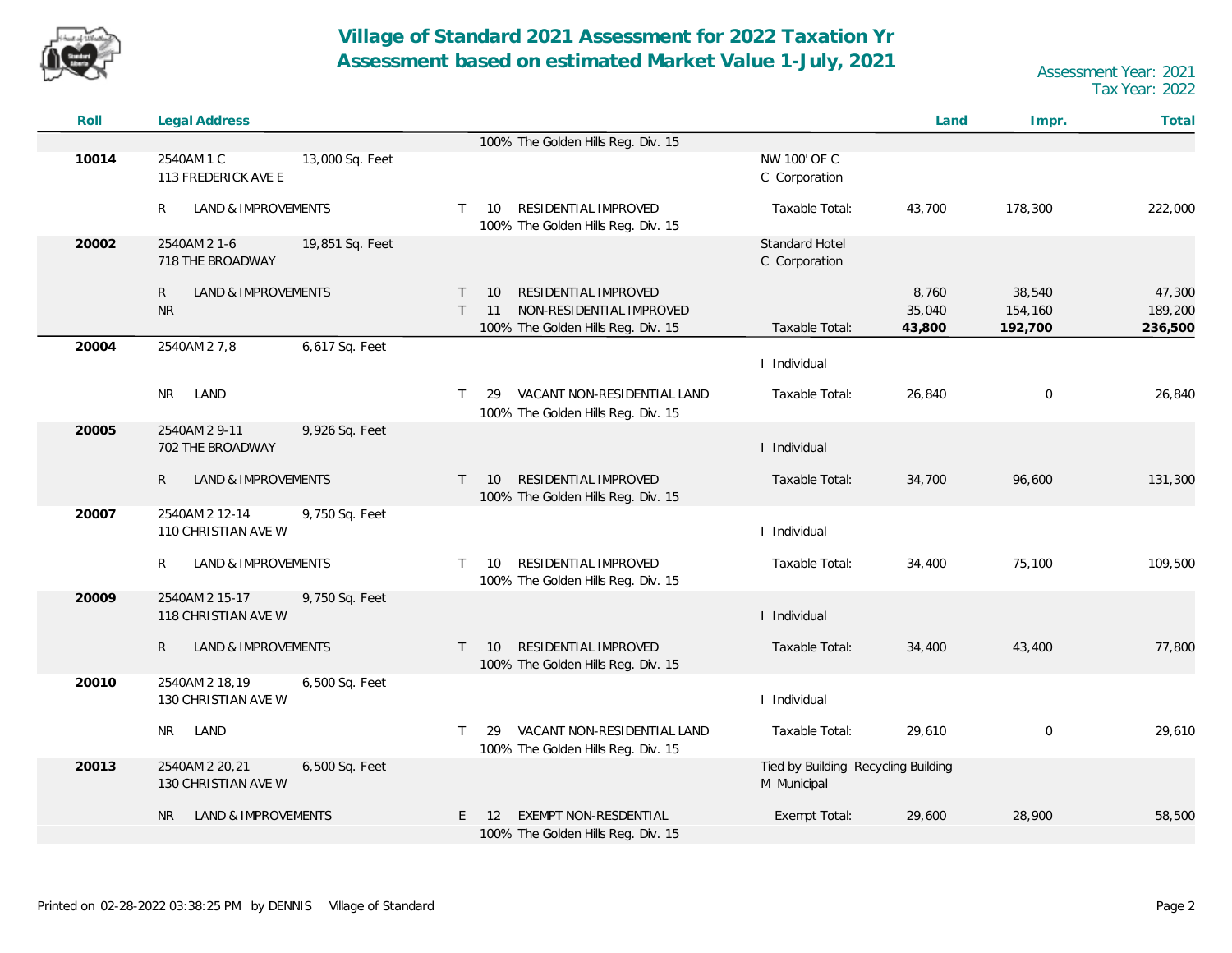

| Roll  | Legal Address                                            |                                                                                         |                                                | Land   | Impr.       | Total   |
|-------|----------------------------------------------------------|-----------------------------------------------------------------------------------------|------------------------------------------------|--------|-------------|---------|
| 20018 | 2540AM 2 22-25<br>13,000 Sq. Feet<br>130 CHRISTIAN AVE W |                                                                                         | I Individual                                   |        |             |         |
|       | LAND & IMPROVEMENTS<br>NR                                | NON-RESIDENTIAL IMPROVED<br>$T = 11$<br>100% The Golden Hills Reg. Div. 15              | Taxable Total:                                 | 37,900 | 77,100      | 115,000 |
| 20019 | 2540AM 2 26,27<br>6,500 Sq. Feet<br>131 FREDERICK AVE W  |                                                                                         | I Individual                                   |        |             |         |
|       | LAND & IMPROVEMENTS<br><b>NR</b>                         | NON-RESIDENTIAL IMPROVED<br>11<br>$\mathsf{T}$<br>100% The Golden Hills Reg. Div. 15    | Taxable Total:                                 | 29,600 | 8,800       | 38,400  |
| 20020 | 2540AM 2 28-31<br>13,000 Sq. Feet<br>133 FREDERICK AVE W |                                                                                         | I Individual                                   |        |             |         |
|       | $\mathsf{R}$<br>LAND & IMPROVEMENTS                      | RESIDENTIAL IMPROVED<br>10<br>$\top$<br>100% The Golden Hills Reg. Div. 15              | Taxable Total:                                 | 37,900 | 73,900      | 111,800 |
| 20022 | 2540AM 2 32<br>3,250 Sq. Feet<br>125 FREDERICK AVE W     |                                                                                         | C Corporation                                  |        |             |         |
|       | LAND<br><b>NR</b>                                        | VACANT NON-RESIDENTIAL LAND<br>$\mathsf{T}$<br>29<br>100% The Golden Hills Reg. Div. 15 | Taxable Total:                                 | 15,730 | $\mathbf 0$ | 15,730  |
| 20024 | 2540AM 2 33-35<br>9,750 Sq. Feet<br>125 FREDERICK AVE W  |                                                                                         | Reliable Motors Auto Service<br>C Corporation  |        |             |         |
|       | LAND & IMPROVEMENTS<br>NR.                               | NON-RESIDENTIAL IMPROVED<br>$\top$<br>11<br>100% The Golden Hills Reg. Div. 15          | Taxable Total:                                 | 34,400 | 35,000      | 69,400  |
| 20025 | 2540AM 2 36<br>3,250 Sq. Feet<br>125 FREDERICK AVE W     |                                                                                         | C Corporation                                  |        |             |         |
|       | LAND<br>NR I                                             | VACANT NON-RESIDENTIAL LAND<br>$\top$<br>29<br>100% The Golden Hills Reg. Div. 15       | Taxable Total:                                 | 15,730 | $\mathbf 0$ | 15,730  |
| 20026 | 2540AM 2 37-39<br>6,500 Sq. Feet<br>109 FREDERICK AVE W  |                                                                                         | Former Standard Community Hall<br>I Individual |        |             |         |
|       | LAND & IMPROVEMENTS<br>NR.                               | NON-RESIDENTIAL IMPROVED<br>$\top$<br>-11<br>100% The Golden Hills Reg. Div. 15         | Taxable Total:                                 | 29,600 | 77,600      | 107,200 |
| 20030 | 2540AM 2 OT<br>2,600 Sq. Feet                            |                                                                                         | Portion of Lane Adjacent lot 39<br>M Municipal |        |             |         |
|       | LAND<br><b>NR</b>                                        | EXEMPT NON-RESDENTIAL<br>E<br>12<br>100% The Golden Hills Reg. Div. 15                  | Exempt Total:                                  | 13,400 | $\mathbf 0$ | 13,400  |
| 30001 | 2540AM 3 1-4<br>13,000 Sq. Feet<br>204 CHRISTIAN AVE W   |                                                                                         | I Individual                                   |        |             |         |
|       | R<br>LAND & IMPROVEMENTS                                 | RESIDENTIAL IMPROVED<br>$\mathsf{T}$<br>10                                              | Taxable Total:                                 | 37,900 | 75,500      | 113,400 |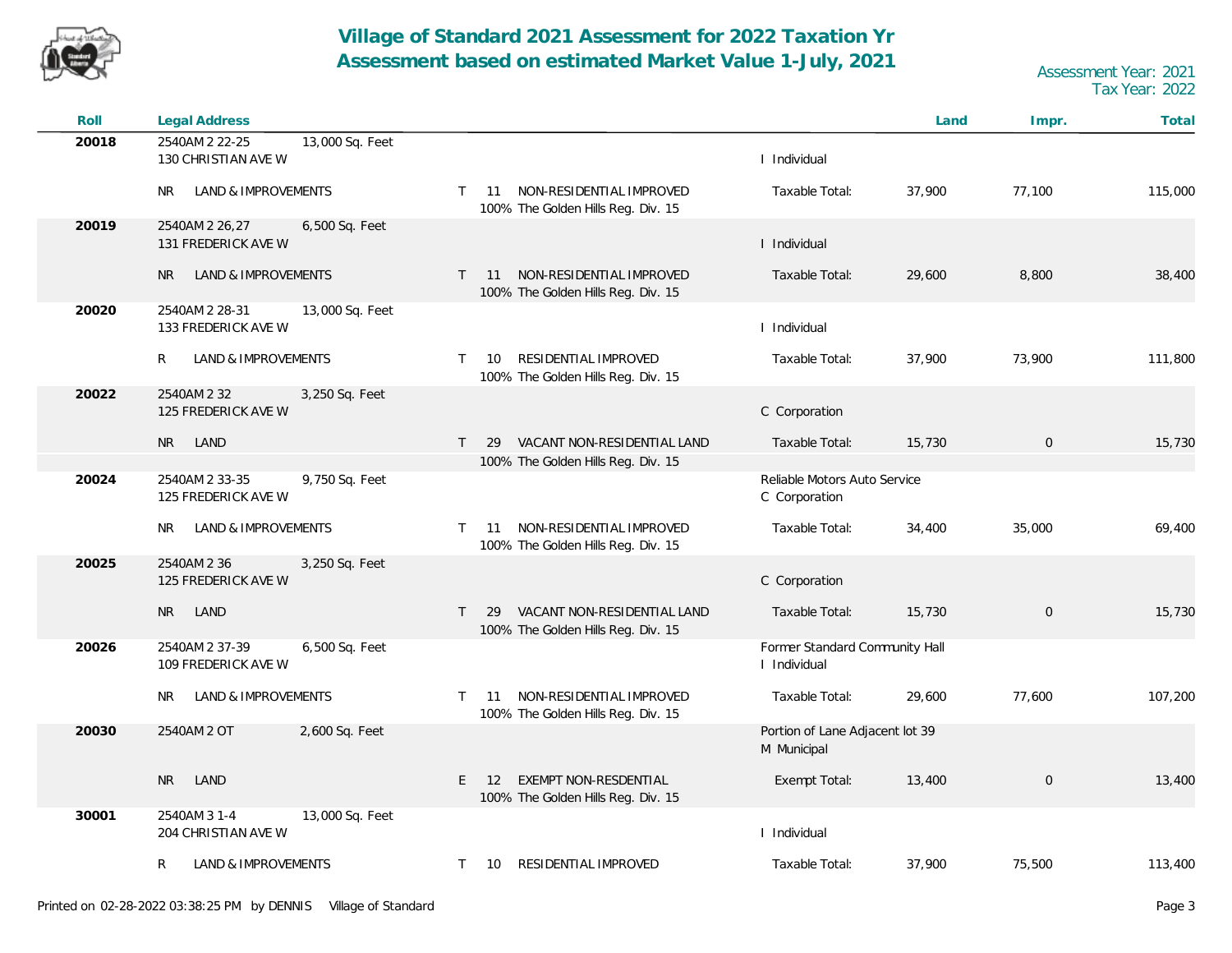

| Roll  | <b>Legal Address</b>                                    |                                                                                               |                | Land   | Impr.   | Total   |
|-------|---------------------------------------------------------|-----------------------------------------------------------------------------------------------|----------------|--------|---------|---------|
|       |                                                         | 100% The Golden Hills Reg. Div. 15                                                            |                |        |         |         |
| 30002 | 2540AM 3 5-8<br>13,000 Sq. Feet<br>214 CHRISTIAN AVE W  |                                                                                               | I Individual   |        |         |         |
|       | R<br>LAND & IMPROVEMENTS                                | RESIDENTIAL IMPROVED<br>10<br>$\mathsf{T}$<br>100% The Golden Hills Reg. Div. 15              | Taxable Total: | 37,900 | 54,400  | 92,300  |
| 30003 | 13,000 Sq. Feet<br>2540AM 3 9-12<br>220 CHRISTIAN AVE W |                                                                                               | I Individual   |        |         |         |
|       | R<br>LAND & IMPROVEMENTS                                | RESIDENTIAL IMPROVED<br>10<br>T.<br>100% The Golden Hills Reg. Div. 15                        | Taxable Total: | 37,900 | 45,200  | 83,100  |
| 30004 | 2540AM 3 13,14<br>6,500 Sq. Feet<br>222 CHRISTIAN AVE W |                                                                                               | I Individual   |        |         |         |
|       | R<br>LAND & IMPROVEMENTS                                | RESIDENTIAL IMPROVED<br>10 <sup>°</sup><br>$\mathsf{T}$<br>100% The Golden Hills Reg. Div. 15 | Taxable Total: | 29,600 | 48,400  | 78,000  |
| 30005 | 2540AM 3 15,16<br>3,250 Sq. Feet<br>224 CHRISTIAN AVE W |                                                                                               | C Corporation  |        |         |         |
|       | LAND & IMPROVEMENTS<br>R                                | RESIDENTIAL IMPROVED<br>10<br>$\mathsf{T}$<br>100% The Golden Hills Reg. Div. 15              | Taxable Total: | 15,700 | 96,000  | 111,700 |
| 30006 | 2540AM 3 19,20<br>6,500 Sq. Feet<br>238 CHRISTIAN AVE W |                                                                                               | C Corporation  |        |         |         |
|       | R<br>LAND & IMPROVEMENTS                                | RESIDENTIAL IMPROVED<br>10<br>$\mathsf{T}$<br>100% The Golden Hills Reg. Div. 15              | Taxable Total: | 29,600 | 30,600  | 60,200  |
| 30007 | 2540AM 3 21,22<br>6,500 Sq. Feet<br>237 FREDERICK AVE W |                                                                                               | I Individual   |        |         |         |
|       | R<br>LAND & IMPROVEMENTS                                | RESIDENTIAL IMPROVED<br>$\mathsf{T}$<br>10<br>100% The Golden Hills Reg. Div. 15              | Taxable Total: | 29,600 | 101,800 | 131,400 |
| 30008 | 2540AM 3 23-25<br>9,750 Sq. Feet<br>233 FREDERICK AVE W |                                                                                               | C Corporation  |        |         |         |
|       | R<br>LAND & IMPROVEMENTS                                | RESIDENTIAL IMPROVED<br>10<br>T.<br>100% The Golden Hills Reg. Div. 15                        | Taxable Total: | 34,400 | 174,000 | 208,400 |
| 30009 | 2540AM 3 26-28<br>9,750 Sq. Feet<br>227 FREDERICK AVE W |                                                                                               | I Individual   |        |         |         |
|       | LAND & IMPROVEMENTS<br>R                                | RESIDENTIAL IMPROVED<br>$\mathsf{T}$<br>10<br>100% The Golden Hills Reg. Div. 15              | Taxable Total: | 34,400 | 179,800 | 214,200 |
| 30010 | 2540AM 3 29-31<br>9,750 Sq. Feet<br>221 FREDERICK AVE W |                                                                                               | I Individual   |        |         |         |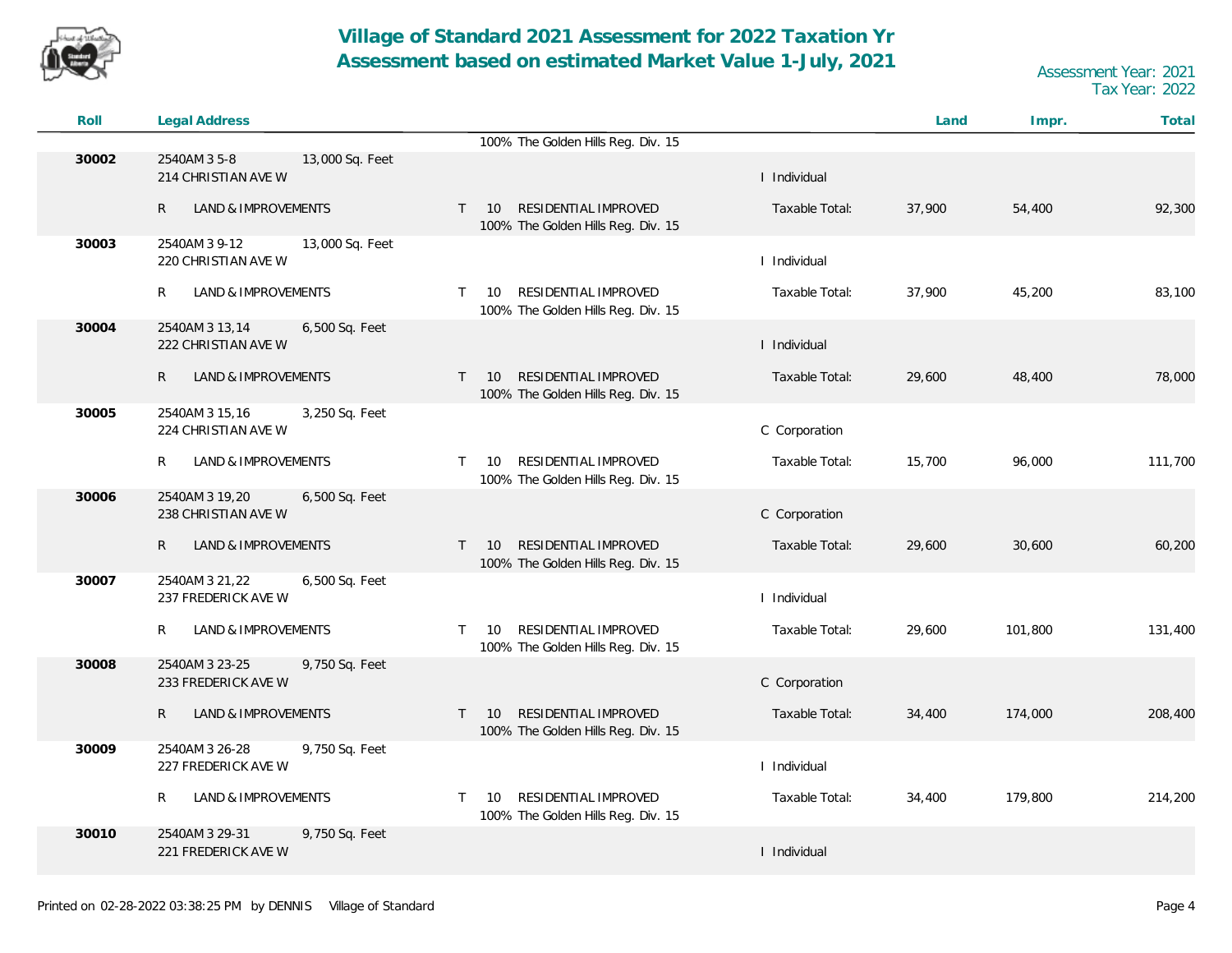

| Roll  | Legal Address                                            |                                                                                      |                       | Land   | Impr.   | Total   |
|-------|----------------------------------------------------------|--------------------------------------------------------------------------------------|-----------------------|--------|---------|---------|
|       | LAND & IMPROVEMENTS<br>R.                                | RESIDENTIAL IMPROVED<br>$T = 10$<br>100% The Golden Hills Reg. Div. 15               | Taxable Total:        | 34,400 | 86,400  | 120,800 |
| 30011 | 2540AM 3 32-34<br>9,750 Sq. Feet<br>213 FREDERICK AVE W  |                                                                                      | I Individual          |        |         |         |
|       | LAND & IMPROVEMENTS<br>R                                 | RESIDENTIAL IMPROVED<br>$\mathsf{T}$<br>10<br>100% The Golden Hills Reg. Div. 15     | Taxable Total:        | 34,400 | 151,400 | 185,800 |
| 30012 | 2540AM 3 35-38<br>13,000 Sq. Feet<br>209 FREDERICK AVE W |                                                                                      | I Individual          |        |         |         |
|       | LAND & IMPROVEMENTS<br>R.                                | RESIDENTIAL IMPROVED<br>$T = 10$<br>100% The Golden Hills Reg. Div. 15               | Taxable Total:        | 37,900 | 142,700 | 180,600 |
| 30013 | 2540AM 3 39-40<br>6,500 Sq. Feet<br>201 FREDERICK AVE W  |                                                                                      | Telus<br>I Individual |        |         |         |
|       | LAND & IMPROVEMENTS<br>NR.                               | NON-RESIDENTIAL IMPROVED<br>11<br>$\mathsf{T}$<br>100% The Golden Hills Reg. Div. 15 | Taxable Total:        | 29,600 | 72,100  | 101,700 |
| 30020 | 2540AM 3 17<br>3,250 Sq. Feet<br>228 CHRISTIAN AVE W     |                                                                                      | C Corporation         |        |         |         |
|       | $\mathsf{R}$<br>LAND & IMPROVEMENTS                      | RESIDENTIAL IMPROVED<br>10<br>$\top$<br>100% The Golden Hills Reg. Div. 15           | Taxable Total:        | 15,700 | 85,900  | 101,600 |
| 30021 | 2540AM 3 18<br>3,250 Sq. Feet<br>230 CHRISTIAN AVE W     |                                                                                      | C Corporation         |        |         |         |
|       | R.<br>LAND & IMPROVEMENTS                                | RESIDENTIAL IMPROVED<br>$\mathsf{T}$<br>10<br>100% The Golden Hills Reg. Div. 15     | Taxable Total:        | 15,700 | 85,900  | 101,600 |
| 40001 | 2540AM 4 1-2<br>6,500 Sq. Feet<br>302 CHRISTIAN AVE W    |                                                                                      | I Individual          |        |         |         |
|       | LAND & IMPROVEMENTS<br>R                                 | RESIDENTIAL IMPROVED<br>$\top$<br>10<br>100% The Golden Hills Reg. Div. 15           | Taxable Total:        | 29,600 | 52,400  | 82,000  |
| 40002 | 2540AM 4 3,4<br>6,500 Sq. Feet<br>306 CHRISTIAN AVE W    |                                                                                      | I Individual          |        |         |         |
|       | LAND & IMPROVEMENTS<br>R                                 | RESIDENTIAL IMPROVED<br>10<br>$\top$<br>100% The Golden Hills Reg. Div. 15           | Taxable Total:        | 29,600 | 25,000  | 54,600  |
| 40004 | 2540AM 4 5,6<br>6,500 Sq. Feet<br>310 CHRISTIAN AVE W    |                                                                                      | I Individual          |        |         |         |
|       | LAND & IMPROVEMENTS<br>R                                 | RESIDENTIAL IMPROVED<br>10<br>$\top$<br>100% The Golden Hills Reg. Div. 15           | Taxable Total:        | 29,600 | 37,600  | 67,200  |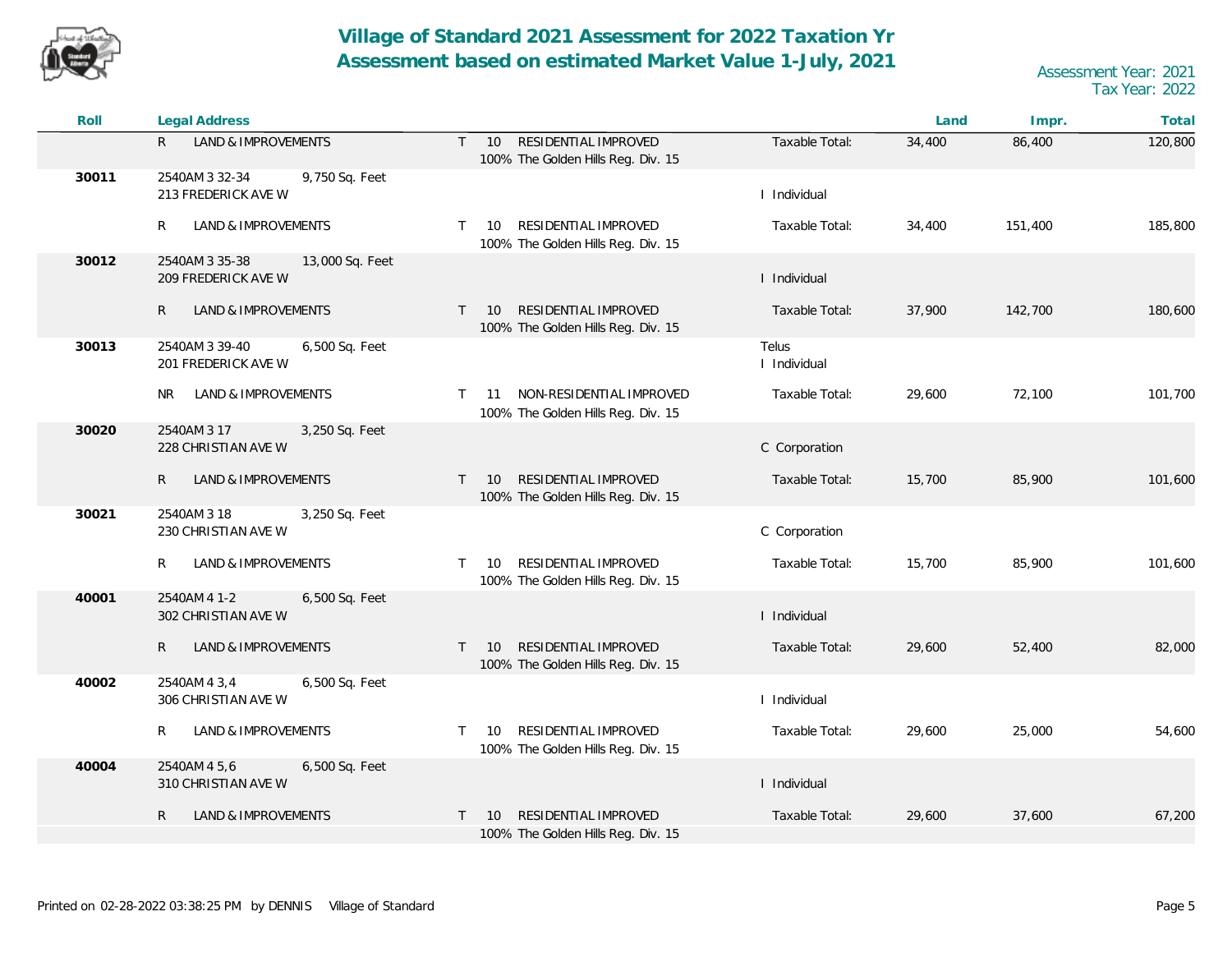

| Roll  | <b>Legal Address</b>                                    |                                                                                  |                | Land   | Impr.   | Total   |
|-------|---------------------------------------------------------|----------------------------------------------------------------------------------|----------------|--------|---------|---------|
| 40005 | 2540AM 4 7-9<br>9,750 Sq. Feet<br>312 CHRISTIAN AVE W   |                                                                                  | I Individual   |        |         |         |
|       | R<br>LAND & IMPROVEMENTS                                | RESIDENTIAL IMPROVED<br>10<br>$\top$<br>100% The Golden Hills Reg. Div. 15       | Taxable Total: | 34,400 | 71,100  | 105,500 |
| 40006 | 2540AM 4 10,11<br>6,500 Sq. Feet<br>316 CHRISTIAN AVE W |                                                                                  | I Individual   |        |         |         |
|       | $\mathsf{R}$<br>LAND & IMPROVEMENTS                     | RESIDENTIAL IMPROVED<br>$T = 10$<br>100% The Golden Hills Reg. Div. 15           | Taxable Total: | 29,600 | 56,400  | 86,000  |
| 40007 | 2540AM 4 12,13<br>6,500 Sq. Feet<br>318 CHRISTIAN AVE W |                                                                                  | I Individual   |        |         |         |
|       | LAND & IMPROVEMENTS<br>R                                | RESIDENTIAL IMPROVED<br>10<br>$\top$<br>100% The Golden Hills Reg. Div. 15       | Taxable Total: | 29,600 | 90,200  | 119,800 |
| 40009 | 6,500 Sq. Feet<br>2540AM 4 14,15<br>320 CHRISTIAN AVE W |                                                                                  | I Individual   |        |         |         |
|       | LAND & IMPROVEMENTS<br>R                                | RESIDENTIAL IMPROVED<br>$\mathsf{T}$<br>10<br>100% The Golden Hills Reg. Div. 15 | Taxable Total: | 29,600 | 52,200  | 81,800  |
| 40010 | 6,500 Sq. Feet<br>2540AM 4 16,17<br>330 CHRISTIAN AVE W |                                                                                  | I Individual   |        |         |         |
|       | LAND & IMPROVEMENTS<br>R                                | RESIDENTIAL IMPROVED<br>$\top$<br>10<br>100% The Golden Hills Reg. Div. 15       | Taxable Total: | 29,600 | 16,600  | 46,200  |
| 40011 | 2540AM 4 18-20<br>9,750 Sq. Feet<br>338 CHRISTIAN AVE W |                                                                                  | I Individual   |        |         |         |
|       | LAND & IMPROVEMENTS<br>R                                | RESIDENTIAL IMPROVED<br>$T = 10$<br>100% The Golden Hills Reg. Div. 15           | Taxable Total: | 34,400 | 101,600 | 136,000 |
| 80001 | 2540AM 8 1-3<br>9,750 Sq. Feet<br>206 FREDERICK AVE W   |                                                                                  | I Individual   |        |         |         |
|       | LAND & IMPROVEMENTS<br>R                                | RESIDENTIAL IMPROVED<br>$\mathsf{T}$<br>10<br>100% The Golden Hills Reg. Div. 15 | Taxable Total: | 34,400 | 142,900 | 177,300 |
| 80002 | 2540AM 8 4-6<br>9,750 Sq. Feet<br>210 FREDERICK AVE W   |                                                                                  | I Individual   |        |         |         |
|       | R<br>LAND & IMPROVEMENTS                                | RESIDENTIAL IMPROVED<br>10<br>$\top$<br>100% The Golden Hills Reg. Div. 15       | Taxable Total: | 34,400 | 194,500 | 228,900 |
| 80003 | 2540AM 8 7,8,9<br>9,750 Sq. Feet<br>218 FREDERICK AVE W |                                                                                  | I Individual   |        |         |         |
|       | LAND & IMPROVEMENTS<br>R                                | RESIDENTIAL IMPROVED<br>$\top$<br>10                                             | Taxable Total: | 34,400 | 175,700 | 210,100 |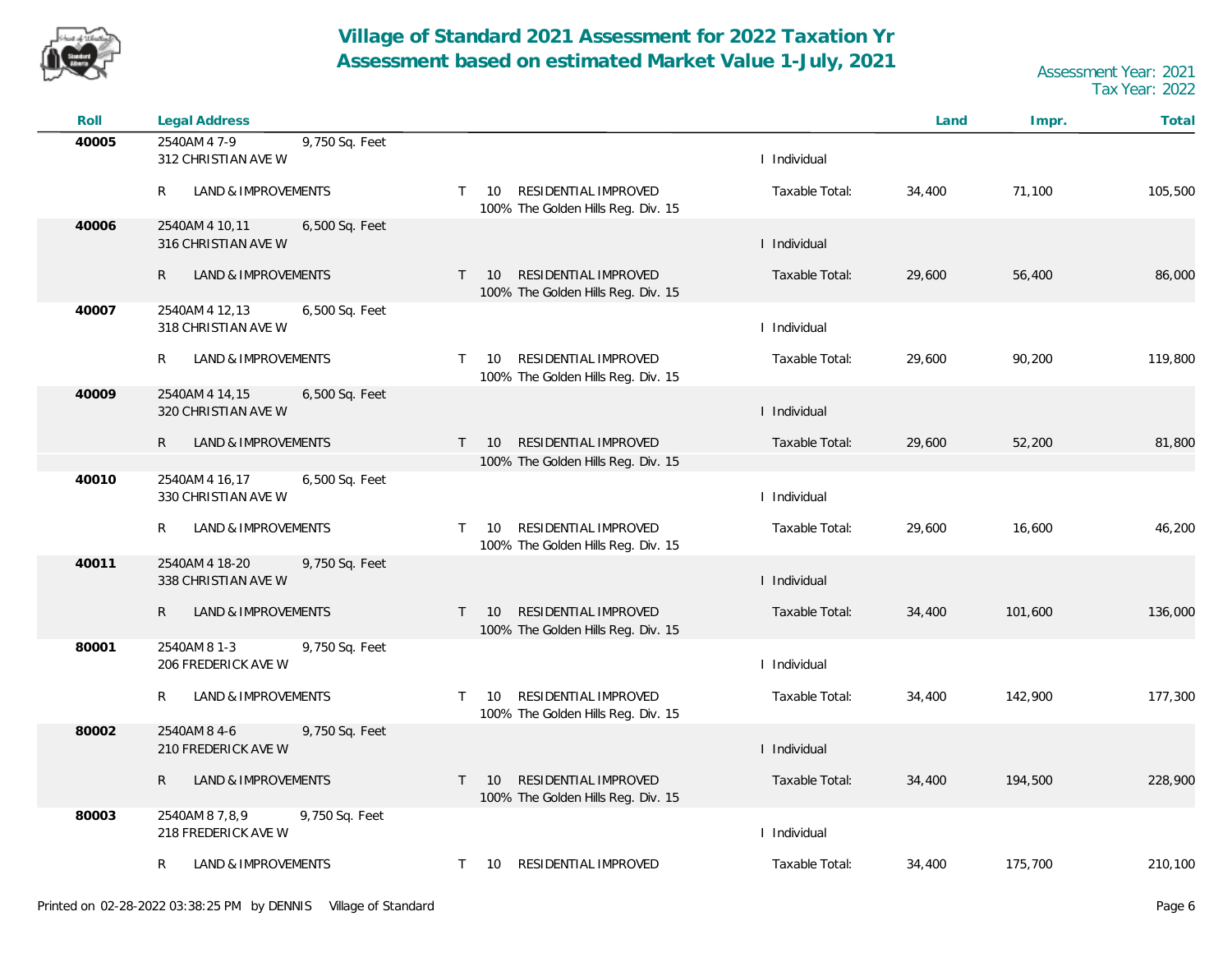

| Roll  | Legal Address                                            |                                                                                  |                                              | Land   | Impr.   | Total   |
|-------|----------------------------------------------------------|----------------------------------------------------------------------------------|----------------------------------------------|--------|---------|---------|
|       |                                                          | 100% The Golden Hills Reg. Div. 15                                               |                                              |        |         |         |
| 80004 | 2540AM 8 10,11<br>6,500 Sq. Feet<br>222 FREDERICK AVE W  |                                                                                  | I Individual                                 |        |         |         |
|       | $\mathsf{R}$<br>LAND & IMPROVEMENTS                      | RESIDENTIAL IMPROVED<br>$T = 10$<br>100% The Golden Hills Reg. Div. 15           | Taxable Total:                               | 29,600 | 76,300  | 105,900 |
| 80005 | 2540AM 8 12-14<br>9,750 Sq. Feet<br>226 FREDERICK AVE W  |                                                                                  | I Individual                                 |        |         |         |
|       | LAND & IMPROVEMENTS<br>R                                 | RESIDENTIAL IMPROVED<br>10<br>$\mathsf{T}$<br>100% The Golden Hills Reg. Div. 15 | Taxable Total:                               | 34,400 | 114,700 | 149,100 |
| 80006 | 2540AM 8 15-18<br>13,000 Sq. Feet<br>230 FREDERICK AVE W |                                                                                  | Lots15-18 Tied By Bldg<br>I Individual       |        |         |         |
|       |                                                          | Property Additional Legal: 2540AM 8 17,18                                        |                                              |        |         |         |
|       | $\mathsf{R}$<br>LAND & IMPROVEMENTS                      | RESIDENTIAL IMPROVED<br>$T = 10$                                                 | Taxable Total:                               | 37,900 | 134,000 | 171,900 |
|       |                                                          | 100% The Golden Hills Reg. Div. 15                                               |                                              |        |         |         |
| 80007 | 2540AM 8 19,20<br>6,500 Sq. Feet<br>238 FREDERICK AVE W  |                                                                                  | I Individual                                 |        |         |         |
|       | R<br>LAND & IMPROVEMENTS                                 | RESIDENTIAL IMPROVED<br>10<br>T.<br>100% The Golden Hills Reg. Div. 15           | Taxable Total:                               | 29,600 | 67,700  | 97,300  |
| 80008 | 2540AM 8 21, 22<br>13,000 Sq. Feet<br>237 ELSINORE AVE   |                                                                                  | I Individual                                 |        |         |         |
|       | $\mathsf{R}$<br>LAND & IMPROVEMENTS                      | RESIDENTIAL IMPROVED<br>10<br>$\top$<br>100% The Golden Hills Reg. Div. 15       | Taxable Total:                               | 37,900 | 83,700  | 121,600 |
| 80009 | 2540AM 8 23<br>6,500 Sq. Feet<br>233 ELSINORE AVE        |                                                                                  | I Individual                                 |        |         |         |
|       | R<br>LAND & IMPROVEMENTS                                 | RESIDENTIAL IMPROVED<br>10<br>T.<br>100% The Golden Hills Reg. Div. 15           | Taxable Total:                               | 29,600 | 68,700  | 98,300  |
| 80010 | 2540AM 8 24<br>6,500 Sq. Feet<br>229 ELSINORE AVE        |                                                                                  | I Individual                                 |        |         |         |
|       | R<br>LAND & IMPROVEMENTS                                 | RESIDENTIAL IMPROVED<br>10<br>T.<br>100% The Golden Hills Reg. Div. 15           | Taxable Total:                               | 29,600 | 71,800  | 101,400 |
| 80011 | 2540AM 8 25,26<br>13,000 Sq. Feet<br>225 ELSINORE AVE    |                                                                                  | Sunrise Manor Seniors Suites<br>I Individual |        |         |         |
|       | R<br>LAND & IMPROVEMENTS                                 | EXEMPT RESIDENTIAL<br>E.<br>25<br>100% The Golden Hills Reg. Div. 15             | Exempt Total:                                | 37,930 | 323,640 | 361,570 |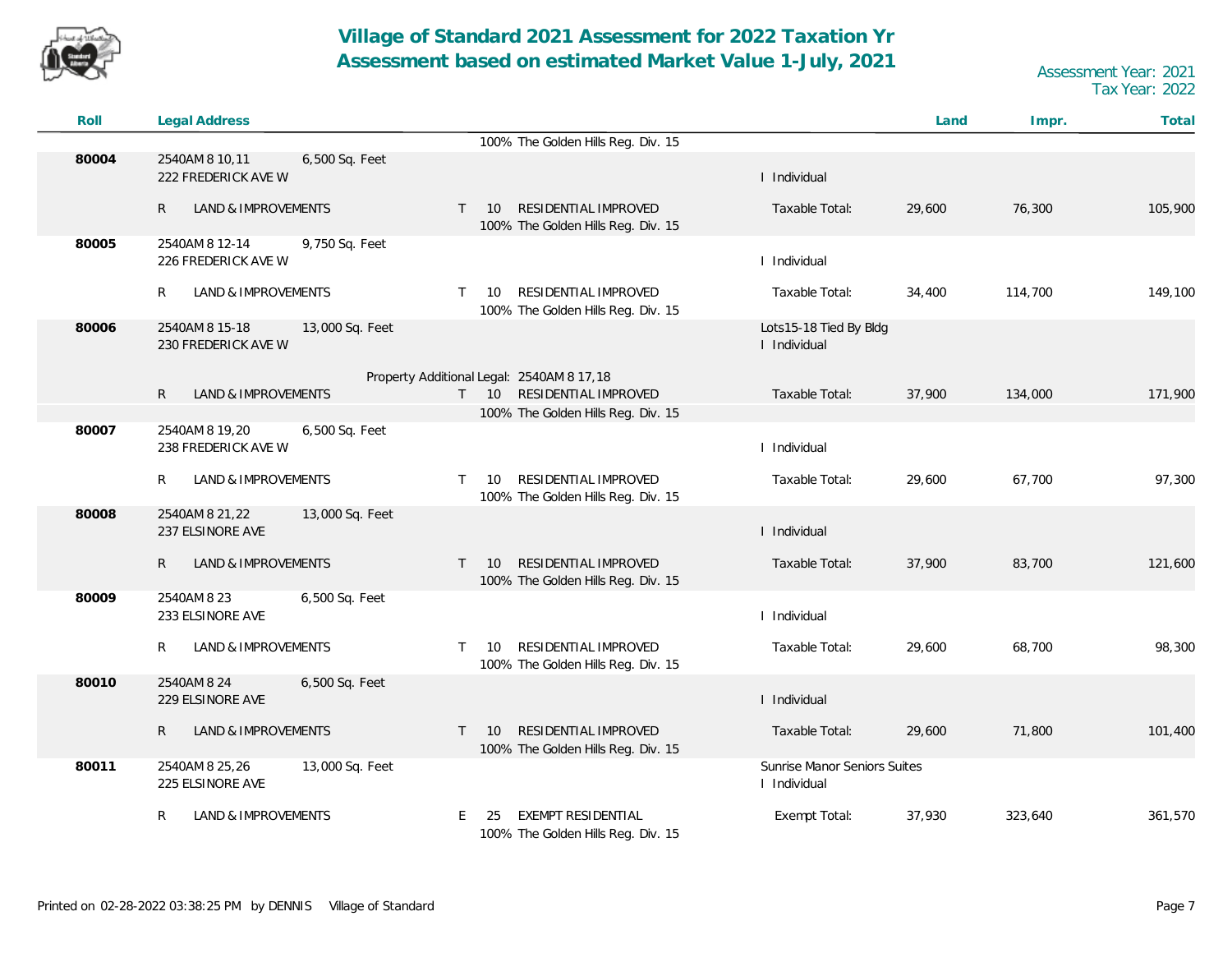

| Roll  | <b>Legal Address</b>                                               |                                                                                               |                | Land    | Impr.            | Total   |
|-------|--------------------------------------------------------------------|-----------------------------------------------------------------------------------------------|----------------|---------|------------------|---------|
| 80012 | 2540AM 8 27<br>6,500 Sq. Feet<br>213 ELSINORE AVE                  |                                                                                               | I Individual   |         |                  |         |
|       | $\mathsf{R}$<br><b>LAND &amp; IMPROVEMENTS</b>                     | RESIDENTIAL IMPROVED<br>$T = 10$<br>100% The Golden Hills Reg. Div. 15                        | Taxable Total: | 29,600  | 41,700           | 71,300  |
| 80013 | 2540AM 8 28<br>6,500 Sq. Feet<br>209 ELSINORE AVE                  |                                                                                               | I Individual   |         |                  |         |
|       | LAND & IMPROVEMENTS<br>R                                           | RESIDENTIAL IMPROVED<br>10<br>$\mathsf{T}$<br>100% The Golden Hills Reg. Div. 15              | Taxable Total: | 29,600  | 195,800          | 225,400 |
| 80014 | 2540AM 8 29<br>6,500 Sq. Feet<br>205 ELSINORE AVE                  |                                                                                               | I Individual   |         |                  |         |
|       | LAND & IMPROVEMENTS<br>R                                           | RESIDENTIAL IMPROVED<br>$\mathsf{T}$<br>10 <sup>°</sup><br>100% The Golden Hills Reg. Div. 15 | Taxable Total: | 29,600  | 123,000          | 152,600 |
| 80015 | 2540AM 8 30<br>6,500 Sq. Feet<br>201 ELSINORE AVE                  |                                                                                               | I Individual   |         |                  |         |
|       | LAND & IMPROVEMENTS<br>R                                           | RESIDENTIAL IMPROVED<br>10<br>$\mathsf{T}$<br>100% The Golden Hills Reg. Div. 15              | Taxable Total: | 29,600  | 140,000          | 169,600 |
| 81010 | 11.58 Acres<br>0012483 14 1                                        |                                                                                               | M Municipal    |         |                  |         |
|       | <b>NR</b><br>LAND                                                  | EXEMPT NON-RESDENTIAL<br>E.<br>12<br>100% The Golden Hills Reg. Div. 15                       | Exempt Total:  | 165,600 | $\boldsymbol{0}$ | 165,600 |
| 81011 | SE-10-25-22-4<br>56.77 Acres                                       |                                                                                               | I Individual   |         |                  |         |
|       | LAND<br>F                                                          | 14 FARMLAND<br>T.<br>100% The Golden Hills Reg. Div. 15                                       | Taxable Total: | 10,700  | $\mathbf 0$      | 10,700  |
| 82000 | 0911671 14 7 SE-10-25-22-4 5,920 Sq. Feet<br>437 Frederick Avenue  |                                                                                               | M Municipal    |         |                  |         |
|       | $\mathsf{R}$<br>LAND                                               | EXEMPT RESIDENTIAL<br>E.<br>25<br>100% The Golden Hills Reg. Div. 15                          | Exempt Total:  | 48,470  | $\mathbf 0$      | 48,470  |
| 82001 | 0911671 14 8 SE-10-25-22-4 5,813 Sq. Feet<br>435 Frederick Avenue  |                                                                                               | M Municipal    |         |                  |         |
|       | $\mathsf{R}$<br>LAND                                               | E<br>EXEMPT RESIDENTIAL<br>25<br>100% The Golden Hills Reg. Div. 15                           | Exempt Total:  | 47,740  | $\boldsymbol{0}$ | 47,740  |
| 82002 | 0911671 14 54 SE-10-25-22-4 5,813 Sq. Feet<br>429 Frederick Avenue |                                                                                               | M Municipal    |         |                  |         |
|       | R.<br>LAND                                                         | E<br><b>EXEMPT RESIDENTIAL</b><br>25                                                          | Exempt Total:  | 47,740  | $\mathbf 0$      | 47,740  |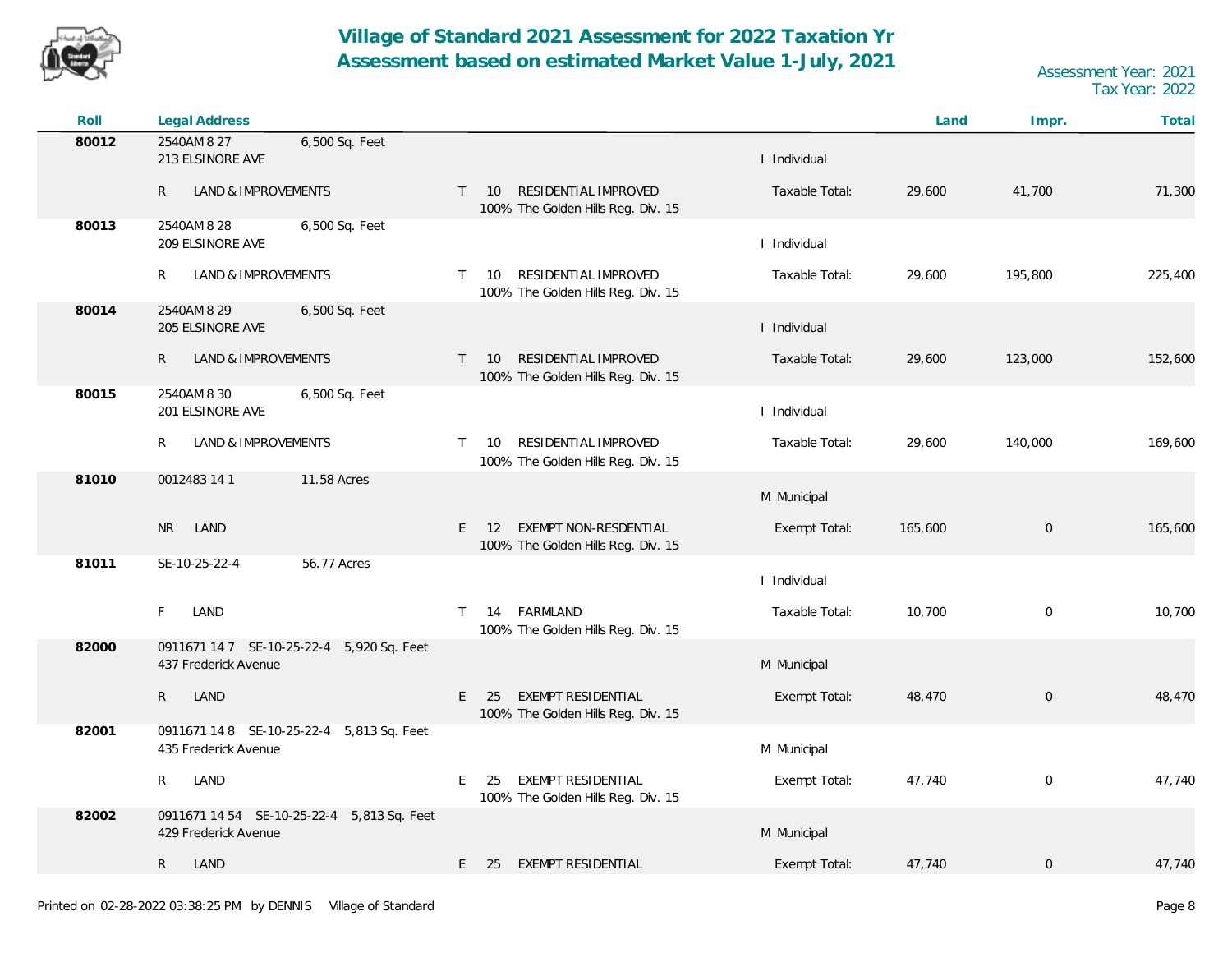

| Roll  | <b>Legal Address</b>                                               |                                                                                  |                | Land   | Impr.               | Total   |
|-------|--------------------------------------------------------------------|----------------------------------------------------------------------------------|----------------|--------|---------------------|---------|
|       |                                                                    | 100% The Golden Hills Reg. Div. 15                                               |                |        |                     |         |
| 82003 | 0911671 14 55 SE-10-25-22-4 5,813 Sq. Feet<br>425 Frederick Avenue |                                                                                  | M Municipal    |        |                     |         |
|       | R<br>LAND                                                          | E<br>EXEMPT RESIDENTIAL<br>25<br>100% The Golden Hills Reg. Div. 15              | Exempt Total:  | 47,740 | $\mathbf 0$         | 47,740  |
| 82004 | 0911671 14 56 SE-10-25-22-4 5,920 Sq. Feet<br>421 Frederick Avenue |                                                                                  | M Municipal    |        |                     |         |
|       | $\mathsf{R}$<br>LAND                                               | <b>EXEMPT RESIDENTIAL</b><br>E.<br>25<br>100% The Golden Hills Reg. Div. 15      | Exempt Total:  | 48,470 | $\mathsf{O}\xspace$ | 48,470  |
| 82005 | 0911671 14 57 SE-10-25-22-4 7,535 Sq. Feet<br>417 Frederick Avenue |                                                                                  | I Individual   |        |                     |         |
|       | <b>LAND &amp; IMPROVEMENTS</b><br>R                                | RESIDENTIAL IMPROVED<br>10<br>$\mathsf{T}$<br>100% The Golden Hills Reg. Div. 15 | Taxable Total: | 55,000 | 258,700             | 313,700 |
| 82006 | 0911671 14 58 SE-10-25-22-4 7,104 Sq. Feet<br>413 Frederick Avenue |                                                                                  | M Municipal    |        |                     |         |
|       | $\mathsf{R}$<br>LAND                                               | EXEMPT RESIDENTIAL<br>E<br>25<br>100% The Golden Hills Reg. Div. 15              | Exempt Total:  | 54,040 | $\mathbf 0$         | 54,040  |
| 82007 | 0911671 14 59 SE-10-25-22-4 5,813 Sq. Feet<br>409 Frederick Avenue |                                                                                  | M Municipal    |        |                     |         |
|       | R<br>LAND                                                          | EXEMPT RESIDENTIAL<br>E<br>25<br>100% The Golden Hills Reg. Div. 15              | Exempt Total:  | 47,740 | $\mathbf 0$         | 47,740  |
| 82008 | 0911671 14 60 SE-10-25-22-4 5,813 Sq. Feet<br>405 Frederick Avenue |                                                                                  | M Municipal    |        |                     |         |
|       | R<br>LAND                                                          | E.<br><b>EXEMPT RESIDENTIAL</b><br>25<br>100% The Golden Hills Reg. Div. 15      | Exempt Total:  | 47,740 | $\mathbf 0$         | 47,740  |
| 82009 | 0911671 14 61 SE-10-25-22-4 5,705 Sq. Feet<br>401 Frederick Avenue |                                                                                  | M Municipal    |        |                     |         |
|       | R<br>LAND                                                          | E.<br><b>EXEMPT RESIDENTIAL</b><br>25<br>100% The Golden Hills Reg. Div. 15      | Exempt Total:  | 47,000 | $\mathbf 0$         | 47,000  |
| 82010 | 0911671 14 62 SE-10-25-22-4 6,028 Sq. Feet<br>10-3RD Street        |                                                                                  | M Municipal    |        |                     |         |
|       | $\mathsf{R}$<br>LAND                                               | <b>EXEMPT RESIDENTIAL</b><br>E.<br>25<br>100% The Golden Hills Reg. Div. 15      | Exempt Total:  | 49,210 | $\mathbf 0$         | 49,210  |
| 82011 | 0911671 14 63 SE-10-25-22-4 6,028 Sq. Feet<br>6-3RD Street         |                                                                                  | I Individual   |        |                     |         |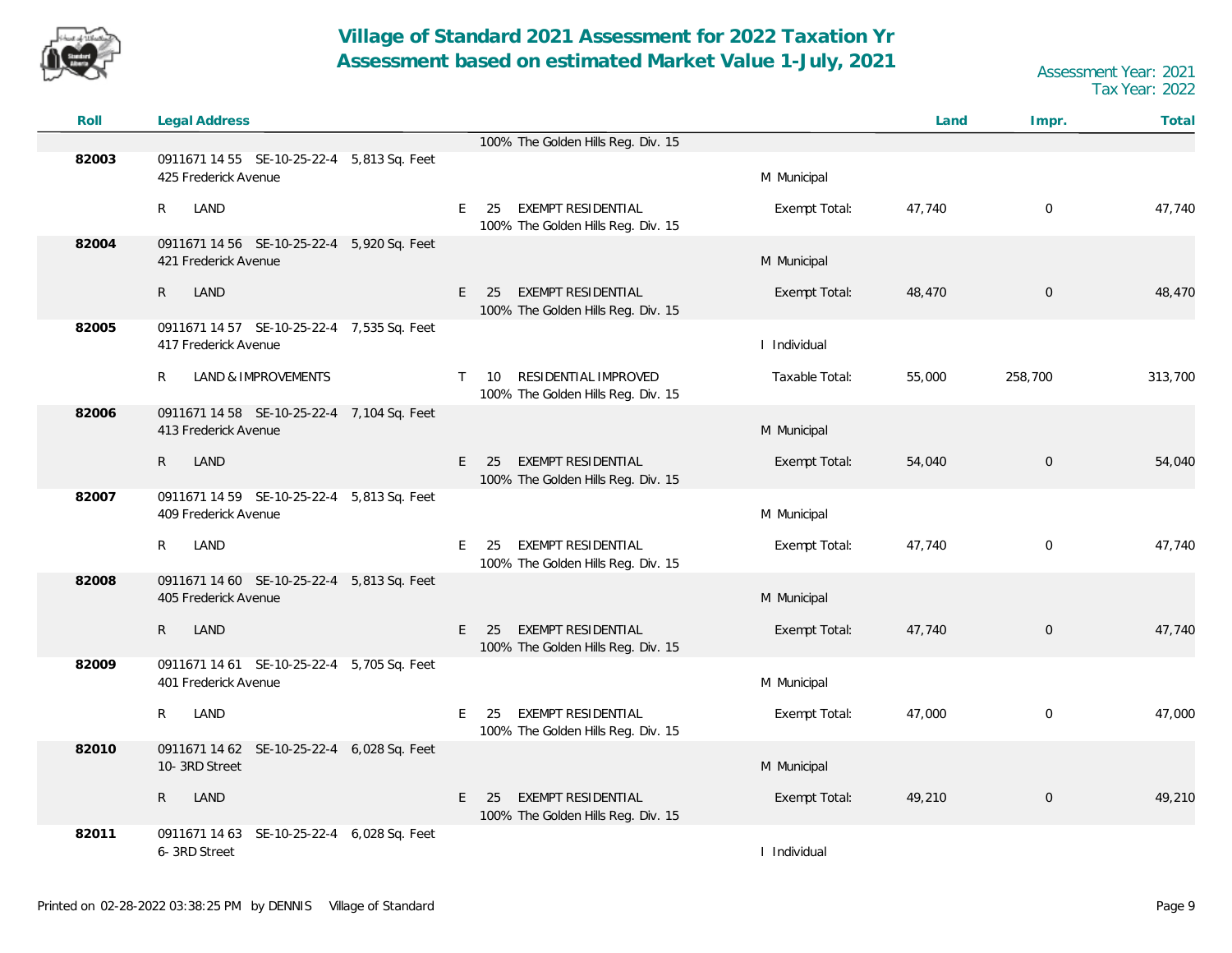

| Roll  | <b>Legal Address</b>                                               |                                                                                               |                | Land    | Impr.               | Total   |
|-------|--------------------------------------------------------------------|-----------------------------------------------------------------------------------------------|----------------|---------|---------------------|---------|
|       | R<br>LAND & IMPROVEMENTS                                           | RESIDENTIAL IMPROVED<br>10 <sup>°</sup><br>$\mathsf{T}$<br>100% The Golden Hills Reg. Div. 15 | Taxable Total: | 49,200  | 102,600             | 151,800 |
| 82012 | 0911671 14 64 SE-10-25-22-4 5,920 Sq. Feet<br>2-3RD Street         |                                                                                               | I Individual   |         |                     |         |
|       | LAND & IMPROVEMENTS<br>R                                           | RESIDENTIAL IMPROVED<br>10 <sup>1</sup><br>T<br>100% The Golden Hills Reg. Div. 15            | Taxable Total: | 48,500  | 107,000             | 155,500 |
| 82013 | 0911671 15 36 SE-10-25-22-4 5,813 Sq. Feet<br>402 Frederick Avenue |                                                                                               | M Municipal    |         |                     |         |
|       | $\mathsf{R}$<br>LAND                                               | EXEMPT RESIDENTIAL<br>E<br>25<br>100% The Golden Hills Reg. Div. 15                           | Exempt Total:  | 47,740  | $\mathbf 0$         | 47,740  |
| 82014 | 0911671 15 37 SE-10-25-22-4 5,813 Sq. Feet<br>406 Frederick Avenue |                                                                                               | M Municipal    |         |                     |         |
|       | LAND<br>$\mathsf{R}$                                               | <b>EXEMPT RESIDENTIAL</b><br>E<br>25                                                          | Exempt Total:  | 47,740  | $\mathsf{O}$        | 47,740  |
|       |                                                                    | 100% The Golden Hills Reg. Div. 15                                                            |                |         |                     |         |
| 82015 | 0911671 15 38 SE-10-25-22-4 5,813 Sq. Feet<br>410 Frederick Avenue |                                                                                               | M Municipal    |         |                     |         |
|       | LAND<br>R                                                          | EXEMPT RESIDENTIAL<br>E.<br>25<br>100% The Golden Hills Reg. Div. 15                          | Exempt Total:  | 47,740  | $\mathbf 0$         | 47,740  |
| 82016 | 0911671 15 39 SE-10-25-22-4 5,813 Sq. Feet<br>414 Frederick Avenue |                                                                                               | M Municipal    |         |                     |         |
|       | $\mathsf{R}$<br>LAND                                               | <b>EXEMPT RESIDENTIAL</b><br>E.<br>- 25<br>100% The Golden Hills Reg. Div. 15                 | Exempt Total:  | 47,740  | $\mathsf{O}\xspace$ | 47,740  |
| 82017 | 0911671 15 40 SE-10-25-22-4 5,920 Sq. Feet<br>418 Frederick Avenue |                                                                                               | M Municipal    |         |                     |         |
|       | LAND<br>R                                                          | EXEMPT RESIDENTIAL<br>E<br>25<br>100% The Golden Hills Reg. Div. 15                           | Exempt Total:  | 48,470  | $\mathbf 0$         | 48,470  |
| 82018 | 0911671 15 41 SE-10-25-22-4 5,705 Sq. Feet<br>422 Frederick Avenue |                                                                                               | M Municipal    |         |                     |         |
|       | LAND<br>$\mathsf{R}$                                               | <b>EXEMPT RESIDENTIAL</b><br>E.<br>25<br>100% The Golden Hills Reg. Div. 15                   | Exempt Total:  | 47,000  | $\mathbf 0$         | 47,000  |
| 82019 | 0911671 14 1MR SE-10-25-22-4 1.02 Acres                            |                                                                                               | M Municipal    |         |                     |         |
|       | <b>NR</b><br>LAND                                                  | EXEMPT NON-RESDENTIAL<br>E<br>12<br>100% The Golden Hills Reg. Div. 15                        | Exempt Total:  | 107,900 | $\mathbf 0$         | 107,900 |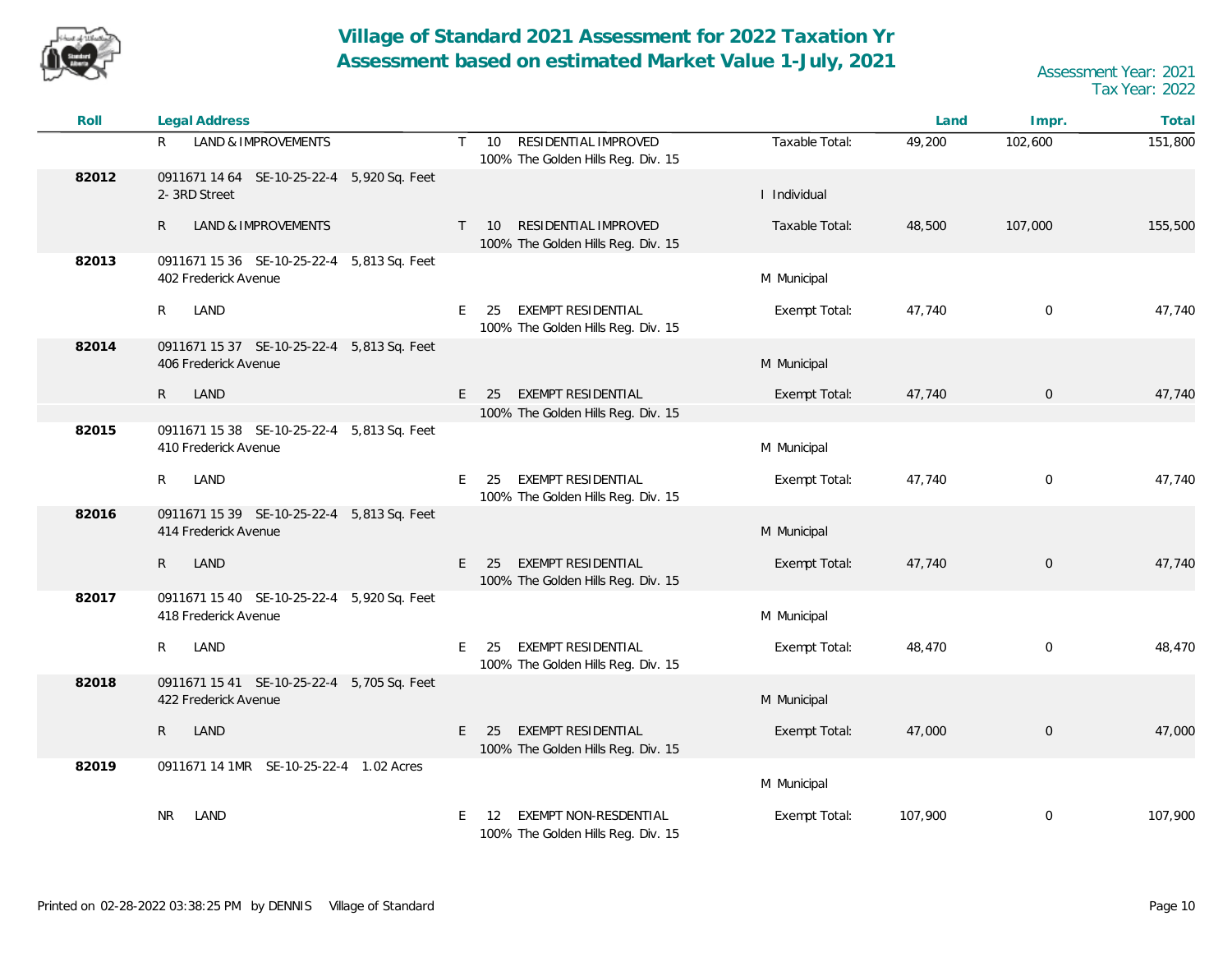

| Roll  | <b>Legal Address</b>                                    |              |                                                                                |                                              | Land    | Impr.          | Total   |
|-------|---------------------------------------------------------|--------------|--------------------------------------------------------------------------------|----------------------------------------------|---------|----------------|---------|
| 82020 | 0911671 14 1PUL SE-10-25-22-4 1.42 Acres                |              |                                                                                | M Municipal                                  |         |                |         |
|       | <b>NR</b><br>LAND                                       |              | <b>EXEMPT NON-RESDENTIAL</b><br>$E = 12$<br>100% The Golden Hills Reg. Div. 15 | Exempt Total:                                | 126,200 | $\overline{0}$ | 126,200 |
| 82021 | 0911671 14 2PUL SE-10-25-22-4 0.03 Acres                |              |                                                                                | M Municipal                                  |         |                |         |
|       | <b>NR</b><br>LAND                                       | E.           | 12 EXEMPT NON-RESDENTIAL<br>100% The Golden Hills Reg. Div. 15                 | Exempt Total:                                | 19,800  | $\mathbf{0}$   | 19,800  |
| 82022 | 0911671 15 3PUL SE-10-25-22-4 12,056 Sq. Feet           |              |                                                                                | M Municipal                                  |         |                |         |
|       | <b>NR</b><br>LAND                                       | E            | EXEMPT NON-RESDENTIAL<br>12<br>100% The Golden Hills Reg. Div. 15              | Exempt Total:                                | 64,500  | $\overline{0}$ | 64,500  |
| 90001 | 6,617 Sq. Feet<br>2540AM 9 1,2<br>822 THE BROADWAY      |              |                                                                                | Standard Library<br>M Municipal              |         |                |         |
|       | LAND & IMPROVEMENTS<br>NR.                              | E.           | EXEMPT NON-RESDENTIAL<br>12<br>100% The Golden Hills Reg. Div. 15              | Exempt Total:                                | 29,800  | 420,700        | 450,500 |
| 90003 | 2540AM 9 3,4<br>6,617 Sq. Feet<br>818 THE BROADWAY      |              |                                                                                | Country Kids ChildCare<br>I Individual       |         |                |         |
|       | LAND & IMPROVEMENTS<br><b>NR</b>                        | $\mathsf{T}$ | NON-RESIDENTIAL IMPROVED<br>11<br>100% The Golden Hills Reg. Div. 15           | Taxable Total:                               | 29,800  | 62,100         | 91,900  |
| 90004 | 2540AM 9 5,6<br>6,617 Sq. Feet<br>814 THE BROADWAY      |              |                                                                                | Drop In Centre<br>I Individual               |         |                |         |
|       | LAND & IMPROVEMENTS<br>NR.                              | E.           | EXEMPT NON-RESDENTIAL<br>-12<br>100% The Golden Hills Reg. Div. 15             | Exempt Total:                                | 29,800  | 174,800        | 204,600 |
| 90005 | 2540AM 9 7-11<br>16,543 Sq. Feet<br>806 THE BROADWAY    |              |                                                                                | Former Co-op Store<br>I Individual           |         |                |         |
|       | LAND & IMPROVEMENTS<br><b>NR</b>                        |              | NON-RESIDENTIAL IMPROVED<br>$T = 11$<br>100% The Golden Hills Reg. Div. 15     | Taxable Total:                               | 40,900  | 383,000        | 423,900 |
| 90007 | 2540AM 9 12,13<br>6,500 Sq. Feet<br>110 FREDERICK AVE W |              |                                                                                | <b>Standard Post Office</b><br>C Corporation |         |                |         |
|       | LAND & IMPROVEMENTS<br>NR.                              | G            | <b>GIL FEDERAL</b><br>18<br>100% The Golden Hills Reg. Div. 15                 | Grant-In-Lieu Total:                         | 30,000  | 69,000         | 99,000  |
| 90008 | 2540AM 9 14-16<br>9,750 Sq. Feet<br>120 FREDERICK AVE W |              |                                                                                | I Individual                                 |         |                |         |
|       | $\mathsf{R}$<br>LAND & IMPROVEMENTS                     | $\mathsf{T}$ | RESIDENTIAL IMPROVED<br><b>10</b>                                              | Taxable Total:                               | 34,400  | 138,400        | 172,800 |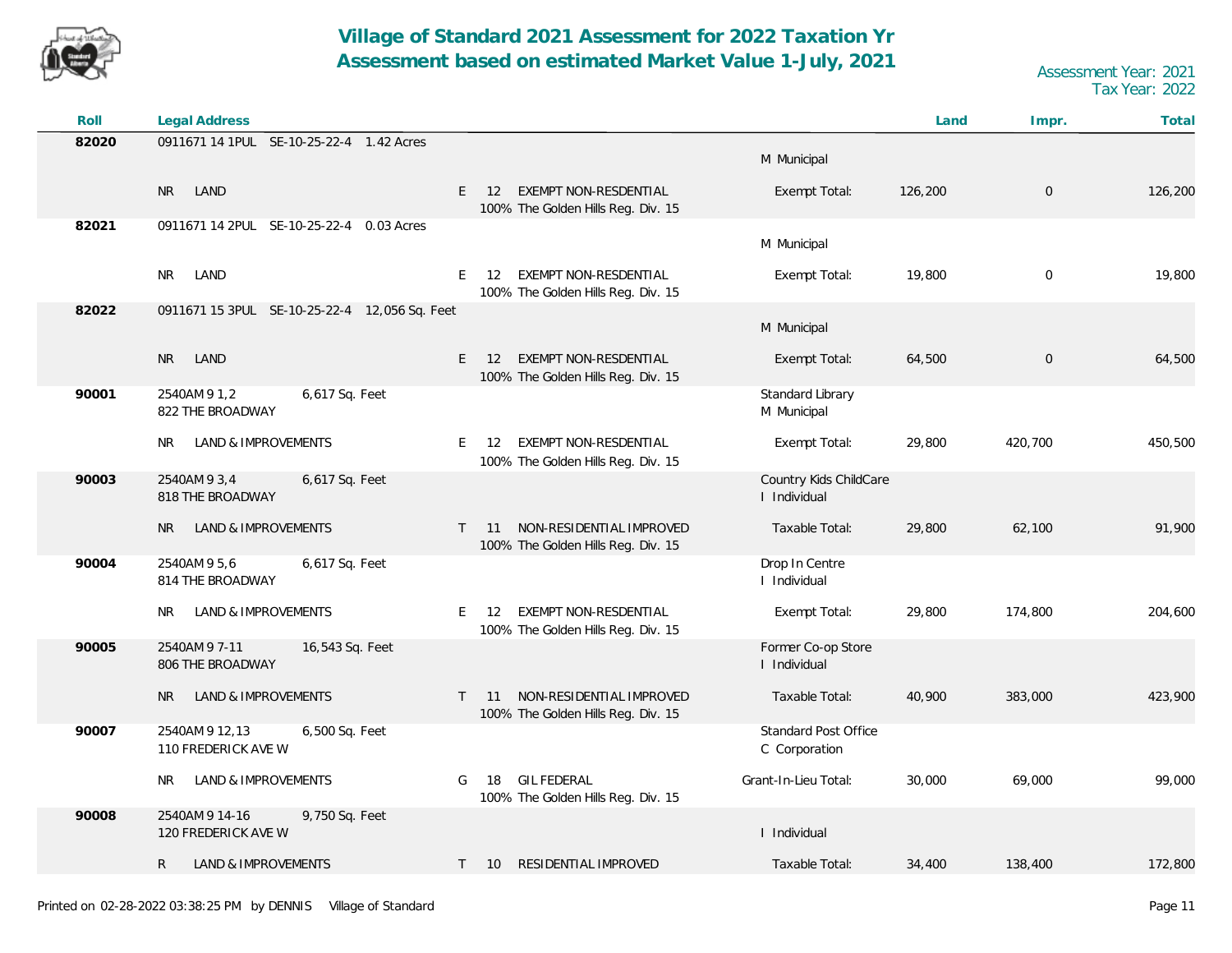

| Roll  | Legal Address                                             |                                                                                                |                                    | Land   | Impr.   | Total   |
|-------|-----------------------------------------------------------|------------------------------------------------------------------------------------------------|------------------------------------|--------|---------|---------|
|       |                                                           | 100% The Golden Hills Reg. Div. 15                                                             |                                    |        |         |         |
| 90009 | 2540AM 9 17,18<br>6,500 Sq. Feet<br>122 FREDERICK AVE W   |                                                                                                | I Individual                       |        |         |         |
|       | R<br><b>LAND &amp; IMPROVEMENTS</b>                       | RESIDENTIAL IMPROVED<br>10<br>$\mathsf{T}$<br>100% The Golden Hills Reg. Div. 15               | Taxable Total:                     | 29,600 | 139,000 | 168,600 |
| 90010 | 2540AM 9 19<br>3,250 Sq. Feet<br>124 FREDERICK AVE W      |                                                                                                | I Individual                       |        |         |         |
|       | $\mathsf{R}$<br>LAND & IMPROVEMENTS                       | RESIDENTIAL IMPROVED<br>10<br>$\mathsf{T}$<br>100% The Golden Hills Reg. Div. 15               | Taxable Total:                     | 15,700 | 73,100  | 88,800  |
| 90011 | 2540AM 9 20, 21<br>6,500 Sq. Feet<br>126 FREDERICK AVE W  |                                                                                                | I Individual                       |        |         |         |
|       | R<br>LAND & IMPROVEMENTS                                  | RESIDENTIAL IMPROVED<br>10<br>T.<br>100% The Golden Hills Reg. Div. 15                         | Taxable Total:                     | 29,600 | 47,000  | 76,600  |
| 90012 | 2540AM 9 22, 23<br>6,500 Sq. Feet<br>130 FREDERICK AVE W  |                                                                                                | I Individual                       |        |         |         |
|       | LAND & IMPROVEMENTS<br>R                                  | RESIDENTIAL IMPROVED<br>10<br>$\mathsf{T}$<br>100% The Golden Hills Reg. Div. 15               | Taxable Total:                     | 29,600 | 69,900  | 99,500  |
| 90013 | 2540AM 9 24,25<br>6,500 Sq. Feet<br>809 - 1ST Street West |                                                                                                | I Individual                       |        |         |         |
|       | <b>LAND &amp; IMPROVEMENTS</b><br>R                       | RESIDENTIAL IMPROVED<br>10<br>$\mathsf{T}$<br>100% The Golden Hills Reg. Div. 15               | Taxable Total:                     | 29,600 | 79,400  | 109,000 |
| 90014 | 2540AM 9 26,27<br>13,000 Sq. Feet<br>133 ELSINORE AVE     |                                                                                                | I Individual                       |        |         |         |
|       | $\mathsf{R}$<br>LAND & IMPROVEMENTS                       | <b>RESIDENTIAL IMPROVED</b><br>$\top$<br>10 <sup>°</sup><br>100% The Golden Hills Reg. Div. 15 | Taxable Total:                     | 37,900 | 73,300  | 111,200 |
| 90015 | 2540AM 9 28<br>6,500 Sq. Feet<br>127 ELSINORE AVE         |                                                                                                | I Individual                       |        |         |         |
|       | LAND & IMPROVEMENTS<br>R                                  | RESIDENTIAL IMPROVED<br>10<br>T.<br>100% The Golden Hills Reg. Div. 15                         | Taxable Total:                     | 29,600 | 134,100 | 163,700 |
| 90016 | 2540AM 9 29<br>6,500 Sq. Feet<br>123 ELSINORE AVE         |                                                                                                | I Individual                       |        |         |         |
|       | LAND & IMPROVEMENTS<br>R                                  | RESIDENTIAL IMPROVED<br>$T = 10$<br>100% The Golden Hills Reg. Div. 15                         | Taxable Total:                     | 29,600 | 75,600  | 105,200 |
| 90017 | 2540AM 9 30<br>6,500 Sq. Feet<br>117 ELSINORE AVE         |                                                                                                | Bell Lease Com Bldg<br>M Municipal |        |         |         |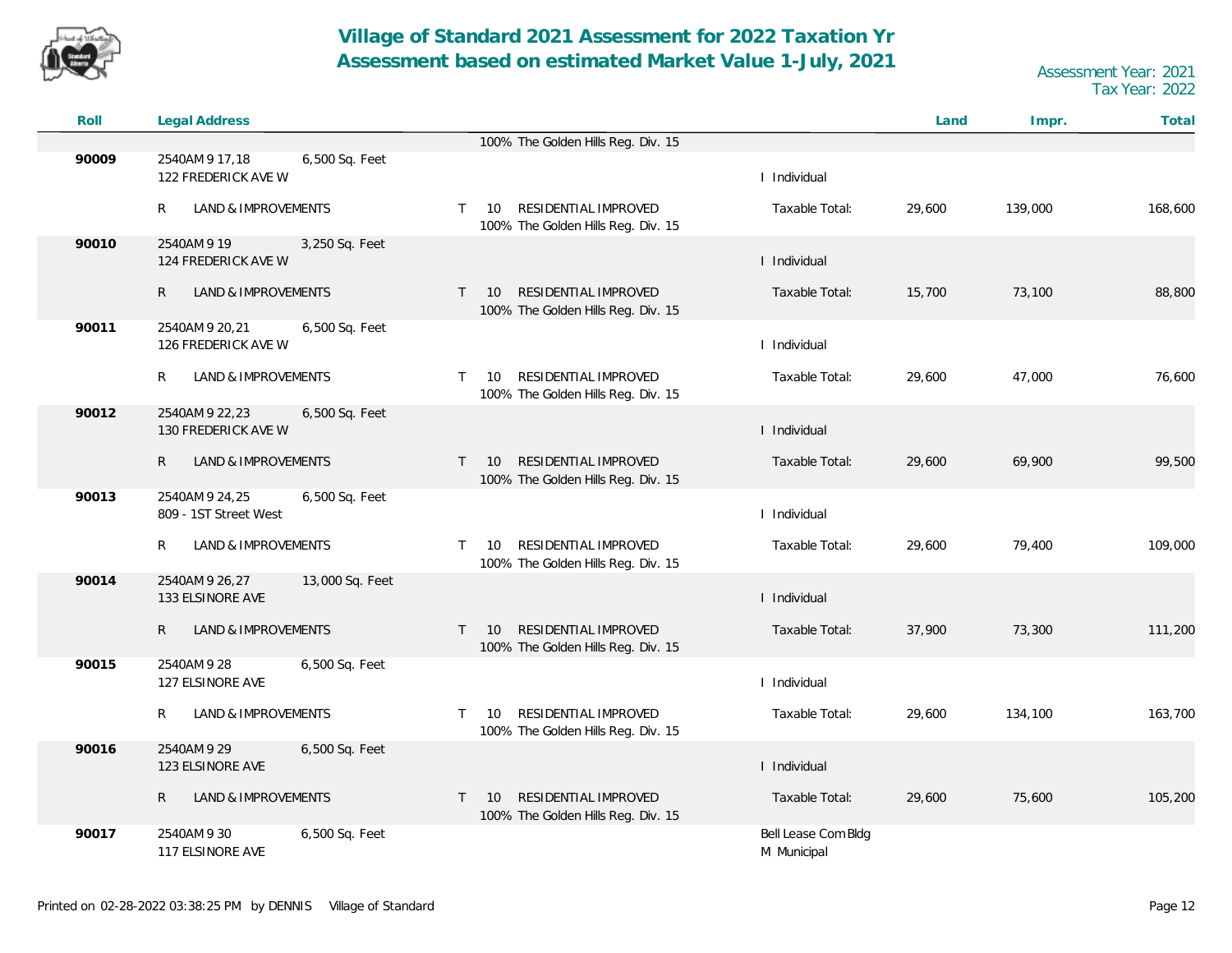![](_page_12_Picture_0.jpeg)

| Roll   | <b>Legal Address</b>                                  |                                                                                                                      |                                           | Land   | Impr.       | Total   |
|--------|-------------------------------------------------------|----------------------------------------------------------------------------------------------------------------------|-------------------------------------------|--------|-------------|---------|
|        | <b>NR</b><br>LAND & IMPROVEMENTS                      | NON-RESIDENTIAL IMPROVED<br>Τ<br>11                                                                                  |                                           | 7,400  | 25,800      | 33,200  |
|        | <b>NR</b>                                             | E<br>12<br>EXEMPT NON-RESDENTIAL                                                                                     |                                           | 22,200 | 16,700      | 38,900  |
|        |                                                       | 100% The Golden Hills Reg. Div. 15                                                                                   | Totals:                                   | 29,600 | 42,500      | 72,100  |
| 90018  | 2540AM 9 31<br>6,500 Sq. Feet<br>113 ELSINORE AVE     |                                                                                                                      | I Individual                              |        |             |         |
|        | R.<br>LAND & IMPROVEMENTS                             | RESIDENTIAL IMPROVED<br>$\top$<br>10<br>100% The Golden Hills Reg. Div. 15                                           | Taxable Total:                            | 29,600 | 32,200      | 61,800  |
| 90019  | 2540AM 9 32<br>6,500 Sq. Feet<br>109 ELSINORE AVE     |                                                                                                                      | I Individual                              |        |             |         |
|        | R<br>LAND & IMPROVEMENTS                              | RESIDENTIAL IMPROVED<br>T.<br>- 10<br>100% The Golden Hills Reg. Div. 15                                             | Taxable Total:                            | 29,600 | 48,200      | 77,800  |
| 100001 | 2540AM 10 A<br>7,577 Sq. Feet<br>821 THE BROADWAY     |                                                                                                                      | M Municipal                               |        |             |         |
|        | <b>NR</b><br>LAND                                     | <b>EXEMPT NON-RESDENTIAL</b><br>E<br>12<br>100% The Golden Hills Reg. Div. 15                                        | Exempt Total:                             | 31,200 | $\mathbf 0$ | 31,200  |
| 100002 | 2540AM 10 1-3<br>12,174 Sq. Feet<br>817 THE BROADWAY  |                                                                                                                      | I Individual                              |        |             |         |
|        | R<br>LAND & IMPROVEMENTS                              | RESIDENTIAL IMPROVED<br>T.<br>10<br>100% The Golden Hills Reg. Div. 15                                               | Taxable Total:                            | 37,200 | 66,900      | 104,100 |
| 100003 | 2540AM 10 4,5<br>6,617 Sq. Feet<br>813 THE BROADWAY   |                                                                                                                      | C Corporation                             |        |             |         |
|        | <b>NR</b><br>LAND & IMPROVEMENTS                      | T 11 NON-RESIDENTIAL IMPROVED<br>100% The Golden Hills Reg. Div. 15                                                  | Taxable Total:                            | 29,800 | 24,400      | 54,200  |
| 100004 | 2540AM 10 6-8<br>9,926 Sq. Feet<br>811 THE BROADWAY   |                                                                                                                      | Gates Insurance Agencies<br>C Corporation |        |             |         |
|        | LAND & IMPROVEMENTS<br><b>NR</b>                      | Property Additional Legal: 2540AM 10 7<br>NON-RESIDENTIAL IMPROVED<br>$T = 11$<br>100% The Golden Hills Reg. Div. 15 | 2540AM 108<br>Taxable Total:              | 34,700 | 249,200     | 283,900 |
| 100007 | 2540AM 10 9<br>3,309 Sq. Feet<br>807 THE BROADWAY     |                                                                                                                      | Rented House in Com. Area<br>I Individual |        |             |         |
|        | LAND & IMPROVEMENTS<br>NR.                            | NON-RESIDENTIAL IMPROVED<br>$-11$<br>T.                                                                              | Taxable Total:                            | 16,000 | 12,900      | 28,900  |
|        |                                                       | 100% The Golden Hills Reg. Div. 15                                                                                   |                                           |        |             |         |
| 100008 | 2540AM 10 10,11<br>6,617 Sq. Feet<br>801 THE BROADWAY |                                                                                                                      | Old Co-op storage Bldg<br>I Individual    |        |             |         |
|        | LAND & IMPROVEMENTS<br>NR.                            | T 11 NON-RESIDENTIAL IMPROVED                                                                                        | Taxable Total:                            | 29,800 | 34,200      | 64,000  |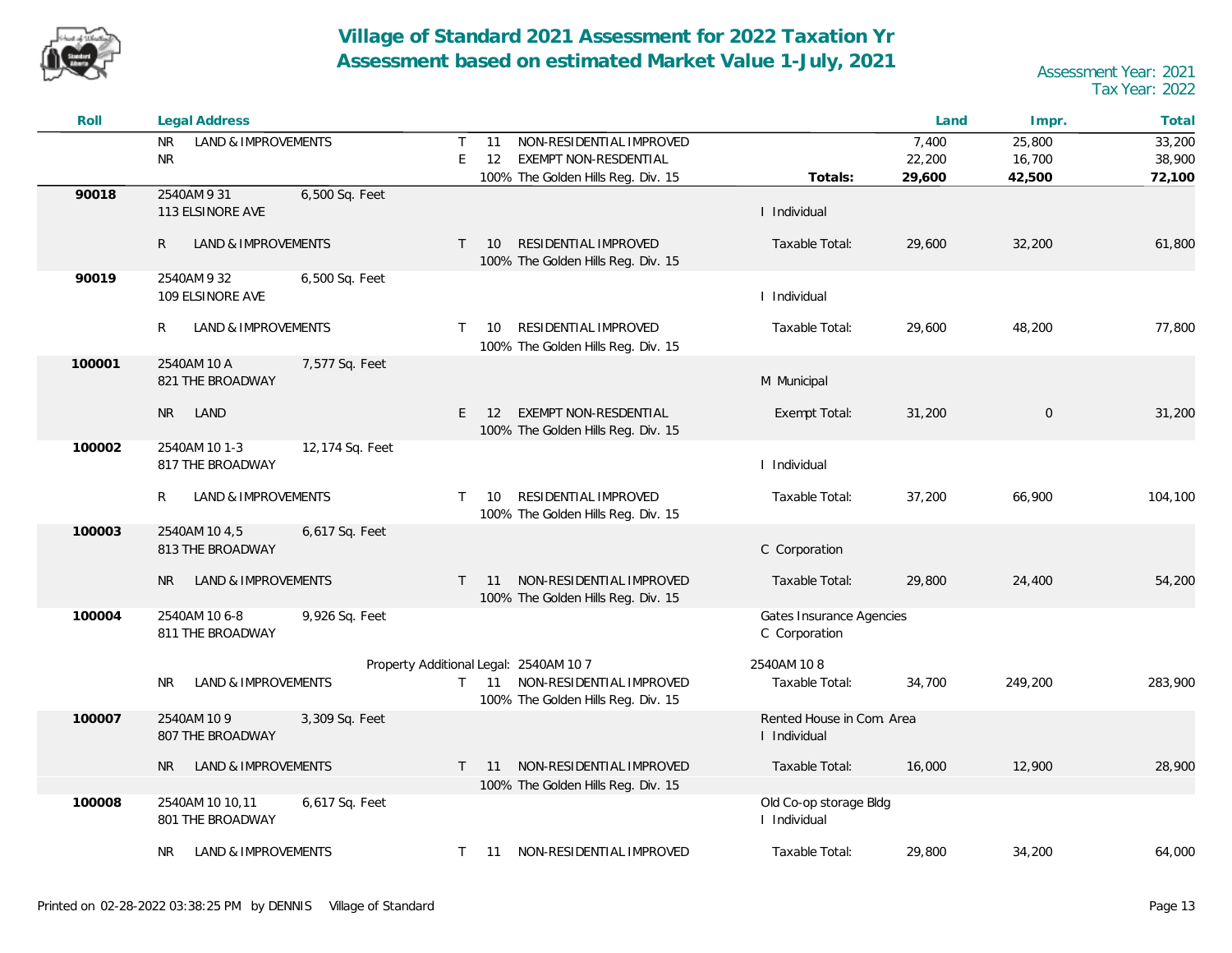![](_page_13_Picture_0.jpeg)

| Roll   | <b>Legal Address</b>                |                 |              |                                                                        |                                           | Land   | Impr.       | Total   |
|--------|-------------------------------------|-----------------|--------------|------------------------------------------------------------------------|-------------------------------------------|--------|-------------|---------|
|        |                                     |                 |              | 100% The Golden Hills Reg. Div. 15                                     |                                           |        |             |         |
| 100009 | 2540AM 10 B<br>112 FREDERICK AVE E  | 13,537 Sq. Feet |              |                                                                        | C Corporation                             |        |             |         |
|        | LAND & IMPROVEMENTS<br>$\mathsf{R}$ |                 | $\top$       | RESIDENTIAL IMPROVED<br>10<br>100% The Golden Hills Reg. Div. 15       | Taxable Total:                            | 38,400 | 98,400      | 136,800 |
| 110001 | 2540AM 111<br>902 1ST ST W          | 10,000 Sq. Feet |              |                                                                        | SW 100' OF Lot 1<br>I Individual          |        |             |         |
|        | LAND & IMPROVEMENTS<br>R            |                 | $\top$       | RESIDENTIAL IMPROVED<br>10<br>100% The Golden Hills Reg. Div. 15       | Taxable Total:                            | 34,800 | 135,900     | 170,700 |
| 110002 | 2540AM 11 1<br>920 1ST ST W         | 10,000 Sq. Feet |              |                                                                        | NE 100' OF 1<br>C Corporation             |        |             |         |
|        | LAND & IMPROVEMENTS<br>R            |                 |              | RESIDENTIAL IMPROVED<br>$T = 10$<br>100% The Golden Hills Reg. Div. 15 | Taxable Total:                            | 34,800 | 233,900     | 268,700 |
| 110003 | 2540AM 11 2<br>210 ELSINORE AVE     | 10,000 Sq. Feet |              |                                                                        | E 50' OF 2<br>I Individual                |        |             |         |
|        |                                     |                 |              |                                                                        |                                           |        |             |         |
|        | R<br>LAND                           |                 | $\mathsf{T}$ | VACANT RESIDENTIAL<br>13<br>100% The Golden Hills Reg. Div. 15         | Taxable Total:                            | 34,800 | $\mathbf 0$ | 34,800  |
| 110004 | 2540AM 11 2<br>214 ELSINORE AVE     | 10,000 Sq. Feet |              |                                                                        | W 50' OF Lot 2<br>I Individual            |        |             |         |
|        | LAND & IMPROVEMENTS<br>R            |                 | $\top$       | RESIDENTIAL IMPROVED<br>10<br>100% The Golden Hills Reg. Div. 15       | Taxable Total:                            | 34,800 | 151,400     | 186,200 |
| 110005 | 2540AM 11 3<br>218 ELSINORE AVE     | 20,000 Sq. Feet |              |                                                                        | I Individual                              |        |             |         |
|        | LAND & IMPROVEMENTS<br>R            |                 | $\top$       | RESIDENTIAL IMPROVED<br>10<br>100% The Golden Hills Reg. Div. 15       | Taxable Total:                            | 43,900 | 122,600     | 166,500 |
| 110006 | 2540AM 11 4<br>226 ELSINORE AVE     | 20,000 Sq. Feet |              |                                                                        | I Individual                              |        |             |         |
|        | LAND & IMPROVEMENTS<br>R            |                 | $\mathsf{T}$ | RESIDENTIAL IMPROVED<br>10<br>100% The Golden Hills Reg. Div. 15       | Taxable Total:                            | 43,900 | 113,800     | 157,700 |
| 110007 | 2540AM 11 5<br>234 ELSINORE AVE     | 20,000 Sq. Feet |              |                                                                        | I Individual                              |        |             |         |
|        | R<br>LAND & IMPROVEMENTS            |                 | $\top$       | RESIDENTIAL IMPROVED<br>10<br>100% The Golden Hills Reg. Div. 15       | Taxable Total:                            | 43,900 | 89,500      | 133,400 |
| 120001 | 2540AM 12 1,2<br>1020 1ST ST W      | 40,000 Sq. Feet |              |                                                                        | Nazareth Lutheran Church<br>C Corporation |        |             |         |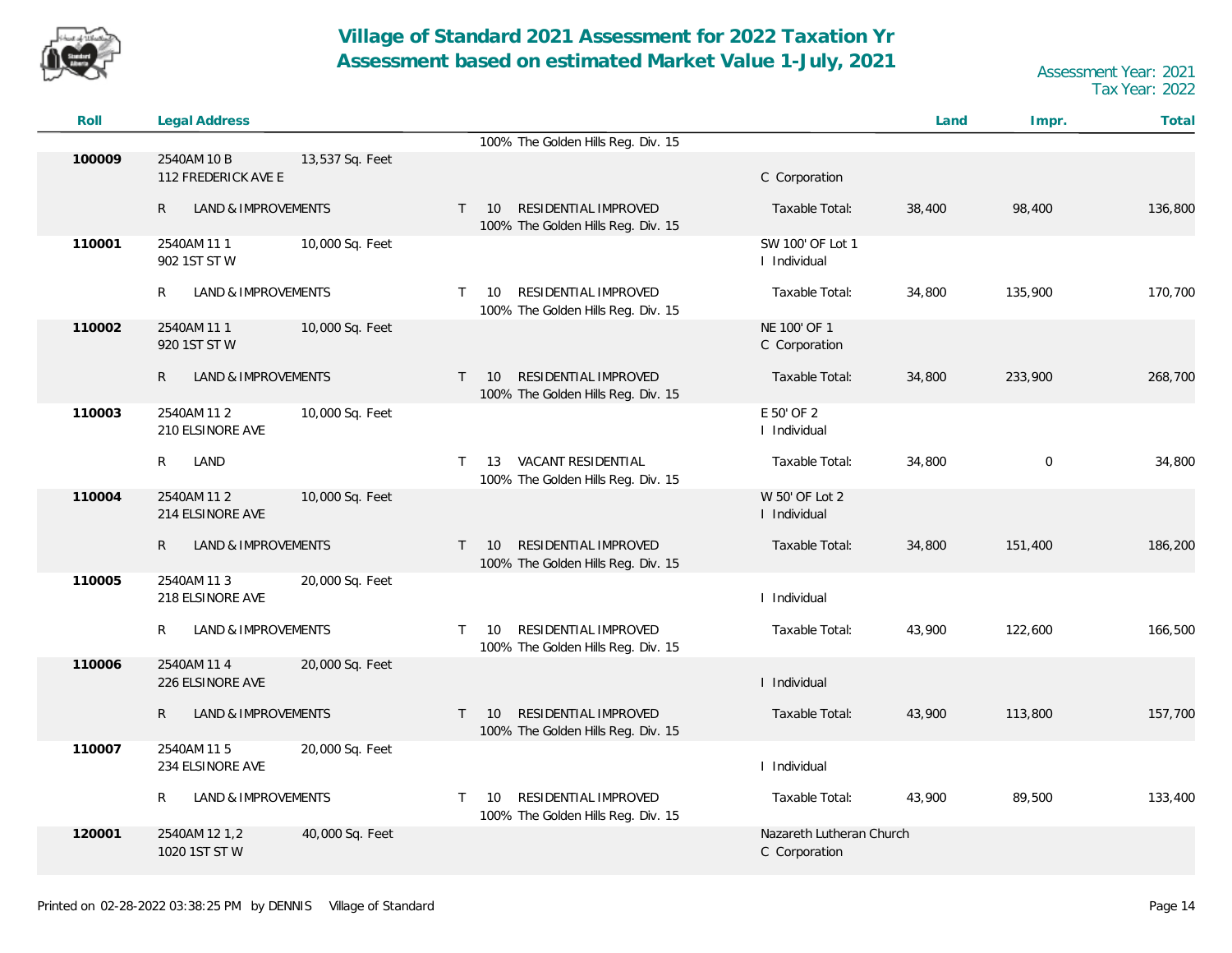![](_page_14_Picture_0.jpeg)

| Roll   | <b>Legal Address</b>                             |                                                                                                                |                | Land                       | Impr.                         | Total                         |
|--------|--------------------------------------------------|----------------------------------------------------------------------------------------------------------------|----------------|----------------------------|-------------------------------|-------------------------------|
|        | LAND & IMPROVEMENTS<br>$\mathsf{R}$<br><b>NR</b> | RESIDENTIAL IMPROVED<br>$\top$<br>10<br>EXEMPT NON-RESDENTIAL<br>E<br>12<br>100% The Golden Hills Reg. Div. 15 | Totals:        | 30,450<br>30,450<br>60,900 | 209,800<br>340,000<br>549,800 | 240,250<br>370,450<br>610,700 |
| 120003 | 15,000 Sq. Feet<br>731541 12 3<br>211 YORICK AVE |                                                                                                                | I Individual   |                            |                               |                               |
|        | R<br>LAND & IMPROVEMENTS                         | RESIDENTIAL IMPROVED<br>$\mathsf{T}$<br>10<br>100% The Golden Hills Reg. Div. 15                               | Taxable Total: | 39,600                     | 184,300                       | 223,900                       |
| 120004 | 731541 12 4<br>15,000 Sq. Feet<br>215 YORICK AVE |                                                                                                                | I Individual   |                            |                               |                               |
|        | $\mathsf{R}$<br>LAND & IMPROVEMENTS              | RESIDENTIAL IMPROVED<br>$\top$<br><b>10</b><br>100% The Golden Hills Reg. Div. 15                              | Taxable Total: | 39,600                     | 206,200                       | 245,800                       |
| 120005 | 15,000 Sq. Feet<br>731541 125<br>219 YORICK AVE  |                                                                                                                | I Individual   |                            |                               |                               |
|        | R<br>LAND & IMPROVEMENTS                         | RESIDENTIAL IMPROVED<br>$\top$<br>- 10<br>100% The Golden Hills Reg. Div. 15                                   | Taxable Total: | 39,600                     | 229,300                       | 268,900                       |
| 120006 | 731541 126<br>15,000 Sq. Feet<br>223 YORICK AVE  |                                                                                                                | I Individual   |                            |                               |                               |
|        | $\mathsf{R}$<br>LAND & IMPROVEMENTS              | RESIDENTIAL IMPROVED<br>$T = 10$<br>100% The Golden Hills Reg. Div. 15                                         | Taxable Total: | 39,600                     | 170,100                       | 209,700                       |
| 130001 | 731541 A 1<br>16,208 Sq. Feet<br>222 YORICK AVE  |                                                                                                                | M Municipal    |                            |                               |                               |
|        | R<br>LAND & IMPROVEMENTS                         | RESIDENTIAL IMPROVED<br>$\top$<br>10<br>100% The Golden Hills Reg. Div. 15                                     | Taxable Total: | 44,800                     | 136,200                       | 181,000                       |
| 130002 | 731541 A 2<br>10,898 Sq. Feet<br>218 YORICK AVE  |                                                                                                                | I Individual   |                            |                               |                               |
|        | $\mathsf{R}$<br>LAND & IMPROVEMENTS              | RESIDENTIAL IMPROVED<br>10<br>$\top$<br>100% The Golden Hills Reg. Div. 15                                     | Taxable Total: | 36,100                     | 128,000                       | 164,100                       |
| 130003 | 731541 A 3<br>12,198 Sq. Feet<br>214 YORICK AVE  |                                                                                                                | I Individual   |                            |                               |                               |
|        | R<br>LAND & IMPROVEMENTS                         | RESIDENTIAL IMPROVED<br>$\top$<br>10<br>100% The Golden Hills Reg. Div. 15                                     | Taxable Total: | 37,300                     | 163,700                       | 201,000                       |
| 130004 | 731541 A 4<br>10,732 Sq. Feet<br>210 YORICK AVE  |                                                                                                                | I Individual   |                            |                               |                               |
|        | $\mathsf{R}$<br>LAND & IMPROVEMENTS              | RESIDENTIAL IMPROVED<br>$\top$<br>10<br>100% The Golden Hills Reg. Div. 15                                     | Taxable Total: | 35,800                     | 123,800                       | 159,600                       |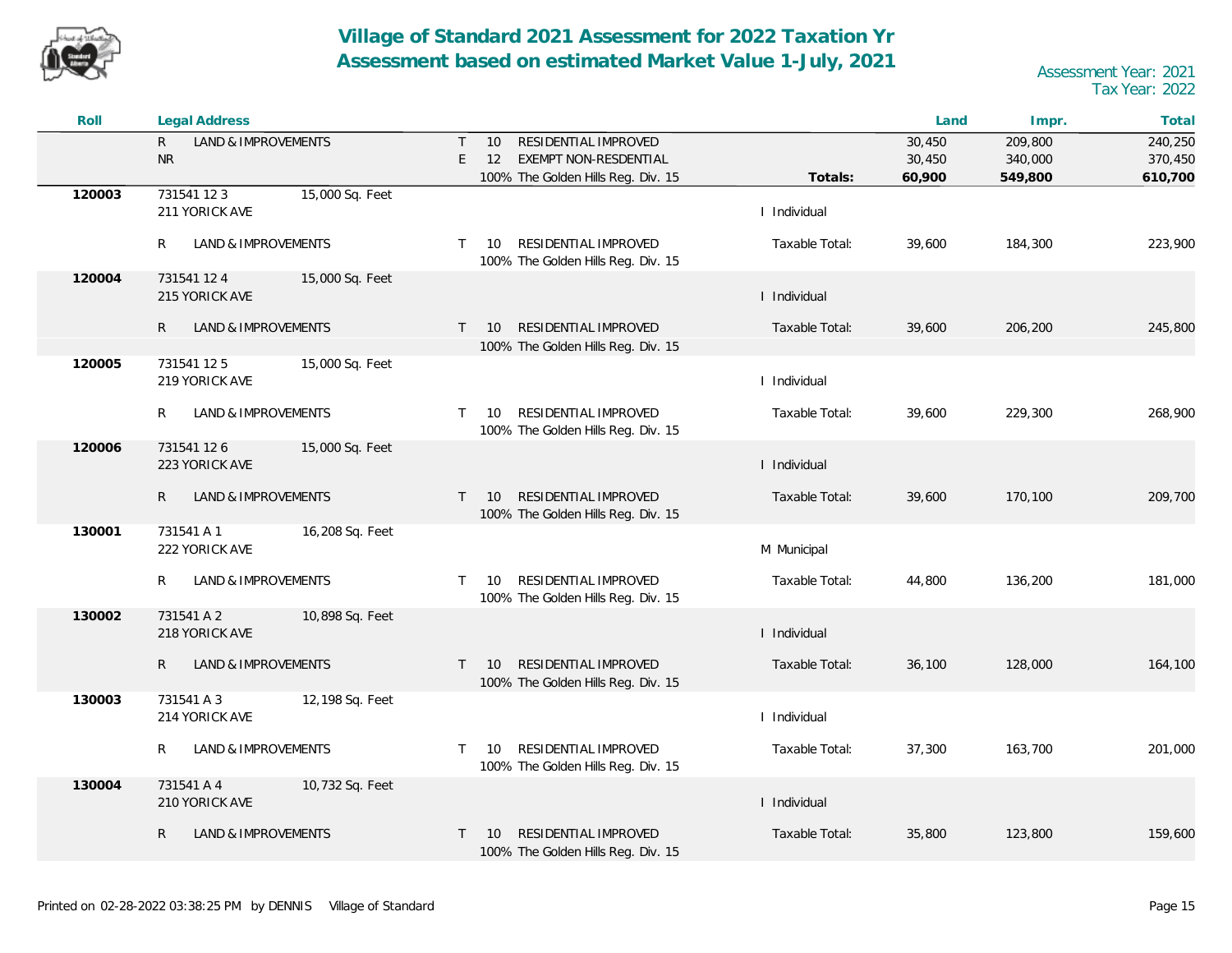![](_page_15_Picture_0.jpeg)

| Roll   | <b>Legal Address</b>                              |                                                                                  |                | Land   | Impr.                                                          | Total   |
|--------|---------------------------------------------------|----------------------------------------------------------------------------------|----------------|--------|----------------------------------------------------------------|---------|
| 130005 | 8011409 S 5A<br>13,495 Sq. Feet<br>206 YORICK AVE |                                                                                  | I Individual   |        |                                                                |         |
|        | LAND & IMPROVEMENTS<br>R                          | RESIDENTIAL IMPROVED<br>10<br>$\top$<br>100% The Golden Hills Reg. Div. 15       | Taxable Total: | 38,400 | 227,300                                                        | 265,700 |
| 130006 | 8011409 S 6A<br>14,845 Sq. Feet<br>202 YORICK AVE |                                                                                  | I Individual   |        |                                                                |         |
|        | LAND & IMPROVEMENTS<br>R                          | RESIDENTIAL IMPROVED<br>10<br>$\mathsf{T}$<br>100% The Golden Hills Reg. Div. 15 | Taxable Total: | 39,500 | 141,100                                                        | 180,600 |
| 140001 | 170FB 21<br>13,350 Sq. Feet<br>213 8TH AVE E      |                                                                                  | I Individual   |        |                                                                |         |
|        | LAND & IMPROVEMENTS<br>R                          | RESIDENTIAL IMPROVED<br>$\top$<br>10<br>100% The Golden Hills Reg. Div. 15       | Taxable Total: | 38,200 | 76,300                                                         | 114,500 |
| 140002 | 170FB 27<br>10,680 Sq. Feet<br>234 7TH AVE E      |                                                                                  | I Individual   |        |                                                                |         |
|        | $\mathsf{R}$<br>LAND & IMPROVEMENTS               | RESIDENTIAL IMPROVED<br>10<br>$\mathsf{T}$<br>100% The Golden Hills Reg. Div. 15 | Taxable Total: | 35,800 | 112,700                                                        | 148,500 |
| 140003 | 170FB 28<br>10,680 Sq. Feet<br>226 7TH AVE E      |                                                                                  | C Corporation  |        |                                                                |         |
|        | LAND & IMPROVEMENTS<br>R                          | RESIDENTIAL IMPROVED<br>10<br>$\mathsf{T}$<br>100% The Golden Hills Reg. Div. 15 | Taxable Total: | 35,800 | 87,900                                                         | 123,700 |
| 140004 | 170FB 29<br>10,680 Sq. Feet<br>218 7TH AVE E      |                                                                                  | I Individual   |        |                                                                |         |
|        | LAND & IMPROVEMENTS<br>R                          | RESIDENTIAL IMPROVED<br>$\top$<br>10<br>100% The Golden Hills Reg. Div. 15       | Taxable Total: | 35,800 | 94,900                                                         | 130,700 |
| 140005 | 170FB 2 10<br>13,350 Sq. Feet<br>210 7TH AVE E    |                                                                                  | I Individual   |        |                                                                |         |
|        | LAND & IMPROVEMENTS<br>R                          | RESIDENTIAL IMPROVED<br>$\top$<br>10<br>100% The Golden Hills Reg. Div. 15       | Taxable Total: | 38,200 | 132,900                                                        | 171,100 |
| 140006 | 170FB 31<br>13,520 Sq. Feet<br>241 7TH AVE E      |                                                                                  | I Individual   |        |                                                                |         |
|        | LAND & IMPROVEMENTS<br>R                          | RESIDENTIAL IMPROVED<br>10<br>$\mathsf{T}$<br>100% The Golden Hills Reg. Div. 15 | Taxable Total: | 38,400 | 236,700                                                        | 275,100 |
| 140007 | 2361ID OT NW-2-25-22-4 900 Sq. Feet               |                                                                                  | I Individual   |        | North East Corner of Plan: 170FB B:4 Atco Regulating Equipment |         |
|        | <b>LAND &amp; IMPROVEMENTS</b><br>NR.             | 11 NON-RESIDENTIAL IMPROVED<br>$\mathsf{T}$                                      |                | 7,900  | 25,900                                                         | 33,800  |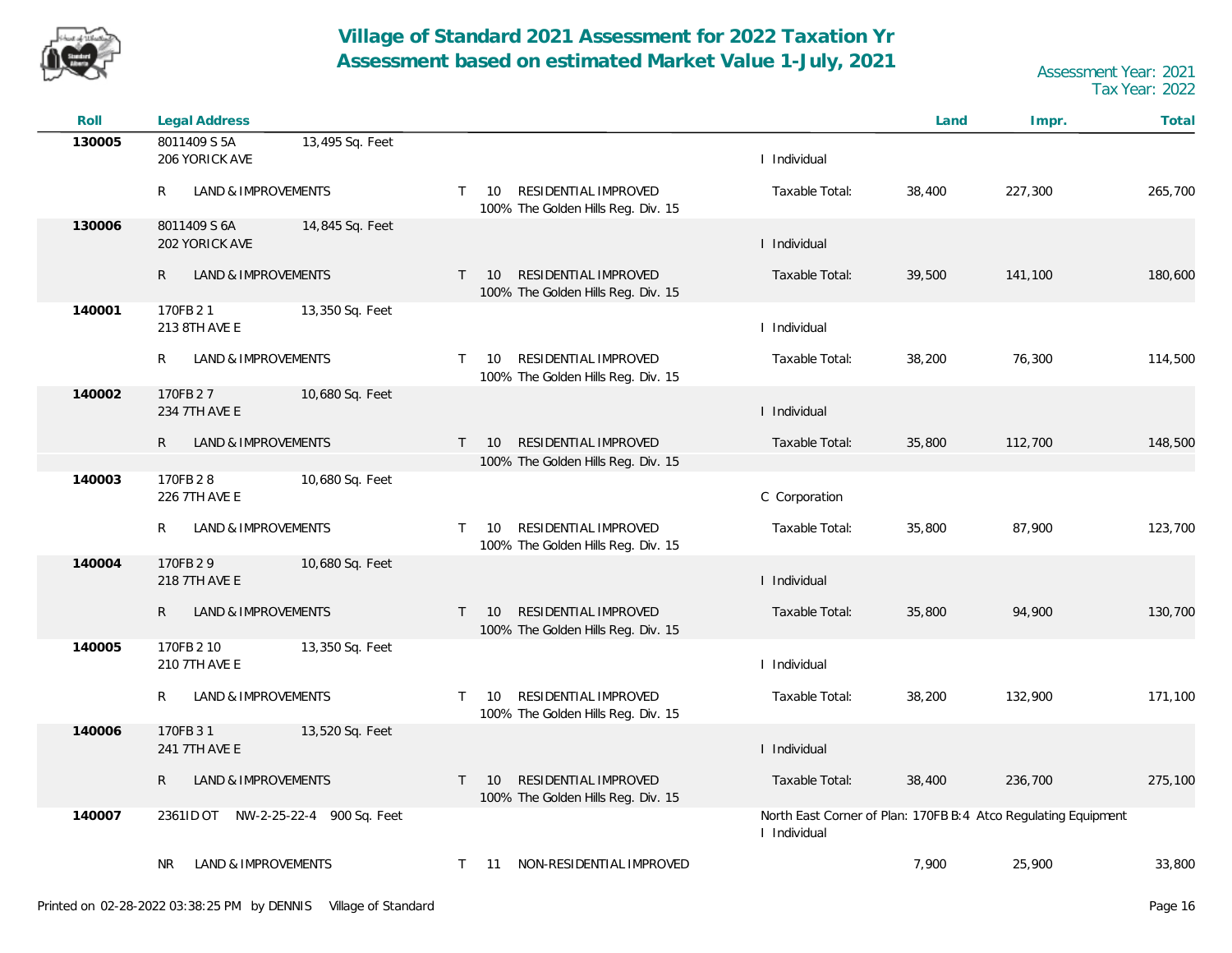![](_page_16_Picture_0.jpeg)

| Roll   | <b>Legal Address</b>                           |                                                                                                                                     | Land                                                 | Impr.                        | Total                        |
|--------|------------------------------------------------|-------------------------------------------------------------------------------------------------------------------------------------|------------------------------------------------------|------------------------------|------------------------------|
|        | ME                                             | MACHINERY & EQUIPMENT<br>$\mathsf{T}$<br>15                                                                                         | $\mathbf{0}$                                         | 59,980                       | 59,980                       |
|        |                                                | 100% The Golden Hills Reg. Div. 15<br>Taxable Total:                                                                                | 7,900                                                | 85,880                       | 93,780                       |
| 140008 | 170FB 4<br>5.78 Acres                          | I Individual                                                                                                                        |                                                      |                              |                              |
|        | $\mathsf{R}$<br>LAND                           | T 13 VACANT RESIDENTIAL<br>Taxable Total:<br>100% The Golden Hills Reg. Div. 15                                                     | 69,200                                               | $\overline{0}$               | 69,200                       |
| 140009 | 6392HL 4 1<br>13,017 Sq. Feet<br>213 7TH AVE E | I Individual                                                                                                                        | Live Free Art Gallery (Pottery)                      |                              |                              |
|        | R<br>LAND & IMPROVEMENTS<br><b>NR</b>          | RESIDENTIAL IMPROVED<br>10<br>T<br>NON-RESIDENTIAL IMPROVED<br>$\top$<br>11<br>100% The Golden Hills Reg. Div. 15<br>Taxable Total: | 34,110<br>3,790<br>37,900                            | 167,580<br>10,620<br>178,200 | 201,690<br>14,410<br>216,100 |
| 140010 | 13,017 Sq. Feet<br>6392HL 4 2<br>223 7TH AVE E | I Individual                                                                                                                        |                                                      |                              |                              |
|        | R.<br>LAND & IMPROVEMENTS                      | RESIDENTIAL IMPROVED<br>Taxable Total:<br>10<br>$\top$<br>100% The Golden Hills Reg. Div. 15                                        | 37,900                                               | 250,100                      | 288,000                      |
| 140011 | 6392HL 43<br>13,017 Sq. Feet<br>233 7TH AVE E  | I Individual                                                                                                                        |                                                      |                              |                              |
|        | R<br>LAND & IMPROVEMENTS                       | RESIDENTIAL IMPROVED<br>Taxable Total:<br>T 10<br>100% The Golden Hills Reg. Div. 15                                                | 37,900                                               | 286,500                      | 324,400                      |
| 140012 | 6392HL 4 4<br>13,000 Sq. Feet<br>237 7TH AVE E | I Individual                                                                                                                        |                                                      |                              |                              |
|        | R.<br>LAND & IMPROVEMENTS                      | RESIDENTIAL IMPROVED<br>10<br>Taxable Total:<br>$\mathsf{T}$<br>100% The Golden Hills Reg. Div. 15                                  | 37,900                                               | 116,000                      | 153,900                      |
| 140013 | 170FB 5<br>20,800 Sq. Feet                     | I Individual                                                                                                                        | North 160' OF Block 5                                |                              |                              |
|        | <b>NR</b><br>LAND                              | VACANT NON-RESIDENTIAL LAND<br>Taxable Total:<br>T.<br>29<br>100% The Golden Hills Reg. Div. 15                                     | 14,460                                               | $\mathbf 0$                  | 14,460                       |
| 140014 | 170FB 0 5<br>0.74 Acres                        | I Individual                                                                                                                        | South of the North 160' OF Blk 5 Former Bulk Station |                              |                              |
|        | LAND & IMPROVEMENTS<br><b>NR</b>               | 11 NON-RESIDENTIAL IMPROVED<br>Taxable Total:<br>T.<br>100% The Golden Hills Reg. Div. 15                                           | 17,700                                               | 5,500                        | 23,200                       |
| 140015 | 1312713 A NW-2-25-22-4 0.25 Acres              | West of R#140007<br>I Individual                                                                                                    |                                                      |                              |                              |
|        | NR<br>LAND                                     | VACANT NON-RESIDENTIAL LAND<br>Taxable Total:<br>29<br>100% The Golden Hills Reg. Div. 15                                           | 18,140                                               | $\mathbf 0$                  | 18,140                       |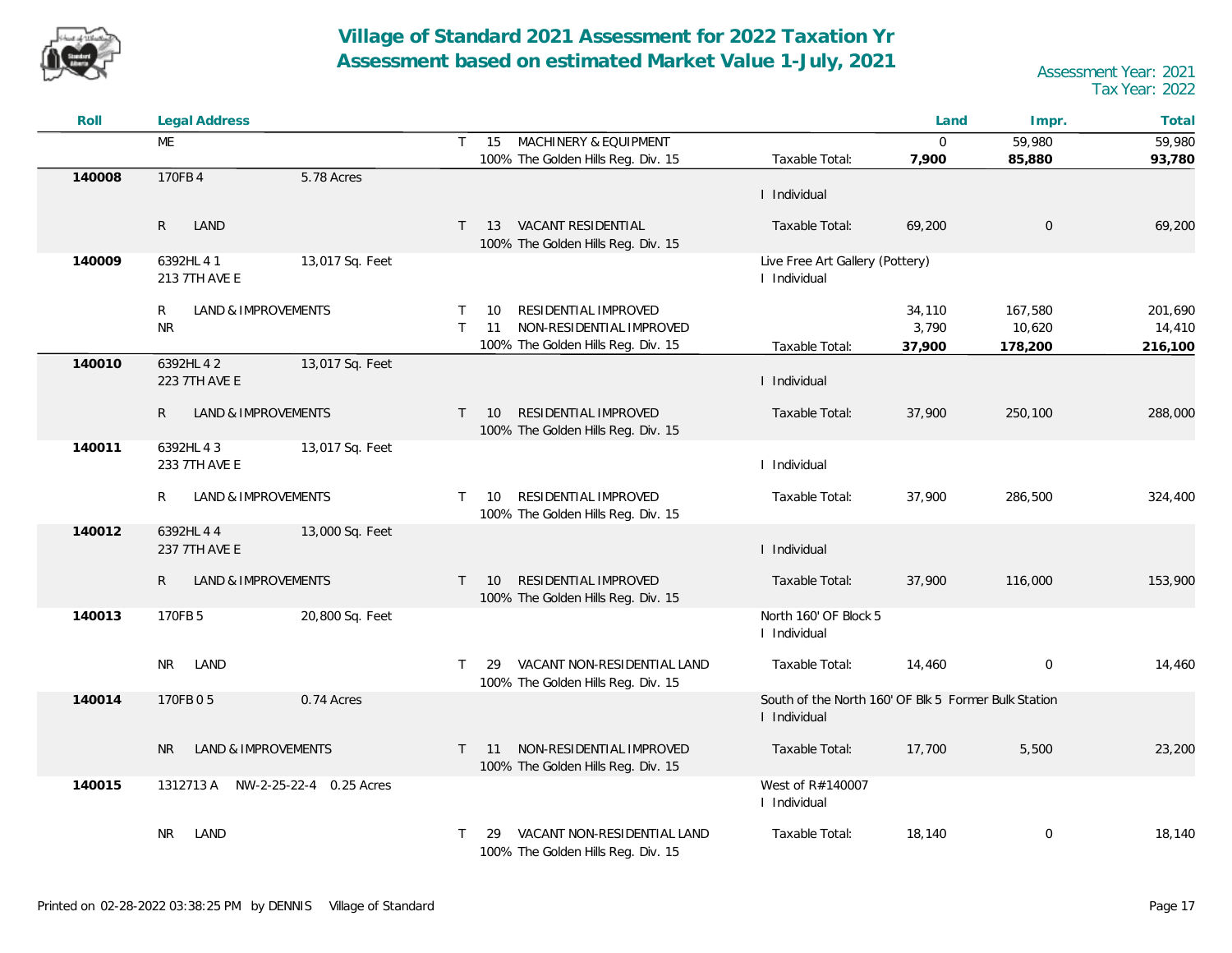![](_page_17_Picture_0.jpeg)

| Roll   | <b>Legal Address</b>                                              |                                                                                                                           |                                                          | Land                               | Impr.                         | Total                         |
|--------|-------------------------------------------------------------------|---------------------------------------------------------------------------------------------------------------------------|----------------------------------------------------------|------------------------------------|-------------------------------|-------------------------------|
| 150001 | RY372 RLY OT NE-3-25-22-4 10.71 Acres<br><b>O CHRISTIAN AVE W</b> |                                                                                                                           | Former CPR Station Grounds<br>M Municipal                |                                    |                               |                               |
|        | LAND<br>NR.                                                       | EXEMPT NON-RESDENTIAL<br>E<br>12<br>100% The Golden Hills Reg. Div. 15                                                    | Exempt Total:                                            | 83,800                             | $\overline{0}$                | 83,800                        |
| 150002 | RY372 RLY OT NE-3-25-22-4 3.45 Acres                              |                                                                                                                           | Former CPR MAINLINE<br>M Municipal                       |                                    |                               |                               |
|        | <b>NR</b><br>LAND                                                 | EXEMPT NON-RESDENTIAL<br>E.<br>12<br>100% The Golden Hills Reg. Div. 15                                                   | Exempt Total:                                            | 62,000                             | $\mathbf 0$                   | 62,000                        |
| 150003 | 1711314 6 2 NE-3-25-22-4 2.53 Acres<br>101 CHRISTIAN AVE W        |                                                                                                                           | Former Lease Pioneer Fertilizer Storage<br>C Corporation |                                    |                               |                               |
|        | LAND & IMPROVEMENTS<br><b>NR</b>                                  | EXEMPT NON-RESDENTIAL<br>$E = 12$<br>100% The Golden Hills Reg. Div. 15                                                   | Exempt Total:                                            | 53,900                             | 19,300                        | 73,200                        |
| 150004 | 0213565 51<br>2.29 Acres                                          |                                                                                                                           | Former Imperial Oil Bulk Station<br>I Individual         |                                    |                               |                               |
|        | LAND & IMPROVEMENTS<br>NR.                                        | NON-RESIDENTIAL IMPROVED<br>$\mathsf{T}$<br>11<br>100% The Golden Hills Reg. Div. 15                                      | Taxable Total:                                           | 50,500                             | 14,500                        | 65,000                        |
| 150005 | RW5 RLY 25 NW-2-25-22-4 2.97 Acres                                |                                                                                                                           | Former CPR MainLine<br>M Municipal                       |                                    |                               |                               |
|        | <b>NR</b><br>LAND                                                 | <b>EXEMPT NON-RESDENTIAL</b><br>E.<br>-12<br>100% The Golden Hills Reg. Div. 15                                           | Exempt Total:                                            | 30,100                             | $\mathbf 0$                   | 30,100                        |
| 150012 | 2540AM E<br>1.33 Acres                                            |                                                                                                                           | BY CPR TRACKS Village Public Park<br>M Municipal         |                                    |                               |                               |
|        | LAND & IMPROVEMENTS<br>NR.                                        | EXEMPT NON-RESDENTIAL<br>E.<br>12<br>100% The Golden Hills Reg. Div. 15                                                   | Exempt Total:                                            | 36,700                             | 58,900                        | 95,600                        |
| 150013 | 2540AM F<br>5.64 Acres                                            |                                                                                                                           | BY CPR TRACKS Village Public Park<br>M Municipal         |                                    |                               |                               |
|        | LAND<br><b>NR</b>                                                 | EXEMPT NON-RESDENTIAL<br>E.<br>12<br>100% The Golden Hills Reg. Div. 15                                                   | Exempt Total:                                            | 68,800                             | $\mathbf 0$                   | 68,800                        |
| 150015 | 1711314 6 1 NE-3-25-22-4 6.19 Acres<br>504 EAST ROAD              |                                                                                                                           | Former Pioneer Fertilizer Storage<br>C Corporation       |                                    |                               |                               |
|        | LAND & IMPROVEMENTS<br>NR.<br>ME                                  | NON-RESIDENTIAL IMPROVED<br>T.<br>11<br>$\mathsf{T}$<br>MACHINERY & EQUIPMENT<br>15<br>100% The Golden Hills Reg. Div. 15 | Taxable Total:                                           | 141,000<br>$\mathbf{0}$<br>141,000 | 222,400<br>124,150<br>346,550 | 363,400<br>124,150<br>487,550 |
| 160002 | 8011409 S 7<br>1.34 Acres<br>120 TORICK AVE                       |                                                                                                                           | Standard Community Hall<br>I Individual                  |                                    |                               |                               |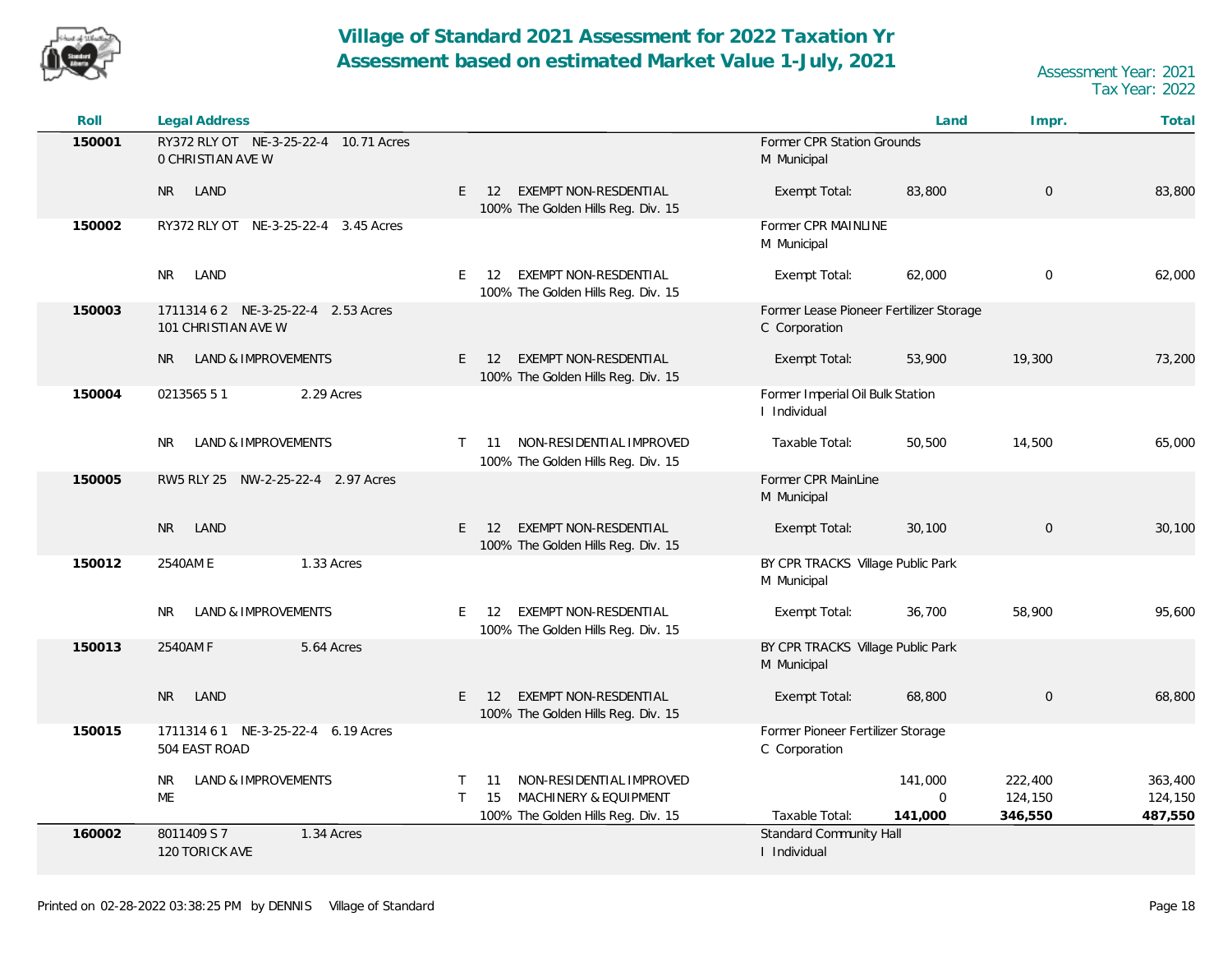![](_page_18_Picture_0.jpeg)

| Roll   | <b>Legal Address</b>                               |                                                                                  |                                                           | Land    | Impr.          | Total     |
|--------|----------------------------------------------------|----------------------------------------------------------------------------------|-----------------------------------------------------------|---------|----------------|-----------|
|        | <b>LAND &amp; IMPROVEMENTS</b><br>NR.              | EXEMPT NON-RESDENTIAL<br>$E = 12$<br>100% The Golden Hills Reg. Div. 15          | Exempt Total:                                             | 87,900  | 2,565,000      | 2,652,900 |
| 160003 | 1080JK J<br>0.51 Acres<br>304 ELSINORE AVE         |                                                                                  | C Corporation                                             |         |                |           |
|        | LAND & IMPROVEMENTS<br>R                           | RESIDENTIAL IMPROVED<br>10<br>T.<br>100% The Golden Hills Reg. Div. 15           | Taxable Total:                                            | 45,700  | 204,200        | 249,900   |
| 160004 | 0012483 14 2 SE-10-25-22-4 2.55 Acres              |                                                                                  | Farmland<br>I Individual                                  |         |                |           |
|        | LAND<br>F.                                         | FARMLAND<br>14<br>$\mathsf{T}$<br>100% The Golden Hills Reg. Div. 15             | Taxable Total:                                            | 420     | $\overline{0}$ | 420       |
| 160005 | 18,762 Sq. Feet<br>9211809 H 2<br>303 ELSINORE AVE |                                                                                  | C Corporation                                             |         |                |           |
|        | LAND & IMPROVEMENTS<br>R                           | RESIDENTIAL IMPROVED<br>10<br>$\mathsf{T}$<br>100% The Golden Hills Reg. Div. 15 | Taxable Total:                                            | 42,800  | 213,100        | 255,900   |
| 160006 | 16.01 Acres<br>1711999 16 1                        |                                                                                  | Wheatland Regional Water Treatment<br>M Municipal         |         |                |           |
|        | <b>LAND &amp; IMPROVEMENTS</b><br>NR.              | EXEMPT NON-RESDENTIAL<br>E.<br>12<br>100% The Golden Hills Reg. Div. 15          | Exempt Total:                                             | 87,100  | 324,100        | 411,200   |
| 160007 | SE-10-25-22-4<br>2.00 Acres<br>1320 EAST ROAD      |                                                                                  | N.E. corner of qrt<br>I Individual                        |         |                |           |
|        | LAND & IMPROVEMENTS<br>R                           | RESIDENTIAL IMPROVED<br>$\top$<br>10<br>100% The Golden Hills Reg. Div. 15       | Taxable Total:                                            | 60,200  | 8,700          | 68,900    |
| 160008 | SE-10-25-22-4<br>2.00 Acres<br>1320 EAST ROAD      |                                                                                  | South of N.E. corner of qrt<br>I Individual               |         |                |           |
|        | LAND & IMPROVEMENTS<br>R                           | RESIDENTIAL IMPROVED<br>$\top$<br>10<br>100% The Golden Hills Reg. Div. 15       | Taxable Total:                                            | 60,200  | 110,200        | 170,400   |
| 160009 | 2540AM G<br>4.00 Acres<br>120 ELSINORE AVE         |                                                                                  | Village office, Standard Arena, Main. Shop<br>M Municipal |         |                |           |
|        | <b>LAND &amp; IMPROVEMENTS</b><br>NR.              | EXEMPT NON-RESDENTIAL<br>E.<br>12<br>100% The Golden Hills Reg. Div. 15          | Exempt Total:                                             | 126,700 | 2,380,800      | 2,507,500 |
| 160010 | SE-10-25-22-4<br>10.66 Acres                       |                                                                                  | SPORTSGROUND Sportsground & Campground<br>M Municipal     |         |                |           |
|        | LAND & IMPROVEMENTS<br>N <sub>R</sub>              | EXEMPT NON-RESDENTIAL<br>E.<br>12<br>100% The Golden Hills Reg. Div. 15          | Exempt Total:                                             | 83,800  | 69,500         | 153,300   |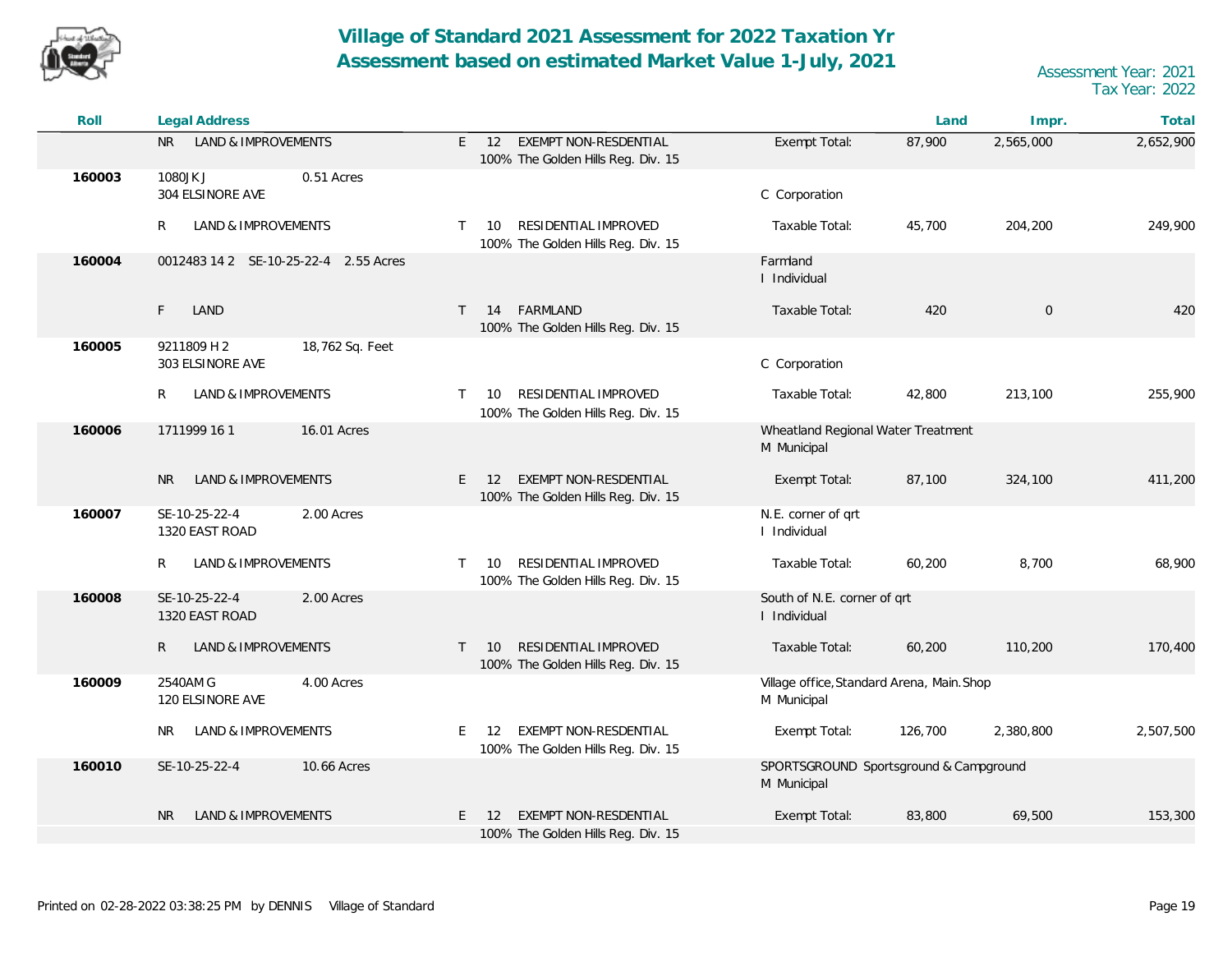![](_page_19_Picture_0.jpeg)

| Roll   | <b>Legal Address</b>                             |                 |              |                                                                   |                                  | Land   | Impr.   | Total   |
|--------|--------------------------------------------------|-----------------|--------------|-------------------------------------------------------------------|----------------------------------|--------|---------|---------|
| 160011 | 2722JK OT SE-10-25-22-4 2.34 Acres               |                 |              |                                                                   | CAMPSITE Campsite<br>M Municipal |        |         |         |
|        | LAND & IMPROVEMENTS<br>NR.                       |                 | E.           | EXEMPT NON-RESDENTIAL<br>12<br>100% The Golden Hills Reg. Div. 15 | Exempt Total:                    | 51,200 | 6,800   | 58,000  |
| 160012 | 5653HQ 1<br>1021 EAST ROAD                       | 13,000 Sq. Feet |              |                                                                   | I Individual                     |        |         |         |
|        | R<br>LAND & IMPROVEMENTS                         |                 | $\top$       | RESIDENTIAL IMPROVED<br>10<br>100% The Golden Hills Reg. Div. 15  | Taxable Total:                   | 37,900 | 261,400 | 299,300 |
| 160013 | 5653HQ 2<br>1017 EAST ROAD                       | 13,000 Sq. Feet |              |                                                                   | I Individual                     |        |         |         |
|        | LAND & IMPROVEMENTS<br>R                         |                 | $\top$       | RESIDENTIAL IMPROVED<br>10<br>100% The Golden Hills Reg. Div. 15  | Taxable Total:                   | 37,900 | 110,000 | 147,900 |
| 160014 | 7190FS A<br>100 9TH AVE E                        | 9,750 Sq. Feet  |              |                                                                   | W 75' OF LOT A<br>I Individual   |        |         |         |
|        | $\mathsf{R}$<br>LAND & IMPROVEMENTS              |                 | $\top$       | RESIDENTIAL IMPROVED<br>10<br>100% The Golden Hills Reg. Div. 15  | Taxable Total:                   | 34,400 | 31,800  | 66,200  |
| 160015 | 7190FS A<br>104 9TH AVE E                        | 11,700 Sq. Feet |              |                                                                   | E 90' OF LOT A<br>I Individual   |        |         |         |
|        | LAND & IMPROVEMENTS<br>R                         |                 | $\top$       | RESIDENTIAL IMPROVED<br>10<br>100% The Golden Hills Reg. Div. 15  | Taxable Total:                   | 36,800 | 103,200 | 140,000 |
| 160016 | 7190FS B<br>108 9TH AVE E                        | 11,050 Sq. Feet |              |                                                                   | I Individual                     |        |         |         |
|        | LAND & IMPROVEMENTS<br>R                         |                 | $\mathsf{T}$ | RESIDENTIAL IMPROVED<br>10<br>100% The Golden Hills Reg. Div. 15  | Taxable Total:                   | 36,300 | 81,600  | 117,900 |
| 160017 | SW-11-25-22-4<br><b>114 9TH AVE E</b>            | 13,000 Sq. Feet |              |                                                                   | C Corporation                    |        |         |         |
|        | LAND & IMPROVEMENTS<br>R                         |                 | T.           | RESIDENTIAL IMPROVED<br>10<br>100% The Golden Hills Reg. Div. 15  | Taxable Total:                   | 37,900 | 115,500 | 153,400 |
| 160018 | SW-11-25-22-4<br>116 9TH AVE E                   | 13,000 Sq. Feet |              |                                                                   | C Corporation                    |        |         |         |
|        | R<br>LAND & IMPROVEMENTS                         |                 | T.           | RESIDENTIAL IMPROVED<br>10<br>100% The Golden Hills Reg. Div. 15  | Taxable Total:                   | 37,900 | 64,000  | 101,900 |
| 160019 | SW-11-25-22-4<br>6,500 Sq. Feet<br>120 9TH AVE E |                 |              |                                                                   | I Individual                     |        |         |         |
|        | LAND & IMPROVEMENTS<br>R                         |                 | $\top$       | RESIDENTIAL IMPROVED<br>10                                        | Taxable Total:                   | 29,600 | 69,000  | 98,600  |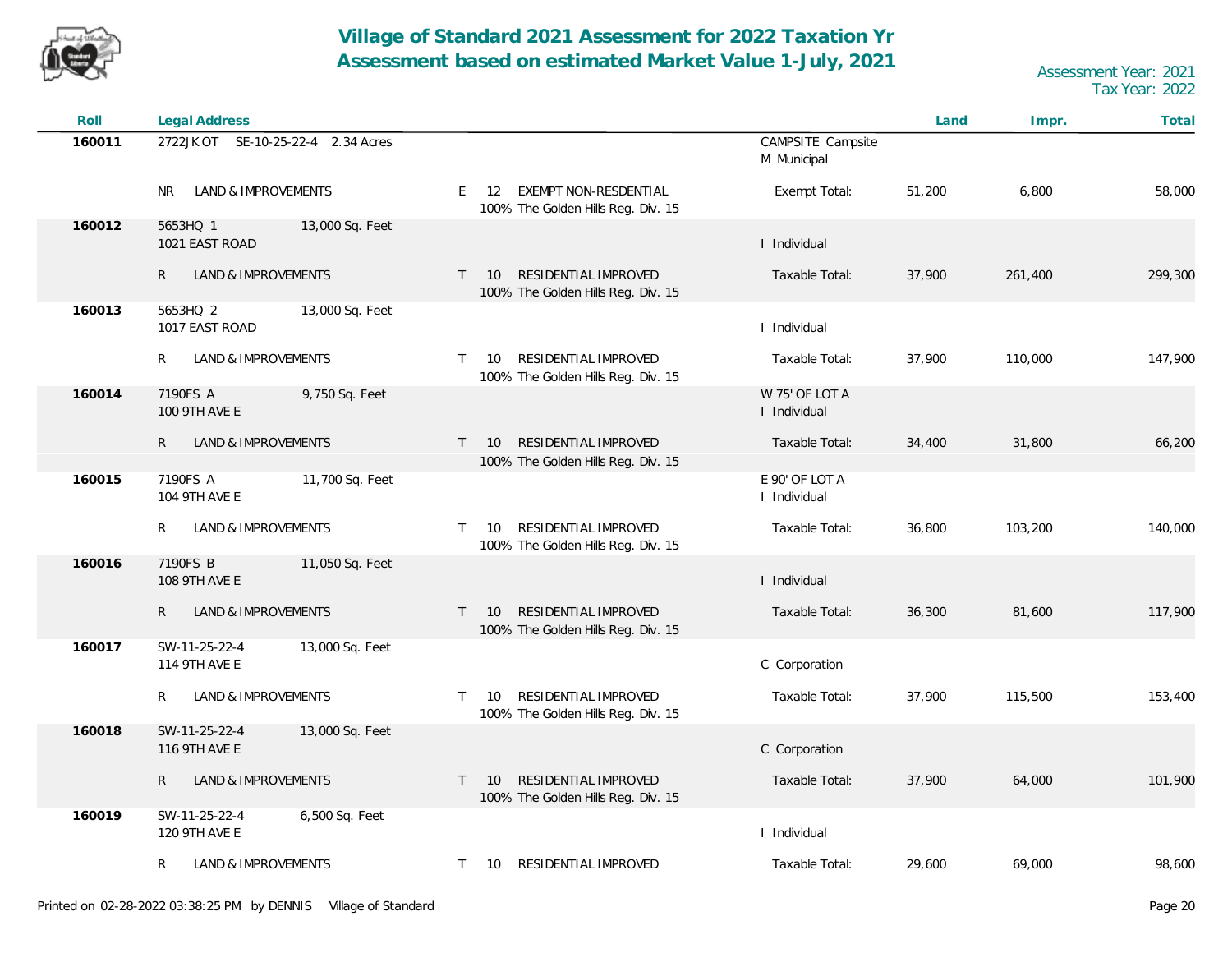![](_page_20_Picture_0.jpeg)

| Roll   | Legal Address                                           |                                                                                  |                                                              | Land                            | Impr.                        | Total                        |
|--------|---------------------------------------------------------|----------------------------------------------------------------------------------|--------------------------------------------------------------|---------------------------------|------------------------------|------------------------------|
|        |                                                         | 100% The Golden Hills Reg. Div. 15                                               |                                                              |                                 |                              |                              |
| 160020 | SW-11-25-22-4<br>13,000 Sq. Feet<br>124 9TH AVE E       |                                                                                  | I Individual                                                 |                                 |                              |                              |
|        | LAND & IMPROVEMENTS<br>R                                | RESIDENTIAL IMPROVED<br>10<br>$\mathsf{T}$<br>100% The Golden Hills Reg. Div. 15 | Taxable Total:                                               | 37,900                          | 175,200                      | 213,100                      |
| 160021 | SW-11-25-22-4<br>6,500 Sq. Feet<br>128 9TH AVE E        |                                                                                  | I Individual                                                 |                                 |                              |                              |
|        | LAND & IMPROVEMENTS<br>R                                | RESIDENTIAL IMPROVED<br>10<br>$\top$<br>100% The Golden Hills Reg. Div. 15       | Taxable Total:                                               | 29,600                          | 57,300                       | 86,900                       |
| 160022 | SW-11-25-22-4<br>11,700 Sq. Feet<br>132 9TH AVE E       |                                                                                  | E 90' OF W 740' OF S 163'<br>I Individual                    |                                 |                              |                              |
|        | $\mathsf{R}$<br>LAND & IMPROVEMENTS                     | RESIDENTIAL IMPROVED<br>$\mathsf{T}$<br>10<br>100% The Golden Hills Reg. Div. 15 | Taxable Total:                                               | 36,800                          | 185,300                      | 222,100                      |
| 160023 | SW-11-25-22-4<br>59.03 Acres<br>1109 EAST ROAD          |                                                                                  | Farm Site<br>I Individual                                    |                                 |                              |                              |
|        | LAND & IMPROVEMENTS<br>R<br>F                           | RESIDENTIAL IMPROVED<br>10<br>$\top$<br>$\mathsf{T}$<br>FARMLAND<br>14           |                                                              | 69,700<br>10,960                | 272,500<br>$\mathbf 0$       | 342,200<br>10,960            |
|        | R                                                       | <b>EXEMPT FARM BUILDING</b><br>$E$ 240<br>100% The Golden Hills Reg. Div. 15     | Taxable Total:<br>Totals:                                    | 80,660<br>$\mathbf 0$<br>80,660 | 272,500<br>85,570<br>358,070 | 353,160<br>85,570<br>438,730 |
| 160024 | 4.00 Acres<br>SW-11-25-22-4<br><b>EAST ROAD</b>         |                                                                                  | N.W. Corner of Qrt Reclaimed Solid Waste Site<br>M Municipal |                                 |                              |                              |
|        | N <sub>R</sub><br>LAND                                  | EXEMPT NON-RESDENTIAL<br>$E = 12$<br>100% The Golden Hills Reg. Div. 15          | Exempt Total:                                                | 63,700                          | $\mathbf 0$                  | 63,700                       |
| 170001 | 7997DH OT NW-2-25-22-4 0.48 Acres<br>923 EAST ROAD      |                                                                                  | I Individual                                                 |                                 |                              |                              |
|        | R.<br>LAND & IMPROVEMENTS                               | RESIDENTIAL IMPROVED<br>$\top$<br>10<br>100% The Golden Hills Reg. Div. 15       | Taxable Total:                                               | 44,600                          | 6,200                        | 50,800                       |
| 170003 | 6271EM<br>NW-2-25-22-4 14,690 Sq. Feet<br>917 EAST ROAD |                                                                                  | C Corporation                                                |                                 |                              |                              |
|        | LAND & IMPROVEMENTS<br>NR.                              | NON-RESIDENTIAL IMPROVED<br>11<br>$\top$<br>100% The Golden Hills Reg. Div. 15   | Taxable Total:                                               | 23,600                          | 5,800                        | 29,400                       |
| 170004 | 2750DL<br>NW-2-25-22-4 7,827 Sq. Feet<br>113 9TH AVE E  |                                                                                  | I Individual                                                 |                                 |                              |                              |
|        | LAND & IMPROVEMENTS<br>R                                | RESIDENTIAL IMPROVED<br>$\mathsf{T}$<br>10                                       | Taxable Total:                                               | 31,600                          | 137,000                      | 168,600                      |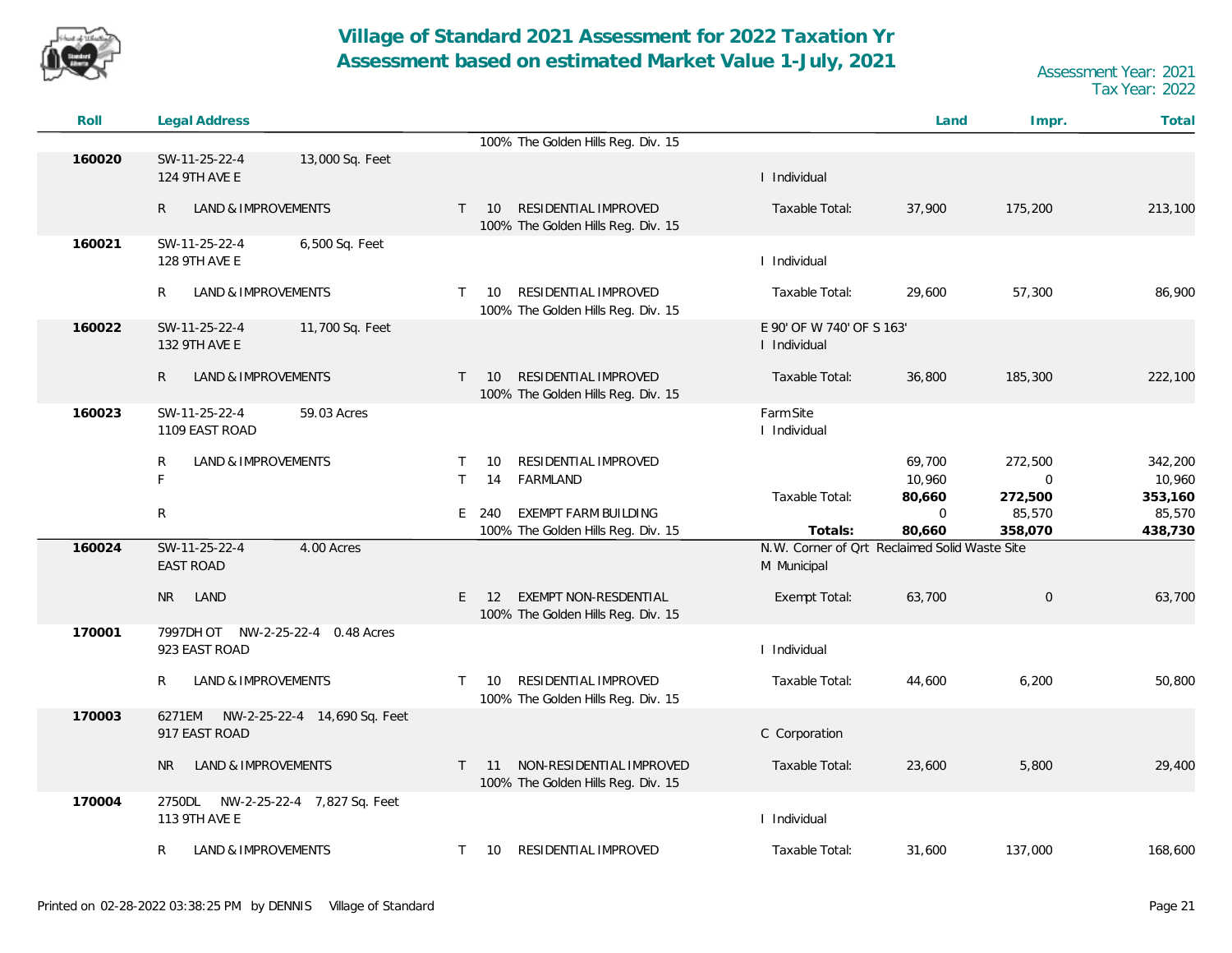![](_page_21_Picture_0.jpeg)

| Roll   | <b>Legal Address</b>                                    |                                                                                  |                                          | Land    | Impr.       | Total   |
|--------|---------------------------------------------------------|----------------------------------------------------------------------------------|------------------------------------------|---------|-------------|---------|
| 170005 | 6269EM OT NW-2-25-22-4 7,830 Sq. Feet<br>210 8TH AVE E  | 100% The Golden Hills Reg. Div. 15                                               | Former School Parking Lot<br>M Municipal |         |             |         |
|        | LAND<br><b>NR</b>                                       | EXEMPT NON-RESDENTIAL<br>E<br>12<br>100% The Golden Hills Reg. Div. 15           | Exempt Total:                            | 31,600  | $\mathbf 0$ | 31,600  |
| 170006 | 6,900 Sq. Feet<br>771074912<br>119 9TH AVE E            |                                                                                  | M Municipal                              |         |             |         |
|        | R<br>LAND                                               | 13 VACANT RESIDENTIAL<br>T.<br>100% The Golden Hills Reg. Div. 15                | Taxable Total:                           | 30,200  | $\mathbf 0$ | 30,200  |
| 170007 | 771074911<br>6,900 Sq. Feet<br>117 9TH AVE E            |                                                                                  | I Individual                             |         |             |         |
|        | $\mathsf{R}$<br>LAND & IMPROVEMENTS                     | RESIDENTIAL IMPROVED<br>10<br>$\mathsf{T}$<br>100% The Golden Hills Reg. Div. 15 | Taxable Total:                           | 30,200  | 113,700     | 143,900 |
| 170008 | 10.16 Acres<br>991331614<br>121 9TH AVE E               |                                                                                  | Former Standard School<br>M Municipal    |         |             |         |
|        | LAND<br><b>NR</b>                                       | EXEMPT NON-RESDENTIAL<br>E.<br>12<br>100% The Golden Hills Reg. Div. 15          | Exempt Total:                            | 164,100 | $\mathbf 0$ | 164,100 |
| 170009 | 2301EB OT NW-2-25-22-4 13,000 Sq. Feet<br>801 EAST ROAD |                                                                                  | I Individual                             |         |             |         |
|        | LAND & IMPROVEMENTS<br>R                                | RESIDENTIAL IMPROVED<br>10<br>$\mathsf{T}$<br>100% The Golden Hills Reg. Div. 15 | Taxable Total:                           | 37,900  | 168,000     | 205,900 |
| 170010 | 13,000 Sq. Feet<br>NW-2-25-22-4<br>809 EAST ROAD        |                                                                                  | I Individual                             |         |             |         |
|        | LAND & IMPROVEMENTS<br>R                                | RESIDENTIAL IMPROVED<br>$\mathsf{T}$<br>10<br>100% The Golden Hills Reg. Div. 15 | Taxable Total:                           | 37,900  | 273,300     | 311,200 |
| 170011 | NW-2-25-22-4<br>4,290 Sq. Feet<br>817 EAST ROAD         |                                                                                  | I Individual                             |         |             |         |
|        | LAND & IMPROVEMENTS<br>R                                | RESIDENTIAL IMPROVED<br>10<br>$\mathsf{T}$<br>100% The Golden Hills Reg. Div. 15 | Taxable Total:                           | 20,200  | 63,500      | 83,700  |
| 170012 | NW-2-25-22-4<br>7,020 Sq. Feet<br>821 EAST ROAD         |                                                                                  | SW CORNER OF SCHOOL ROAD<br>I Individual |         |             |         |
|        | LAND & IMPROVEMENTS<br>R                                | RESIDENTIAL IMPROVED<br>10<br>T.<br>100% The Golden Hills Reg. Div. 15           | Taxable Total:                           | 30,400  | 136,800     | 167,200 |
| 170013 | NW-2-25-22-4<br>0.30 Acres<br>717 EAST ROAD             |                                                                                  | I Individual                             |         |             |         |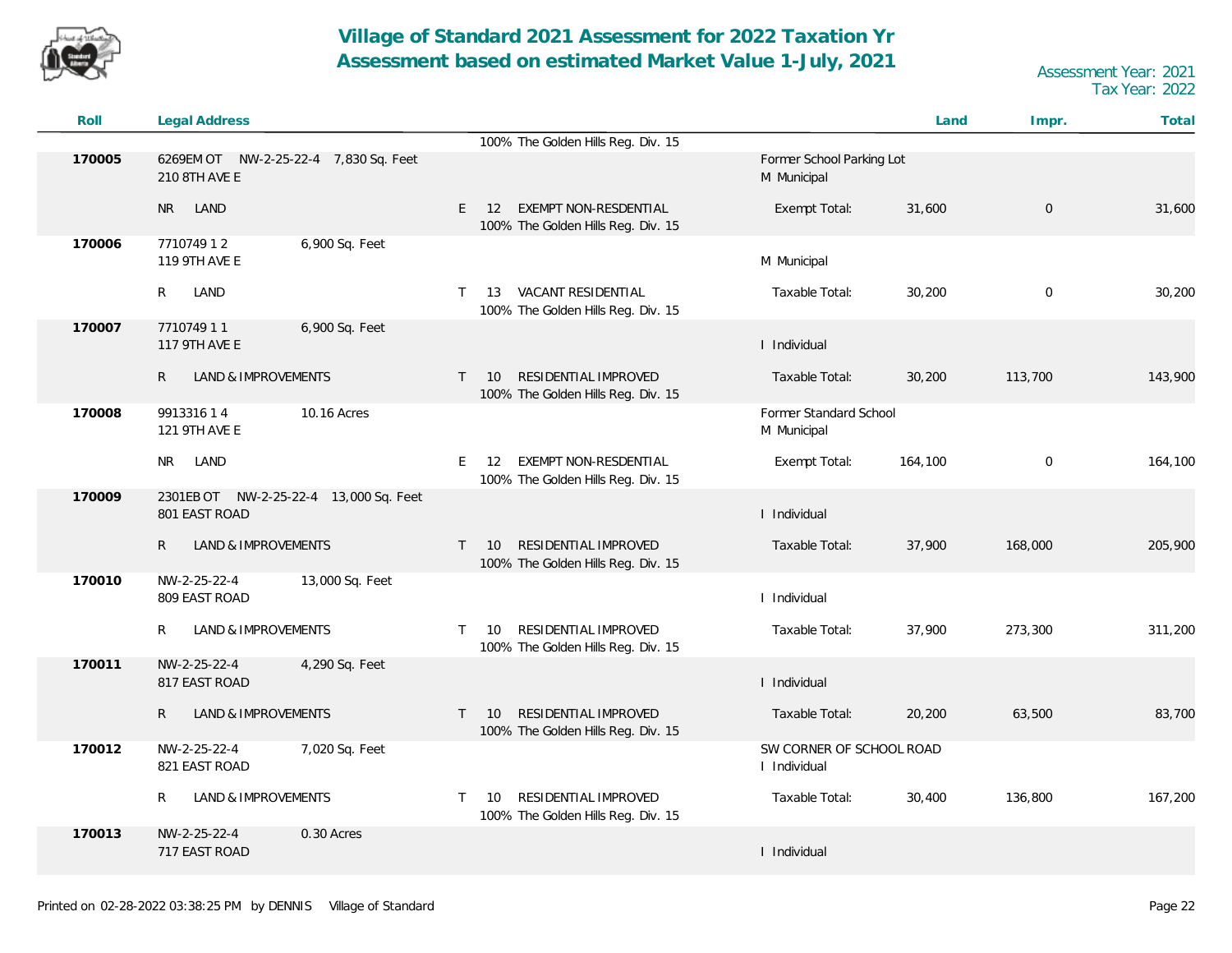![](_page_22_Picture_0.jpeg)

| Roll   | <b>Legal Address</b>                                 |                                                                                  |                                      | Land                  | Impr.                     | Total              |
|--------|------------------------------------------------------|----------------------------------------------------------------------------------|--------------------------------------|-----------------------|---------------------------|--------------------|
|        | $\mathsf{R}$<br>LAND & IMPROVEMENTS                  | RESIDENTIAL IMPROVED<br>10<br>$\mathsf{T}$<br>100% The Golden Hills Reg. Div. 15 | Taxable Total:                       | 37,900                | 215,200                   | 253,100            |
| 170014 | 3053DE A NW-2-25-22-4 0.15 Acres<br>717 EAST ROAD    |                                                                                  | PARCEL A<br>C Corporation            |                       |                           |                    |
|        | R<br>LAND                                            | VACANT RESIDENTIAL<br>13<br>$\top$<br>100% The Golden Hills Reg. Div. 15         | Taxable Total:                       | 7,400                 | $\mathbf 0$               | 7,400              |
| 170015 | 0210536 3 2 NW-2-25-22-4 7.58 Acres<br>245 7TH AVE E |                                                                                  | Sundgaard Farm Site<br>C Corporation |                       |                           |                    |
|        | LAND & IMPROVEMENTS<br>R.<br>F                       | RESIDENTIAL IMPROVED<br>10<br>T.<br>FARMLAND<br>14                               |                                      | 69,700<br>880         | 108,400<br>$\overline{0}$ | 178,100<br>880     |
|        | $\mathsf{R}$                                         | EXEMPT FARM BUILDING<br>E 240                                                    | Taxable Total:                       | 70,580<br>$\mathbf 0$ | 108,400<br>570,620        | 178,980<br>570,620 |
| 170016 | NW-2-25-22-4<br>6.49 Acres                           | 100% The Golden Hills Reg. Div. 15                                               | Totals:<br>Farmland<br>I Individual  | 70,580                | 679,020                   | 749,600            |
|        | F.<br>LAND                                           | FARMLAND<br>14<br>$\mathsf{T}$<br>100% The Golden Hills Reg. Div. 15             | Taxable Total:                       | 1,250                 | $\mathbf 0$               | 1,250              |
| 170018 | 991331615<br>4.27 Acres                              |                                                                                  | Leased Farmland<br>M Municipal       |                       |                           |                    |
|        | F<br>LAND                                            | FARMLAND<br>$\top$<br>14<br>100% The Golden Hills Reg. Div. 15                   | Taxable Total:                       | 1,230                 | $\mathsf{O}\xspace$       | 1,230              |
| 180001 | 9,840 Sq. Feet<br>751087731<br>224 9TH AVE E         |                                                                                  | I Individual                         |                       |                           |                    |
|        | LAND & IMPROVEMENTS<br>R                             | RESIDENTIAL IMPROVED<br>10<br>$\mathsf{T}$<br>100% The Golden Hills Reg. Div. 15 | Taxable Total:                       | 34,500                | 172,300                   | 206,800            |
| 180002 | 751087732<br>9,490 Sq. Feet<br>220 9TH AVE E         |                                                                                  | I Individual                         |                       |                           |                    |
|        | LAND & IMPROVEMENTS<br>R                             | RESIDENTIAL IMPROVED<br>10<br>$\top$<br>100% The Golden Hills Reg. Div. 15       | Taxable Total:                       | 34,000                | 123,100                   | 157,100            |
| 180003 | 751087733<br>9,490 Sq. Feet<br>216 9TH AVE E         |                                                                                  | I Individual                         |                       |                           |                    |
|        | LAND & IMPROVEMENTS<br>R                             | RESIDENTIAL IMPROVED<br>10<br>T.<br>100% The Golden Hills Reg. Div. 15           | Taxable Total:                       | 34,000                | 245,000                   | 279,000            |
| 180004 | 751087734<br>9,490 Sq. Feet<br>212 9TH AVE E         |                                                                                  | I Individual                         |                       |                           |                    |
|        | LAND & IMPROVEMENTS<br>R                             | T 10 RESIDENTIAL IMPROVED                                                        | Taxable Total:                       | 34,000                | 156,100                   | 190,100            |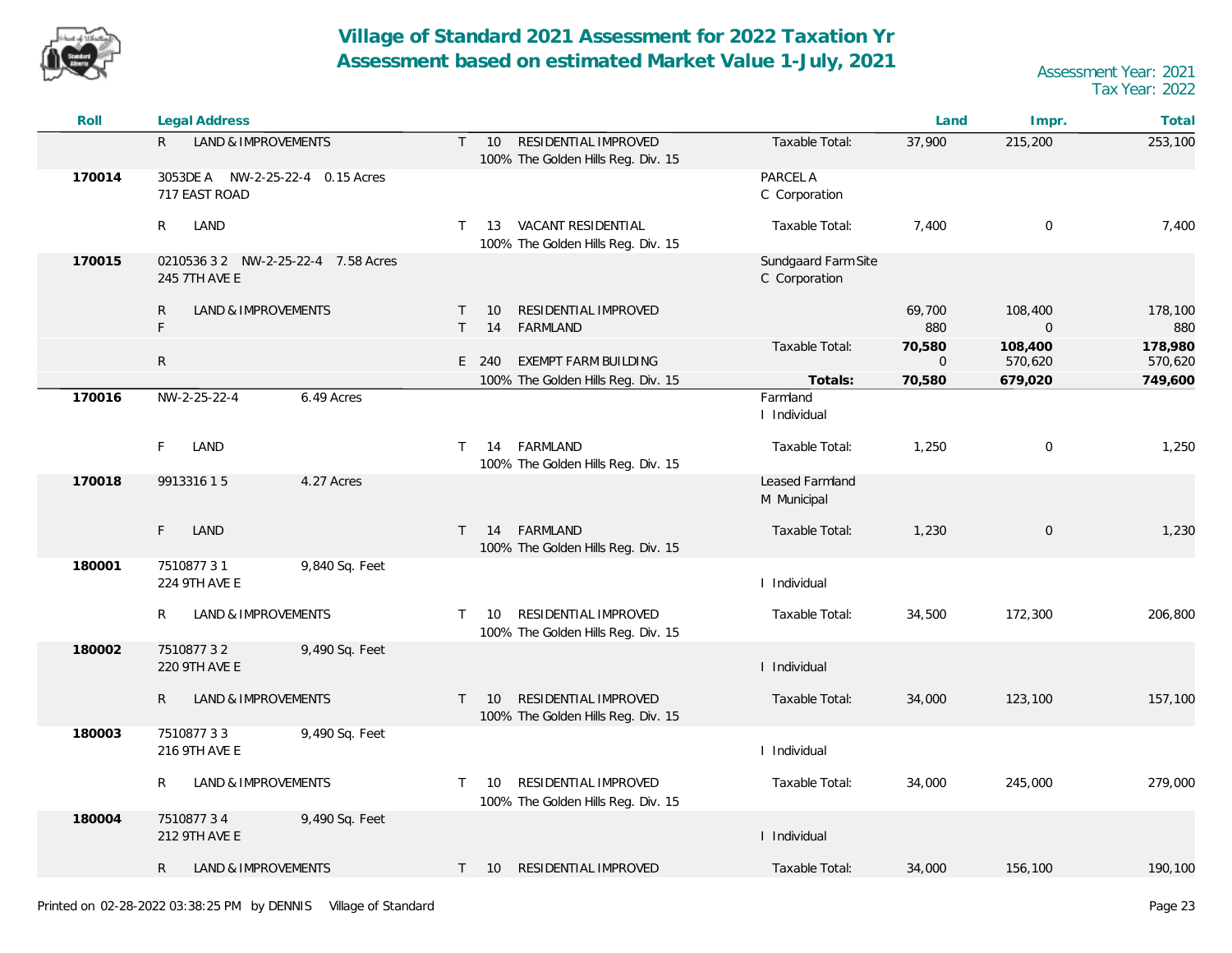![](_page_23_Picture_0.jpeg)

| Roll   | Legal Address                            |                 |              |                                                                  |                                     | Land   | Impr.   | Total   |
|--------|------------------------------------------|-----------------|--------------|------------------------------------------------------------------|-------------------------------------|--------|---------|---------|
|        |                                          |                 |              | 100% The Golden Hills Reg. Div. 15                               |                                     |        |         |         |
| 180005 | 751087735<br>208 9TH AVE E               | 9,490 Sq. Feet  |              |                                                                  | I Individual                        |        |         |         |
|        | R<br>LAND & IMPROVEMENTS                 |                 | $\mathsf{T}$ | RESIDENTIAL IMPROVED<br>10<br>100% The Golden Hills Reg. Div. 15 | Taxable Total:                      | 34,000 | 215,900 | 249,900 |
| 180006 | 751087736<br>204 9TH AVE E               | 9,490 Sq. Feet  |              |                                                                  | I Individual                        |        |         |         |
|        | $\mathsf{R}$<br>LAND & IMPROVEMENTS      |                 | $\mathsf{T}$ | RESIDENTIAL IMPROVED<br>10<br>100% The Golden Hills Reg. Div. 15 | Taxable Total:                      | 34,000 | 204,800 | 238,800 |
| 180007 | 751087737<br>200 9TH AVE E               | 9,640 Sq. Feet  |              |                                                                  | I Individual                        |        |         |         |
|        | R<br>LAND & IMPROVEMENTS                 |                 | $\mathsf{T}$ | RESIDENTIAL IMPROVED<br>10<br>100% The Golden Hills Reg. Div. 15 | Taxable Total:                      | 34,200 | 243,400 | 277,600 |
| 180008 | 7510877 3 8&9<br>1 RASMUSSEN PLACE       | 17,385 Sq. Feet |              |                                                                  | House ties lots 8-9<br>I Individual |        |         |         |
|        | LAND & IMPROVEMENTS<br>R.                |                 | $\mathsf{T}$ | RESIDENTIAL IMPROVED<br>10<br>100% The Golden Hills Reg. Div. 15 | Taxable Total:                      | 41,700 | 294,400 | 336,100 |
| 180009 | 7510877 3 10<br><b>3 RASMUSSEN PLACE</b> | 8,750 Sq. Feet  |              |                                                                  | I Individual                        |        |         |         |
|        | LAND & IMPROVEMENTS<br>R.                |                 | T.           | RESIDENTIAL IMPROVED<br>10<br>100% The Golden Hills Reg. Div. 15 | Taxable Total:                      | 32,900 | 177,900 | 210,800 |
| 180010 | 7510877311<br><b>4 RASMUSSEN PLACE</b>   | 8,668 Sq. Feet  |              |                                                                  | I Individual                        |        |         |         |
|        | LAND & IMPROVEMENTS<br>R                 |                 | $\mathsf{T}$ | RESIDENTIAL IMPROVED<br>10<br>100% The Golden Hills Reg. Div. 15 | Taxable Total:                      | 32,800 | 143,500 | 176,300 |
| 180011 | 7510877312<br>5 RASMUSSEN PLACE          | 7,055 Sq. Feet  |              |                                                                  | I Individual                        |        |         |         |
|        | R<br>LAND & IMPROVEMENTS                 |                 | T.           | RESIDENTIAL IMPROVED<br>10<br>100% The Golden Hills Reg. Div. 15 | Taxable Total:                      | 30,500 | 205,400 | 235,900 |
| 180012 | 7510877 3 13<br>6 RASMUSSEN PLACE        | 10,750 Sq. Feet |              |                                                                  | I Individual                        |        |         |         |
|        | LAND & IMPROVEMENTS<br>R                 |                 | T.           | RESIDENTIAL IMPROVED<br>10<br>100% The Golden Hills Reg. Div. 15 | Taxable Total:                      | 35,900 | 188,300 | 224,200 |
| 180013 | 7510877 3 14<br>7 RASMUSSEN PLACE        | 10,327 Sq. Feet |              |                                                                  | I Individual                        |        |         |         |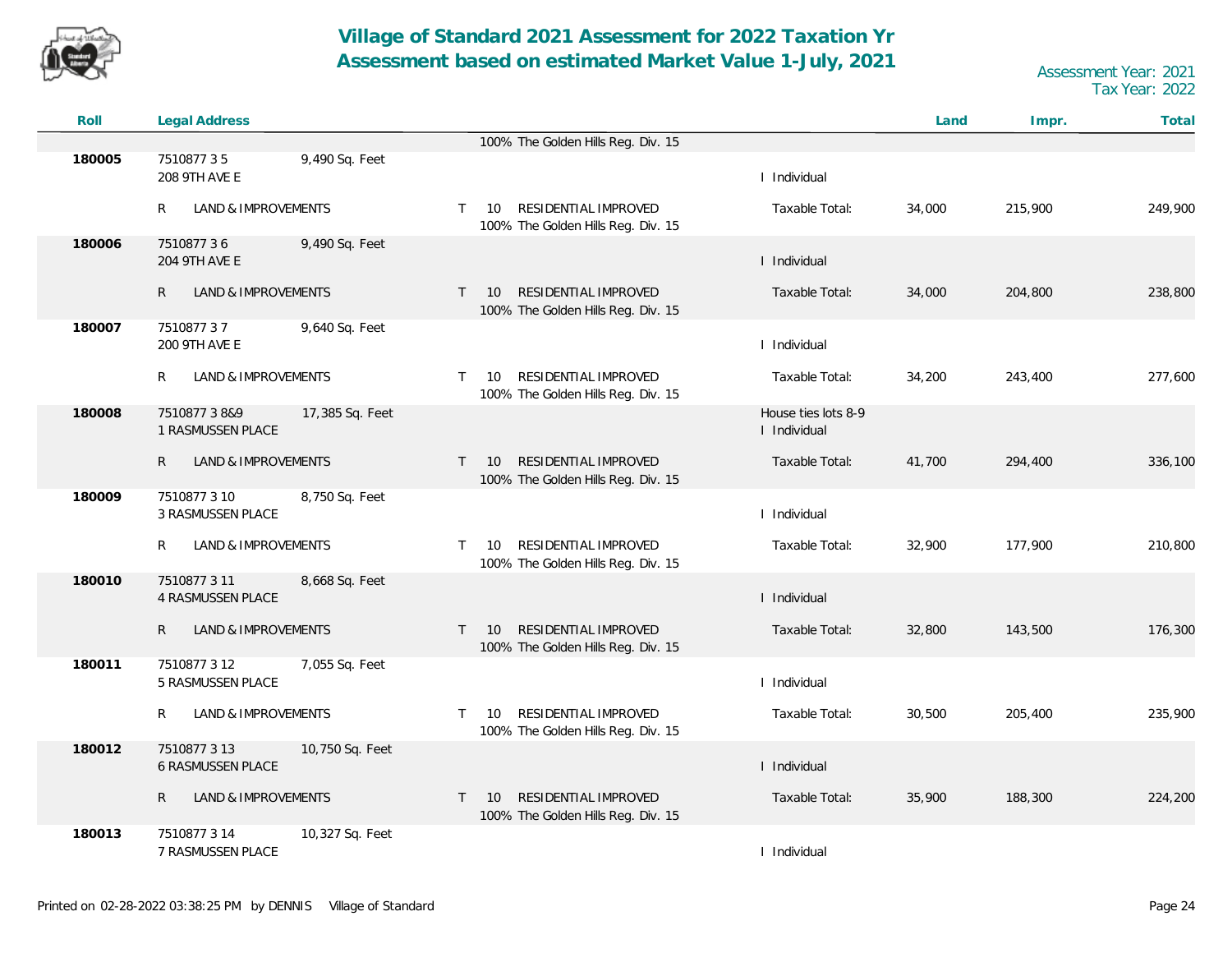![](_page_24_Picture_0.jpeg)

| Roll   | <b>Legal Address</b>                                        |                                                                                  |                                     | Land   | Impr.   | Total   |
|--------|-------------------------------------------------------------|----------------------------------------------------------------------------------|-------------------------------------|--------|---------|---------|
|        | <b>LAND &amp; IMPROVEMENTS</b><br>R                         | RESIDENTIAL IMPROVED<br>$\mathsf{T}$<br>10<br>100% The Golden Hills Reg. Div. 15 | Taxable Total:                      | 35,200 | 201,200 | 236,400 |
| 180014 | 7510877 3 15<br>10,338 Sq. Feet<br>8 RASMUSSEN PLACE        |                                                                                  | I Individual                        |        |         |         |
|        | <b>LAND &amp; IMPROVEMENTS</b><br>$\mathsf{R}$              | RESIDENTIAL IMPROVED<br>10<br>$\top$<br>100% The Golden Hills Reg. Div. 15       | Taxable Total:                      | 35,300 | 212,500 | 247,800 |
| 180015 | 7510877316<br>10,757 Sq. Feet<br>9 RASMUSSEN PLACE          |                                                                                  | I Individual                        |        |         |         |
|        | R<br>LAND & IMPROVEMENTS                                    | RESIDENTIAL IMPROVED<br>T.<br>10<br>100% The Golden Hills Reg. Div. 15           | Taxable Total:                      | 35,900 | 144,800 | 180,700 |
| 180016 | 7510877 3 17<br>6,994 Sq. Feet<br>10 RASMUSSEN PLACE        |                                                                                  | I Individual                        |        |         |         |
|        | <b>LAND &amp; IMPROVEMENTS</b><br>R                         | RESIDENTIAL IMPROVED<br>$\top$<br>10                                             | Taxable Total:                      | 30,400 | 172,700 | 203,100 |
|        |                                                             | 100% The Golden Hills Reg. Div. 15                                               |                                     |        |         |         |
| 180017 | 7510877 3 18<br>8,661 Sq. Feet<br>11 RASMUSSEN PLACE        |                                                                                  | I Individual                        |        |         |         |
|        | R<br>LAND & IMPROVEMENTS                                    | RESIDENTIAL IMPROVED<br>T.<br>10<br>100% The Golden Hills Reg. Div. 15           | Taxable Total:                      | 32,800 | 228,300 | 261,100 |
| 180018 | 7510877 3 19<br>8,750 Sq. Feet<br><b>12 RASMUSSEN PLACE</b> |                                                                                  | I Individual                        |        |         |         |
|        | LAND & IMPROVEMENTS<br>R                                    | RESIDENTIAL IMPROVED<br>10<br>T.<br>100% The Golden Hills Reg. Div. 15           | Taxable Total:                      | 32,900 | 145,100 | 178,000 |
| 180019 | 7510877 3 20<br>8,750 Sq. Feet<br>13 RASMUSSEN PLACE        |                                                                                  | I Individual                        |        |         |         |
|        | LAND & IMPROVEMENTS<br>R                                    | RESIDENTIAL IMPROVED<br>T.<br>10<br>100% The Golden Hills Reg. Div. 15           | Taxable Total:                      | 32,900 | 163,700 | 196,600 |
| 180020 | 7510877321<br>8,640 Sq. Feet<br>14 RASMUSSEN PLACE          |                                                                                  | C Corporation                       |        |         |         |
|        | LAND & IMPROVEMENTS<br>R                                    | RESIDENTIAL IMPROVED<br>10<br>T.<br>100% The Golden Hills Reg. Div. 15           | Taxable Total:                      | 36,100 | 199,300 | 235,400 |
| 180022 | 18,392 Sq. Feet<br>7510877 3 22-23<br>201 11TH AVE E        |                                                                                  | Tied by House 22-23<br>I Individual |        |         |         |
|        | LAND & IMPROVEMENTS<br>R                                    | RESIDENTIAL IMPROVED<br>10<br>T<br>100% The Golden Hills Reg. Div. 15            | Taxable Total:                      | 42,500 | 306,400 | 348,900 |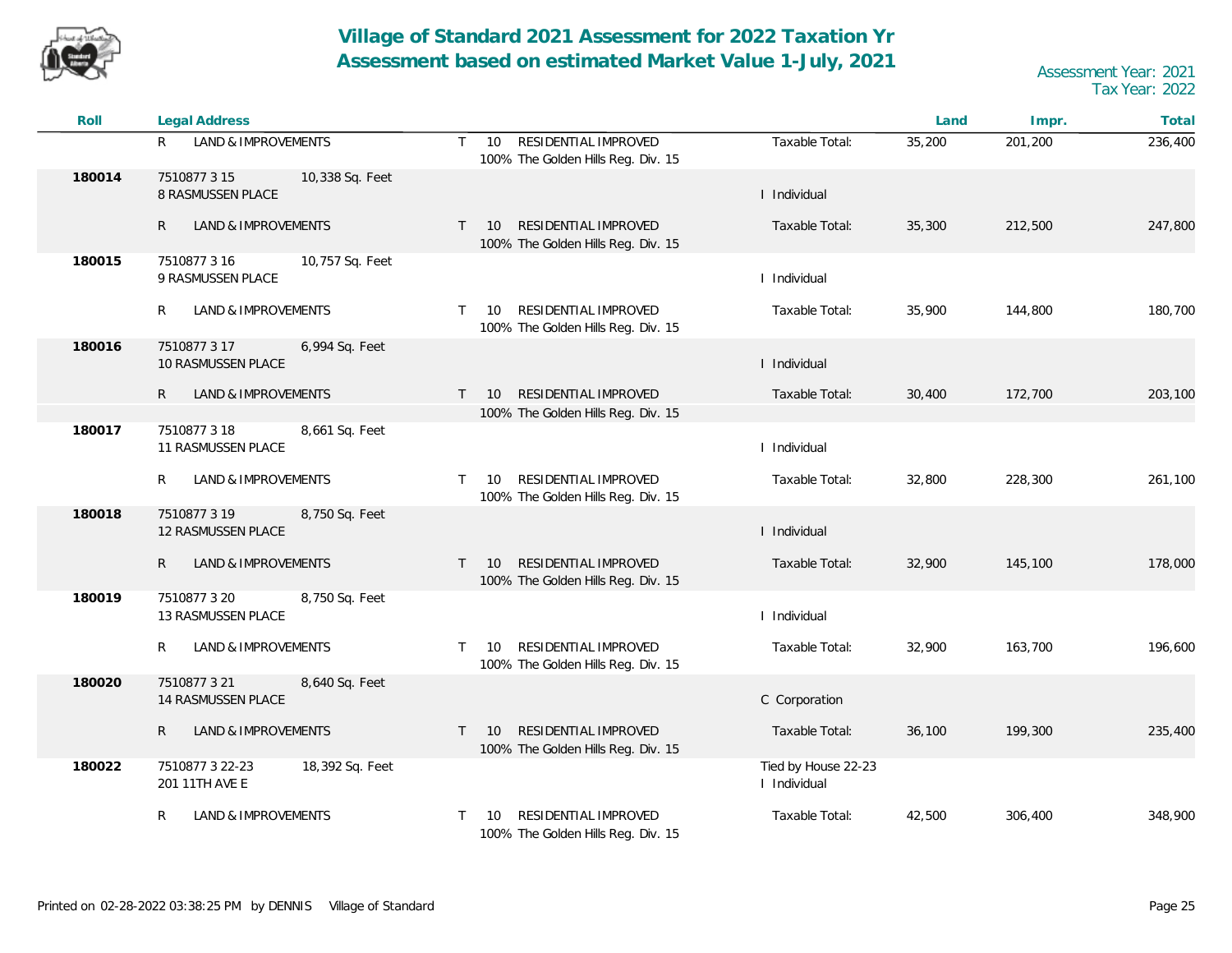![](_page_25_Picture_0.jpeg)

| Roll   | <b>Legal Address</b>                              |                                                                                  |                | Land   | Impr.   | Total   |
|--------|---------------------------------------------------|----------------------------------------------------------------------------------|----------------|--------|---------|---------|
| 180023 | 7510877 3 24<br>9,100 Sq. Feet<br>209 11 TH AVE E |                                                                                  | I Individual   |        |         |         |
|        | R<br>LAND & IMPROVEMENTS                          | RESIDENTIAL IMPROVED<br>$T = 10$<br>100% The Golden Hills Reg. Div. 15           | Taxable Total: | 33,400 | 206,700 | 240,100 |
| 180024 | 9,100 Sq. Feet<br>7510877 3 25<br>213 11TH AVE E  |                                                                                  | I Individual   |        |         |         |
|        | R<br>LAND & IMPROVEMENTS                          | RESIDENTIAL IMPROVED<br>10<br>$\mathsf{T}$<br>100% The Golden Hills Reg. Div. 15 | Taxable Total: | 33,400 | 284,200 | 317,600 |
| 180025 | 9,100 Sq. Feet<br>7510877326<br>217 11TH AVE E    |                                                                                  | I Individual   |        |         |         |
|        | $\mathsf R$<br>LAND & IMPROVEMENTS                | RESIDENTIAL IMPROVED<br>10<br>$\mathsf{T}$<br>100% The Golden Hills Reg. Div. 15 | Taxable Total: | 33,400 | 200,600 | 234,000 |
| 180026 | 7510877 3 27<br>9,100 Sq. Feet<br>221 11TH AVE E  |                                                                                  | I Individual   |        |         |         |
|        | LAND & IMPROVEMENTS<br>R                          | RESIDENTIAL IMPROVED<br>10<br>$\mathsf{T}$<br>100% The Golden Hills Reg. Div. 15 | Taxable Total: | 33,400 | 248,200 | 281,600 |
| 180027 | 7510877328<br>9,465 Sq. Feet<br>225 11TH AVE E    |                                                                                  | I Individual   |        |         |         |
|        | R<br>LAND & IMPROVEMENTS                          | RESIDENTIAL IMPROVED<br>10<br>$\mathsf{T}$<br>100% The Golden Hills Reg. Div. 15 | Taxable Total: | 34,000 | 260,200 | 294,200 |
| 190001 | 821022131<br>9,333 Sq. Feet<br>226 11TH AVE E     |                                                                                  | I Individual   |        |         |         |
|        | LAND & IMPROVEMENTS<br>R                          | RESIDENTIAL IMPROVED<br>10<br>T.<br>100% The Golden Hills Reg. Div. 15           | Taxable Total: | 33,800 | 232,200 | 266,000 |
| 190002 | 821022132<br>9,100 Sq. Feet<br>222 11TH AVE E     |                                                                                  | I Individual   |        |         |         |
|        | R<br>LAND & IMPROVEMENTS                          | RESIDENTIAL IMPROVED<br>10<br>$\mathsf{T}$<br>100% The Golden Hills Reg. Div. 15 | Taxable Total: | 33,400 | 220,000 | 253,400 |
| 190003 | 821022133<br>9,100 Sq. Feet<br>218 11TH AVE E     |                                                                                  | I Individual   |        |         |         |
|        | LAND & IMPROVEMENTS<br>R                          | RESIDENTIAL IMPROVED<br>10<br>T.<br>100% The Golden Hills Reg. Div. 15           | Taxable Total: | 33,400 | 267,100 | 300,500 |
| 190004 | 821022134<br>9,100 Sq. Feet<br>214 11TH AVE E     |                                                                                  | I Individual   |        |         |         |
|        | LAND & IMPROVEMENTS<br>R                          | RESIDENTIAL IMPROVED<br>$T = 10$                                                 | Taxable Total: | 33,400 | 182,100 | 215,500 |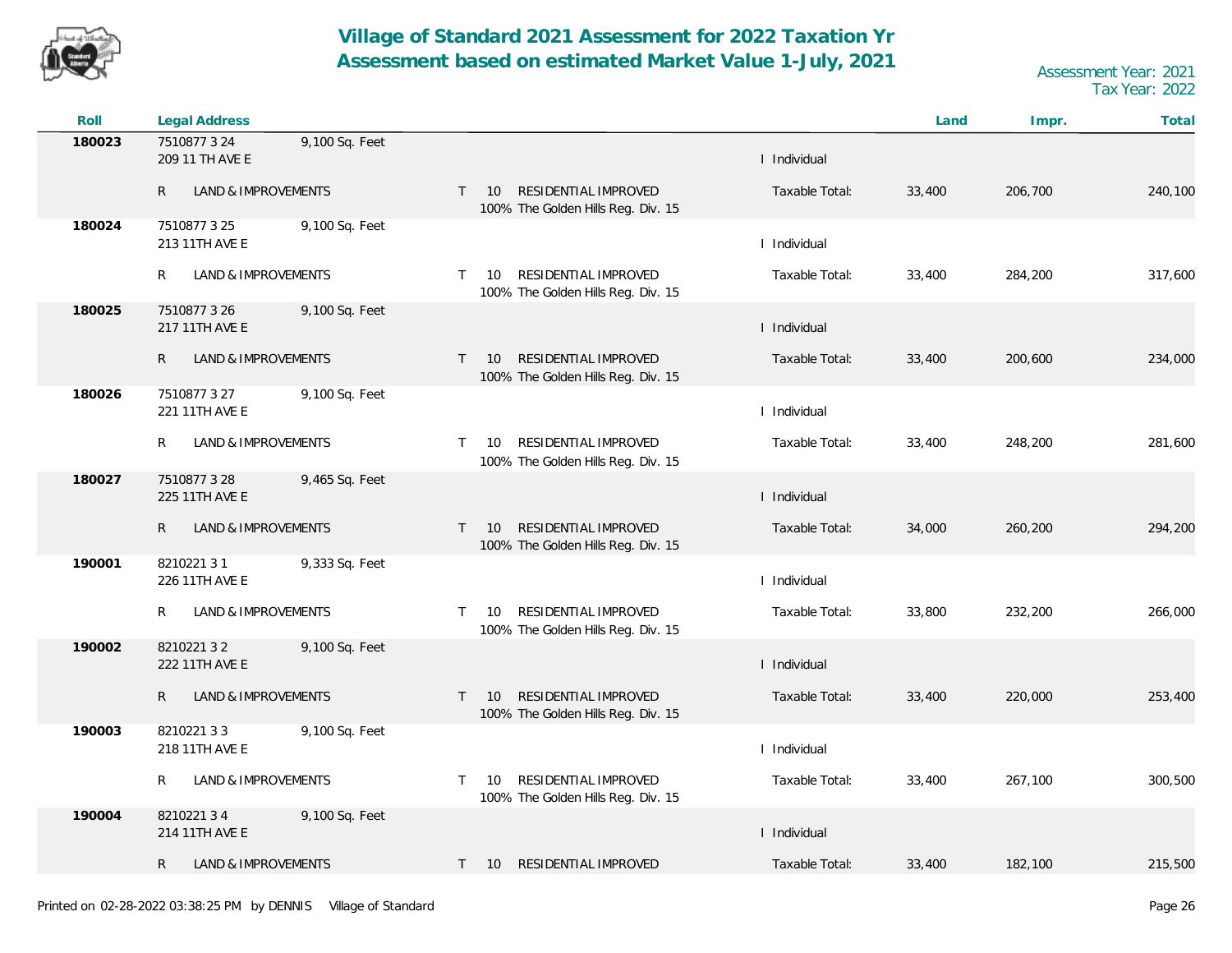![](_page_26_Picture_0.jpeg)

| Roll   | Legal Address                       |                 |                                 |                                                            |                | Land   | Impr.   | Total   |
|--------|-------------------------------------|-----------------|---------------------------------|------------------------------------------------------------|----------------|--------|---------|---------|
|        |                                     |                 |                                 | 100% The Golden Hills Reg. Div. 15                         |                |        |         |         |
| 190005 | 821022135<br>210 11TH AVE E         | 9,100 Sq. Feet  |                                 |                                                            | I Individual   |        |         |         |
|        | R<br>LAND & IMPROVEMENTS            |                 | $\mathsf{T}$<br>10              | RESIDENTIAL IMPROVED<br>100% The Golden Hills Reg. Div. 15 | Taxable Total: | 33,400 | 193,900 | 227,300 |
| 190006 | 821022136<br>206 11TH AVE E         | 9,100 Sq. Feet  |                                 |                                                            | I Individual   |        |         |         |
|        | $\mathsf{R}$<br>LAND & IMPROVEMENTS |                 | 10<br>$\mathsf{T}$              | RESIDENTIAL IMPROVED<br>100% The Golden Hills Reg. Div. 15 | Taxable Total: | 33,400 | 174,600 | 208,000 |
| 190007 | 821022137<br>202 11TH AVE E         | 9,333 Sq. Feet  |                                 |                                                            | I Individual   |        |         |         |
|        | R<br>LAND & IMPROVEMENTS            |                 | 10<br>$\mathsf{T}$              | RESIDENTIAL IMPROVED<br>100% The Golden Hills Reg. Div. 15 | Taxable Total: | 33,800 | 268,200 | 302,000 |
| 190008 | 8210221 2 1<br>1122 1ST ST E        | 9,905 Sq. Feet  |                                 |                                                            | C Corporation  |        |         |         |
|        | LAND & IMPROVEMENTS<br>R            |                 | 10<br>$\top$                    | RESIDENTIAL IMPROVED<br>100% The Golden Hills Reg. Div. 15 | Taxable Total: | 34,600 | 209,200 | 243,800 |
| 190009 | 821022122<br>1118 1ST ST E          | 9,750 Sq. Feet  |                                 |                                                            | I Individual   |        |         |         |
|        | LAND & IMPROVEMENTS<br>R.           |                 | 10<br>T.                        | RESIDENTIAL IMPROVED<br>100% The Golden Hills Reg. Div. 15 | Taxable Total: | 34,400 | 263,800 | 298,200 |
| 190010 | 821022123<br>1114 1ST ST E          | 9,750 Sq. Feet  |                                 |                                                            | C Corporation  |        |         |         |
|        | LAND & IMPROVEMENTS<br>R            |                 | 10 <sup>°</sup><br>$\mathsf{T}$ | RESIDENTIAL IMPROVED<br>100% The Golden Hills Reg. Div. 15 | Taxable Total: | 34,400 | 206,200 | 240,600 |
| 190011 | 821022124<br>1110 1ST ST E          | 9,750 Sq. Feet  |                                 |                                                            | I Individual   |        |         |         |
|        | LAND & IMPROVEMENTS<br>R            |                 | 10<br>T.                        | RESIDENTIAL IMPROVED<br>100% The Golden Hills Reg. Div. 15 | Taxable Total: | 34,400 | 216,300 | 250,700 |
| 190012 | 821022125<br>1106 1ST ST E          | 9,750 Sq. Feet  |                                 |                                                            | I Individual   |        |         |         |
|        | LAND & IMPROVEMENTS<br>R            |                 | 10<br>$\top$                    | RESIDENTIAL IMPROVED<br>100% The Golden Hills Reg. Div. 15 | Taxable Total: | 34,400 | 198,500 | 232,900 |
| 190013 | 821022126<br>1102 1ST ST E          | 10,075 Sq. Feet |                                 |                                                            | I Individual   |        |         |         |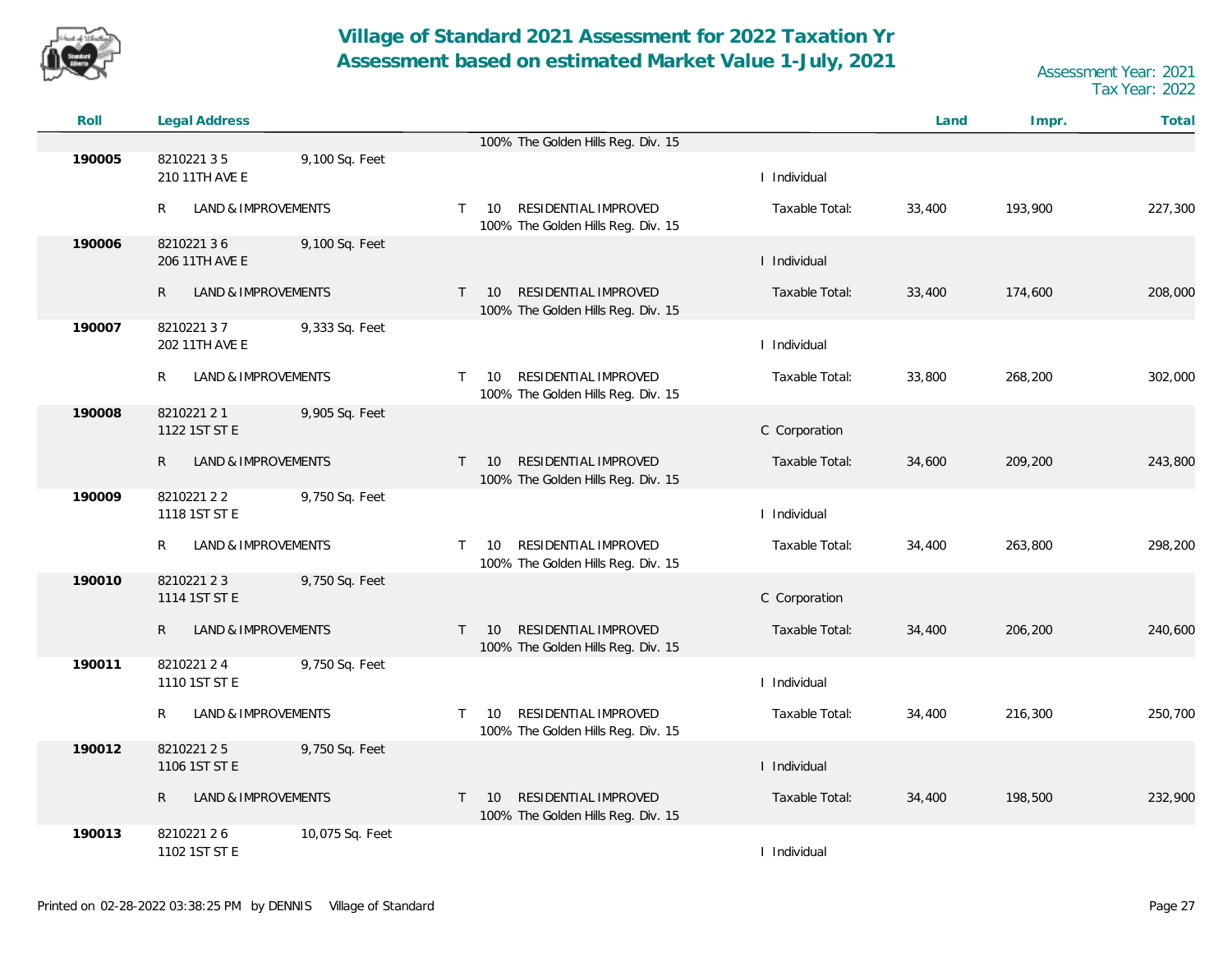![](_page_27_Picture_0.jpeg)

| Roll   | <b>Legal Address</b>                          |                                                                                  |                                                               | Land        | Impr.          | Total     |
|--------|-----------------------------------------------|----------------------------------------------------------------------------------|---------------------------------------------------------------|-------------|----------------|-----------|
|        | R<br>LAND & IMPROVEMENTS                      | RESIDENTIAL IMPROVED<br>$\mathsf{T}$<br>10<br>100% The Golden Hills Reg. Div. 15 | Taxable Total:                                                | 34,900      | 218,000        | 252,900   |
| 190014 | 821022112<br>9,375 Sq. Feet<br>131 10TH AVE E |                                                                                  | I Individual                                                  |             |                |           |
|        | $\mathsf{R}$<br>LAND & IMPROVEMENTS           | RESIDENTIAL IMPROVED<br>$T = 10$<br>100% The Golden Hills Reg. Div. 15           | Taxable Total:                                                | 33,800      | 135,300        | 169,100   |
| 190015 | 821022111<br>9,263 Sq. Feet<br>135 10TH AVE E |                                                                                  | C Corporation                                                 |             |                |           |
|        | R<br>LAND & IMPROVEMENTS                      | RESIDENTIAL IMPROVED<br>10<br>$\top$<br>100% The Golden Hills Reg. Div. 15       | Taxable Total:                                                | 33,700      | 191,500        | 225,200   |
| 200001 | 001085515<br>21.16 Acres<br>400EAST ROAD      |                                                                                  | Nutrien- formerly Agrium<br>C Corporation                     |             |                |           |
|        | <b>NR</b><br><b>LAND &amp; IMPROVEMENTS</b>   | NON-RESIDENTIAL IMPROVED<br>11<br>T.                                             |                                                               | 87,100      | 5, 153, 700    | 5,240,800 |
|        | $\mathsf F$                                   | FARMLAND<br>14<br>T                                                              |                                                               | 990         | $\overline{0}$ | 990       |
|        | ME                                            | MACHINERY & EQUIPMENT<br>15<br>T                                                 |                                                               | $\mathbf 0$ | 1,134,730      | 1,134,730 |
| 200003 | 0010855 16<br>18.17 Acres                     | 100% The Golden Hills Reg. Div. 15                                               | Taxable Total:                                                | 88,090      | 6,288,430      | 6,376,520 |
|        |                                               |                                                                                  | M Municipal                                                   |             |                |           |
|        | <b>NR</b><br>LAND                             | <b>EXEMPT NON-RESDENTIAL</b><br>E<br>12<br>100% The Golden Hills Reg. Div. 15    | Exempt Total:                                                 | 88,500      | $\mathbf 0$    | 88,500    |
| 200004 | 39.96 Acres<br>NE-3-25-22-4                   |                                                                                  | C Corporation                                                 |             |                |           |
|        | F<br>LAND                                     | FARMLAND<br>$T = 14$<br>100% The Golden Hills Reg. Div. 15                       | Taxable Total:                                                | 6,850       | $\overline{0}$ | 6,850     |
| 200005 | 1212287 1 1 SE-10-25-22-4 0.48 Acres          |                                                                                  | SW Corner, Portion within Standard<br>I Individual            |             |                |           |
|        | R<br>LAND                                     | VACANT RESIDENTIAL<br>T<br>13<br>100% The Golden Hills Reg. Div. 15              | Taxable Total:                                                | 5,600       | $\mathbf 0$    | 5,600     |
| 200006 | 6431GT OT NE-3-25-22-4 4.98 Acres             |                                                                                  | Sewage Disposal Site A Reclaimed Sewage Lagoon<br>M Municipal |             |                |           |
|        | <b>NR</b><br>LAND                             | EXEMPT NON-RESDENTIAL<br>E.<br><b>12</b>                                         | Exempt Total:                                                 | 66,700      | $\,0\,$        | 66,700    |
|        |                                               | 100% The Golden Hills Reg. Div. 15                                               |                                                               |             |                |           |
| 200007 | 8210851 OT NE-3-25-22-4 0.15 Acres            |                                                                                  | RECLAIMED SEWAGE LAGOON<br>M Municipal                        |             |                |           |
|        | LAND<br>NR.                                   | 12 EXEMPT NON-RESDENTIAL<br>E.                                                   | Exempt Total:                                                 | 14,900      | $\mathbf 0$    | 14,900    |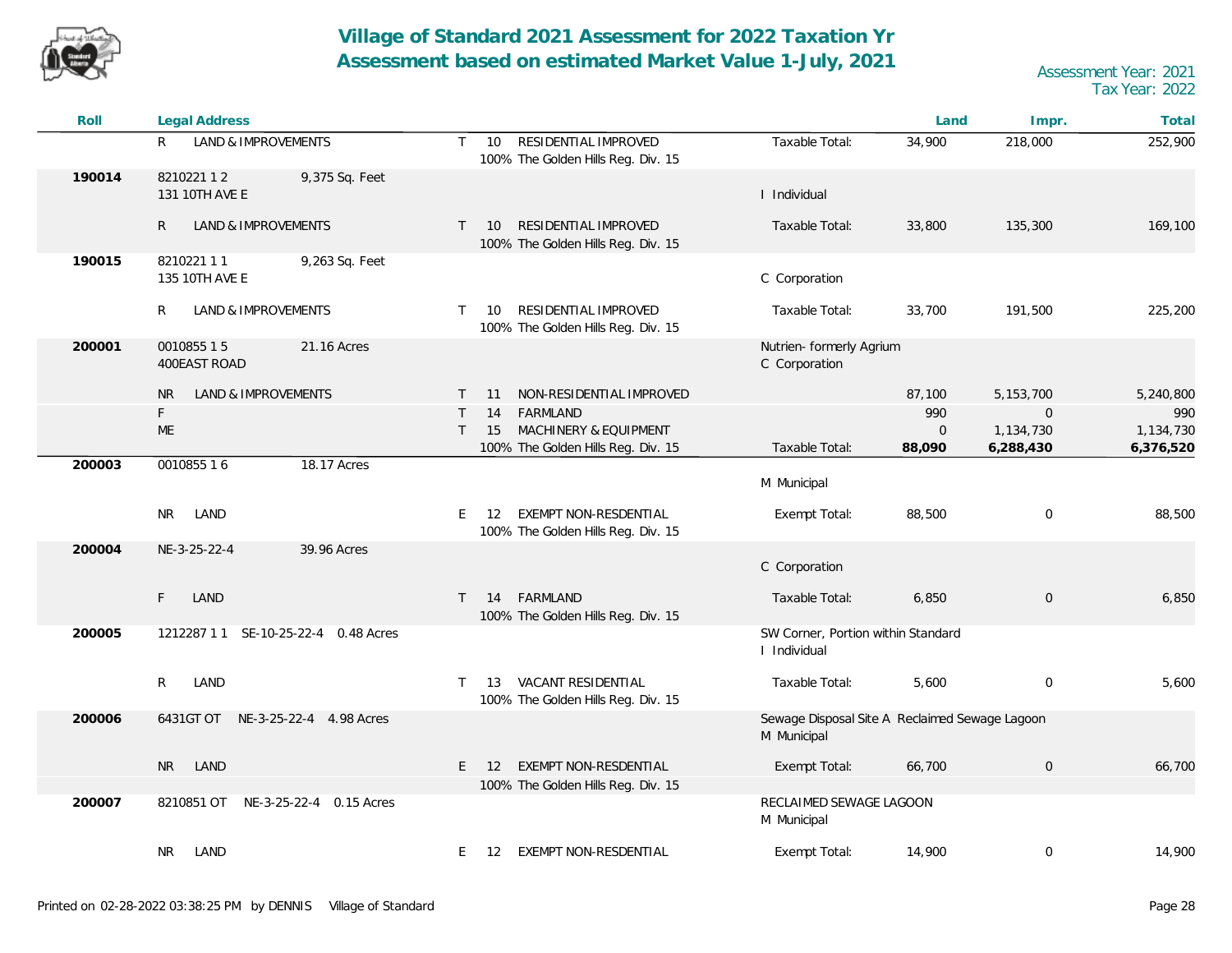![](_page_28_Picture_0.jpeg)

| Roll   | <b>Legal Address</b>                        |            |              |                                                                         |                                             | Land   | Impr.       | Total     |
|--------|---------------------------------------------|------------|--------------|-------------------------------------------------------------------------|---------------------------------------------|--------|-------------|-----------|
|        |                                             |            |              | 100% The Golden Hills Reg. Div. 15                                      |                                             |        |             |           |
| 200008 | 971176146                                   | 5.56 Acres |              |                                                                         | Tervita formerly Normcan<br>C Corporation   |        |             |           |
|        | <b>LAND &amp; IMPROVEMENTS</b><br><b>NR</b> |            | $\mathsf{T}$ | NON-RESIDENTIAL IMPROVED<br>11<br>100% The Golden Hills Reg. Div. 15    | Taxable Total:                              | 68,500 | 1,635,400   | 1,703,900 |
| 200009 | 001251118                                   | 4.17 Acres |              |                                                                         | Knibb Development Ltd<br>C Corporation      |        |             |           |
|        | LAND & IMPROVEMENTS<br>NR.                  |            | T.           | NON-RESIDENTIAL IMPROVED<br>11<br>100% The Golden Hills Reg. Div. 15    | Taxable Total:                              | 64,200 | 698,200     | 762,400   |
| 200010 | 021240719                                   | 2.29 Acres |              |                                                                         | Tervita Storage Yard<br>C Corporation       |        |             |           |
|        | LAND & IMPROVEMENTS<br><b>NR</b>            |            | $\mathsf{T}$ | NON-RESIDENTIAL IMPROVED<br>11<br>100% The Golden Hills Reg. Div. 15    | Taxable Total:                              | 50,500 | 25,500      | 76,000    |
| 210003 | 821016823<br>114 1ST AVE S                  | 0.51 Acres |              |                                                                         | I Individual                                |        |             |           |
|        | LAND<br><b>NR</b>                           |            | T.           | VACANT NON-RESIDENTIAL LAND<br>29<br>100% The Golden Hills Reg. Div. 15 | Taxable Total:                              | 22,950 | $\mathbf 0$ | 22,950    |
| 210004 | 821016824<br>110 1ST AVE S                  | 0.38 Acres |              |                                                                         | Krystal Paint supply<br>I Individual        |        |             |           |
|        | LAND & IMPROVEMENTS<br>NR.                  |            | T.           | NON-RESIDENTIAL IMPROVED<br>11<br>100% The Golden Hills Reg. Div. 15    | Taxable Total:                              | 20,500 | 127,100     | 147,600   |
| 210005 | 821016825<br>106 1ST AVE S                  | 0.32 Acres |              |                                                                         | I Individual                                |        |             |           |
|        | NR.<br>LAND                                 |            | T.           | VACANT NON-RESIDENTIAL LAND<br>29<br>100% The Golden Hills Reg. Div. 15 | Taxable Total:                              | 19,430 | $\mathbf 0$ | 19,430    |
| 210006 | 821016826<br>102 1ST AVE S                  | 0.38 Acres |              |                                                                         | I Individual                                |        |             |           |
|        | LAND & IMPROVEMENTS<br><b>NR</b>            |            | $\mathsf{T}$ | NON-RESIDENTIAL IMPROVED<br>11<br>100% The Golden Hills Reg. Div. 15    | Taxable Total:                              | 20,500 | 143,800     | 164,300   |
| 210007 | 8210168 3 1,2<br>121 1ST AVE S              | 0.40 Acres |              |                                                                         | LOT 1 & West 13m LOT 2<br>I Individual      |        |             |           |
|        | LAND & IMPROVEMENTS<br>NR.                  |            | T.           | NON-RESIDENTIAL IMPROVED<br>11<br>100% The Golden Hills Reg. Div. 15    | Taxable Total:                              | 20,900 | 139,400     | 160,300   |
| 210009 | 8210168 3 2,3<br>113 1ST AVE S              | 0.39 Acres |              |                                                                         | LOT 3 AND EAST 13M OF LOT 2<br>I Individual |        |             |           |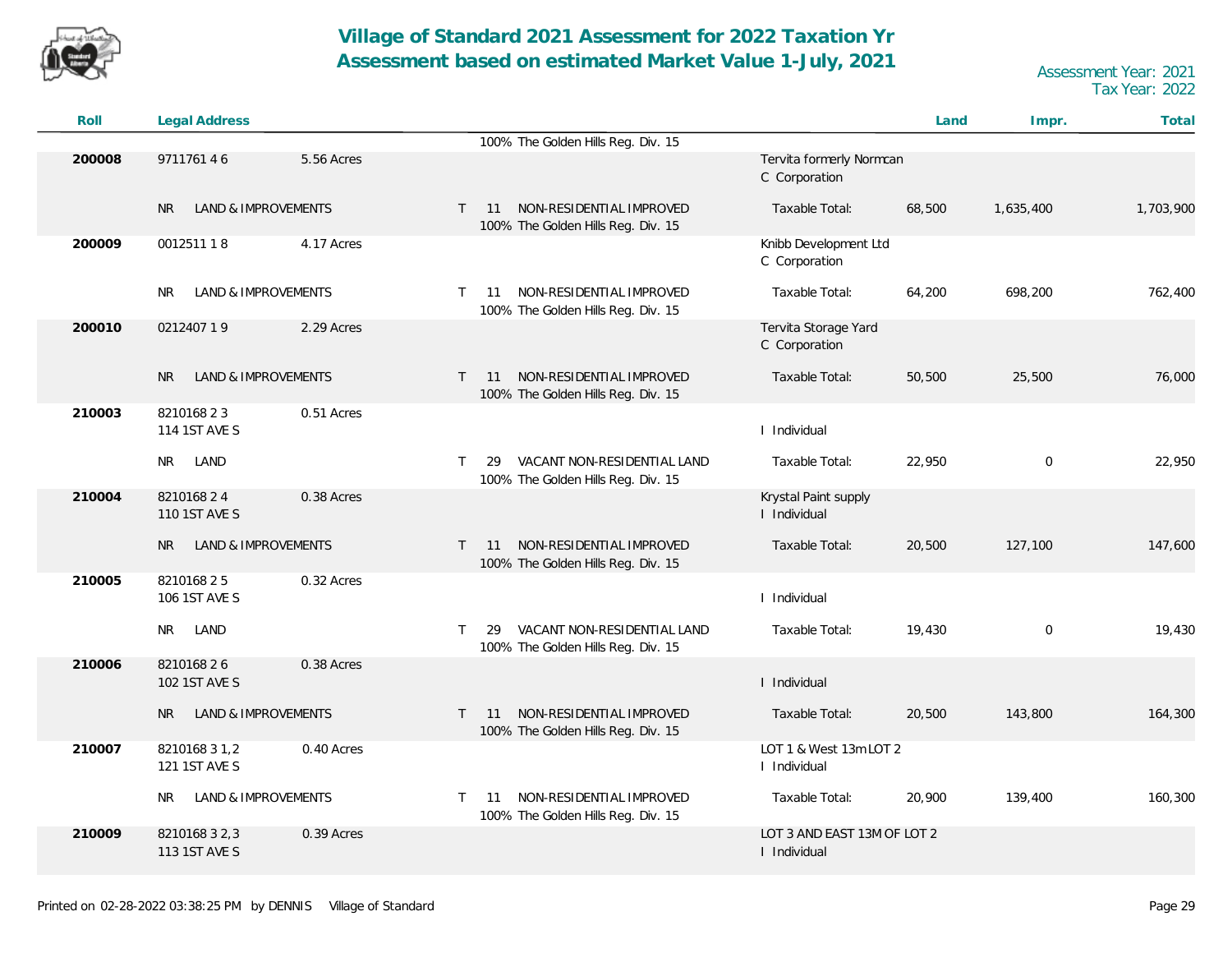![](_page_29_Picture_0.jpeg)

| Roll   | Legal Address                             |                                                                                      |                                                         | Land   | Impr.               | Total     |
|--------|-------------------------------------------|--------------------------------------------------------------------------------------|---------------------------------------------------------|--------|---------------------|-----------|
|        | LAND & IMPROVEMENTS<br>NR I               | NON-RESIDENTIAL IMPROVED<br>$T = 11$<br>100% The Golden Hills Reg. Div. 15           | Taxable Total:                                          | 20,700 | 289,700             | 310,400   |
| 210010 | 821016834<br>0.26 Acres<br>109 1ST AVE S  |                                                                                      | I Individual                                            |        |                     |           |
|        | LAND<br>NR I                              | VACANT NON-RESIDENTIAL LAND<br>$\top$<br>29<br>100% The Golden Hills Reg. Div. 15    | Taxable Total:                                          | 18,320 | $\mathbf 0$         | 18,320    |
| 210011 | 821016835<br>0.26 Acres<br>105 1ST AVE S  |                                                                                      | I Individual                                            |        |                     |           |
|        | <b>LAND &amp; IMPROVEMENTS</b><br>NR.     | T 11 NON-RESIDENTIAL IMPROVED<br>100% The Golden Hills Reg. Div. 15                  | Taxable Total:                                          | 18,300 | 62,400              | 80,700    |
| 210012 | 821016836<br>0.26 Acres<br>101 1ST AVE S  |                                                                                      | I Individual                                            |        |                     |           |
|        | <b>LAND &amp; IMPROVEMENTS</b><br>NR.     | NON-RESIDENTIAL IMPROVED<br>11<br>$\top$<br>100% The Golden Hills Reg. Div. 15       | Taxable Total:                                          | 18,300 | 55,400              | 73,700    |
| 210013 | 821016837<br>0.53 Acres<br>218 2ND AVE S  |                                                                                      | Gleichen / Standard Transport<br>I Individual           |        |                     |           |
|        | <b>LAND &amp; IMPROVEMENTS</b><br>NR.     | NON-RESIDENTIAL IMPROVED<br>$\top$<br>11<br>100% The Golden Hills Reg. Div. 15       | Taxable Total:                                          | 23,300 | 222,200             | 245,500   |
| 210015 | 0.53 Acres<br>821016838<br>210 2ND AVE S  |                                                                                      | C Corporation                                           |        |                     |           |
|        | LAND & IMPROVEMENTS<br>NR                 | NON-RESIDENTIAL IMPROVED<br>11<br>$\top$<br>100% The Golden Hills Reg. Div. 15       | Taxable Total:                                          | 23,300 | 11,200              | 34,500    |
| 210016 | 821016839<br>0.53 Acres<br>202 2ND AVE S  |                                                                                      | Cals Construction<br>C Corporation                      |        |                     |           |
|        | LAND & IMPROVEMENTS<br>NR.                | NON-RESIDENTIAL IMPROVED<br>$\mathsf{T}$<br>11<br>100% The Golden Hills Reg. Div. 15 | Taxable Total:                                          | 23,300 | 224,100             | 247,400   |
| 210017 | 9310492 45<br>2.97 Acres<br>225 2ND AVE S |                                                                                      | Wheatland County Shop&Standard Fire Shop<br>M Municipal |        |                     |           |
|        | LAND & IMPROVEMENTS<br>NR                 | <b>EXEMPT NON-RESDENTIAL</b><br>E.<br>12<br>100% The Golden Hills Reg. Div. 15       | Exempt Total:                                           | 60,200 | 1,060,500           | 1,120,700 |
| 210018 | 821016842<br>1.34 Acres<br>217 2ND AVE S  |                                                                                      | C Corporation                                           |        |                     |           |
|        | NR<br>LAND                                | VACANT NON-RESIDENTIAL LAND<br>29<br>$\top$<br>100% The Golden Hills Reg. Div. 15    | Taxable Total:                                          | 36,830 | $\mathsf{O}\xspace$ | 36,830    |
|        |                                           |                                                                                      |                                                         |        |                     |           |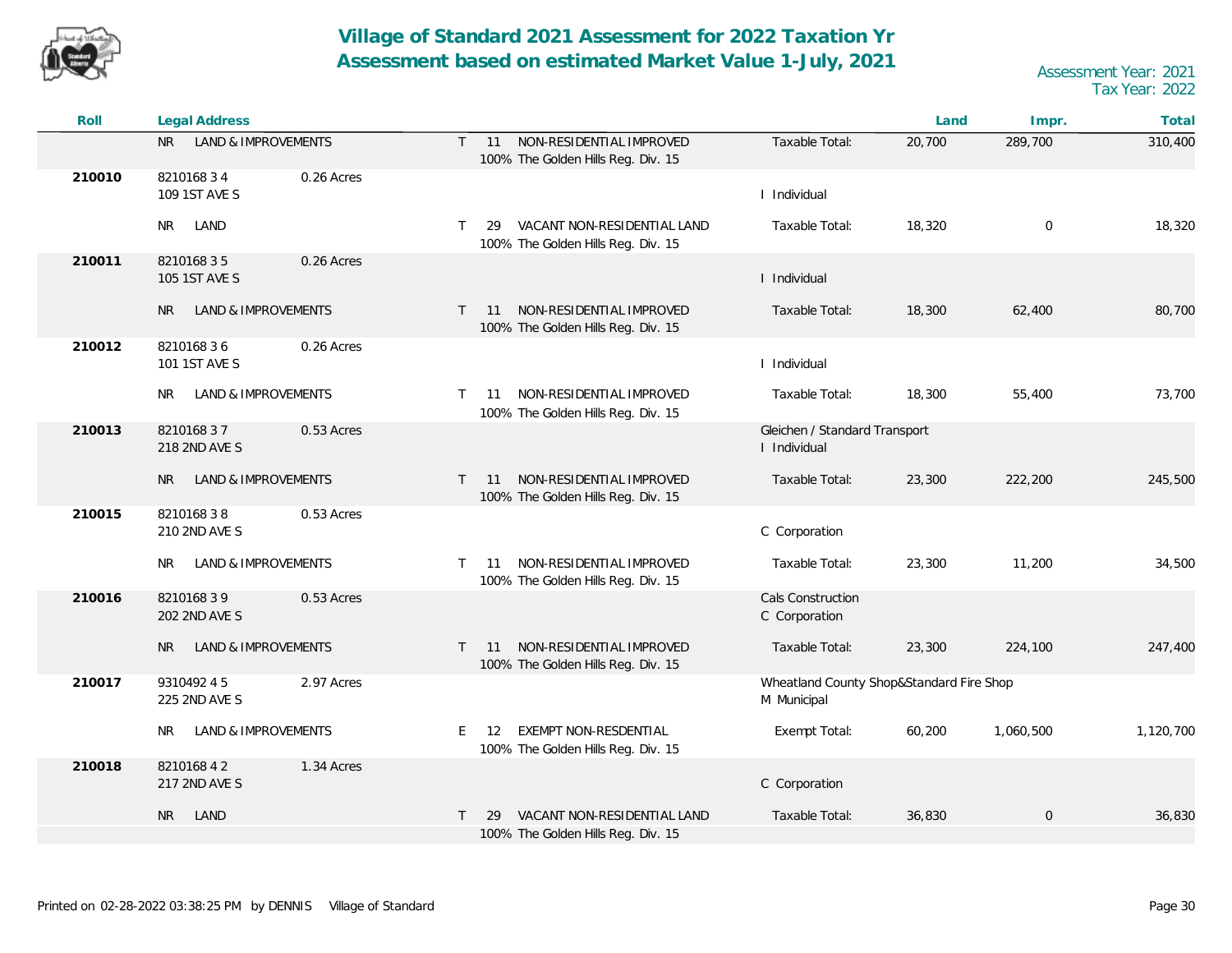![](_page_30_Picture_0.jpeg)

| Roll   | Legal Address                                      |                                                                                      |                                                         | Land   | Impr.            | Total   |
|--------|----------------------------------------------------|--------------------------------------------------------------------------------------|---------------------------------------------------------|--------|------------------|---------|
| 210019 | 821016843,4<br>2.72 Acres<br>209 2ND AVE S         |                                                                                      | Gene's Oilfield Services & Gas Station<br>C Corporation |        |                  |         |
|        | <b>NR</b><br>LAND & IMPROVEMENTS                   | 11 NON-RESIDENTIAL IMPROVED<br>$\top$<br>100% The Golden Hills Reg. Div. 15          | Taxable Total:                                          | 56,600 | 849,500          | 906,100 |
| 210021 | 8210168 4 5MR<br>0.26 Acres<br>VILLAGE OF STANDARD |                                                                                      | M Municipal                                             |        |                  |         |
|        | LAND<br>NR I                                       | EXEMPT NON-RESDENTIAL<br>$E = 12$<br>100% The Golden Hills Reg. Div. 15              | Exempt Total:                                           | 18,300 | $\boldsymbol{0}$ | 18,300  |
| 210022 | 0.38 Acres<br>8210168 4 6MR<br>VILLAGE OF STANDARD |                                                                                      | M Municipal                                             |        |                  |         |
|        | LAND<br>NR.                                        | EXEMPT NON-RESDENTIAL<br>E 12<br>100% The Golden Hills Reg. Div. 15                  | Exempt Total:                                           | 20,500 | $\mathbf 0$      | 20,500  |
| 210024 | 9510521 1 4 NE-3-25-22-4 2.00 Acres                |                                                                                      | C Corporation                                           |        |                  |         |
|        | LAND & IMPROVEMENTS<br>N <sub>R</sub>              | NON-RESIDENTIAL IMPROVED<br>$\mathsf{T}$<br>11<br>100% The Golden Hills Reg. Div. 15 | Taxable Total:                                          | 46,300 | 188,600          | 234,900 |
| 220001 | 811138711<br>0.37 Acres<br>2ND STW                 |                                                                                      | I Individual                                            |        |                  |         |
|        | LAND & IMPROVEMENTS<br>R                           | RESIDENTIAL IMPROVED<br>$\top$<br>10<br>100% The Golden Hills Reg. Div. 15           | Taxable Total:                                          | 40,500 | 229,200          | 269,700 |
| 220002 | 811138712<br>0.37 Acres<br>2ND STREET W            |                                                                                      | I Individual                                            |        |                  |         |
|        | LAND & IMPROVEMENTS<br>R                           | RESIDENTIAL IMPROVED<br>10<br>$\top$<br>100% The Golden Hills Reg. Div. 15           | Taxable Total:                                          | 40,500 | 257,600          | 298,100 |
| 220003 | 8111387 1 12<br>3.49 Acres<br>2ND STW              |                                                                                      | I Individual                                            |        |                  |         |
|        | LAND<br>F.                                         | 14 FARMLAND<br>$\top$<br>100% The Golden Hills Reg. Div. 15                          | Taxable Total:                                          | 600    | $\mathbf 0$      | 600     |
| 220004 | 811138721<br>0.38 Acres<br>2ND STW                 |                                                                                      | I Individual                                            |        |                  |         |
|        | $\mathsf{R}$<br>LAND                               | VACANT RESIDENTIAL<br>$\top$<br>13<br>100% The Golden Hills Reg. Div. 15             | Taxable Total:                                          | 40,900 | $\boldsymbol{0}$ | 40,900  |
| 220005 | 811138742<br>0.38 Acres<br>2ND STW                 |                                                                                      | I Individual                                            |        |                  |         |
|        | LAND<br>R                                          | $\top$<br>13 VACANT RESIDENTIAL                                                      | Taxable Total:                                          | 40,900 | 0                | 40,900  |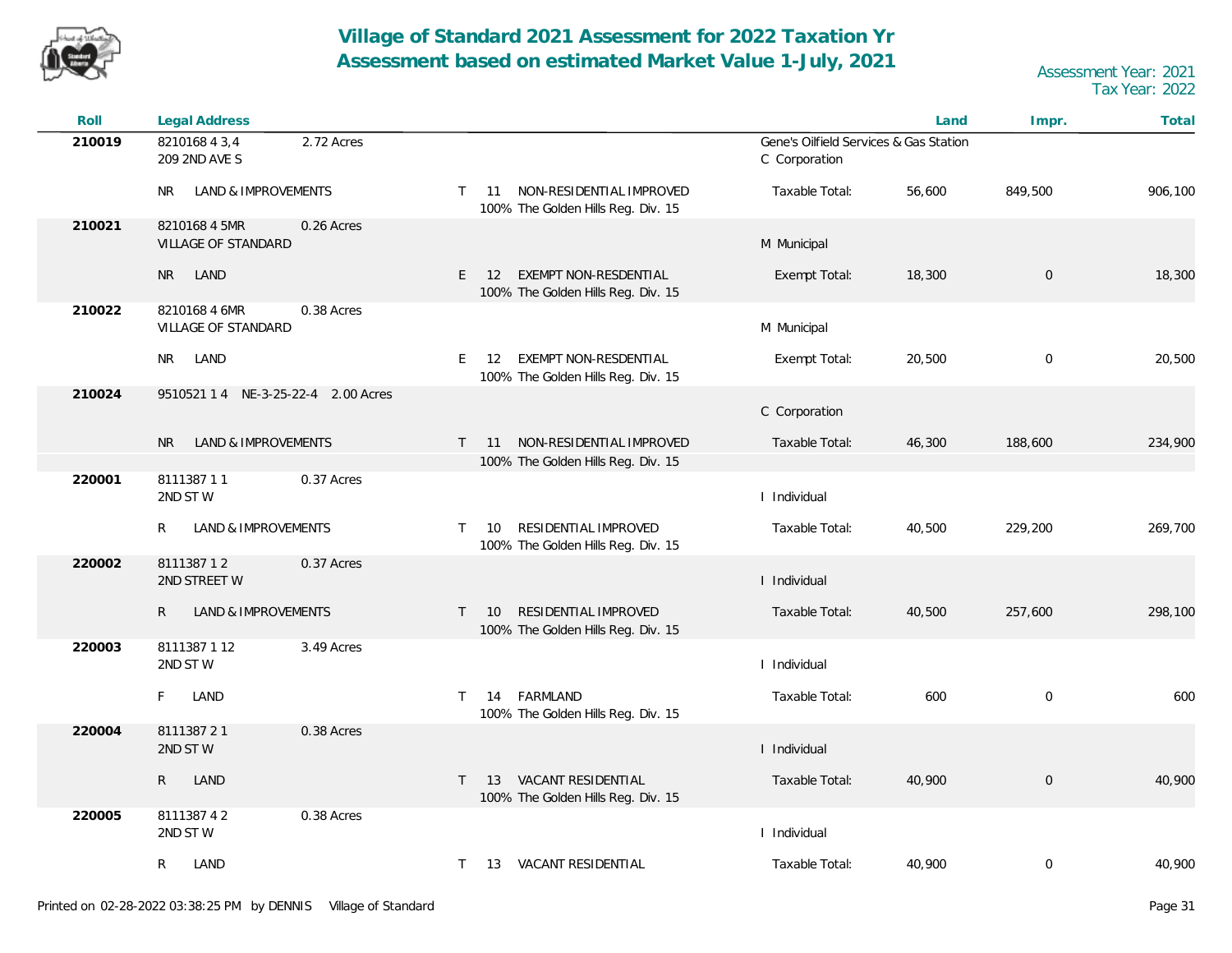![](_page_31_Picture_0.jpeg)

Tax Year: 2022

**Roll Legal Address Land Impr. Total**

100% The Golden Hills Reg. Div. 15